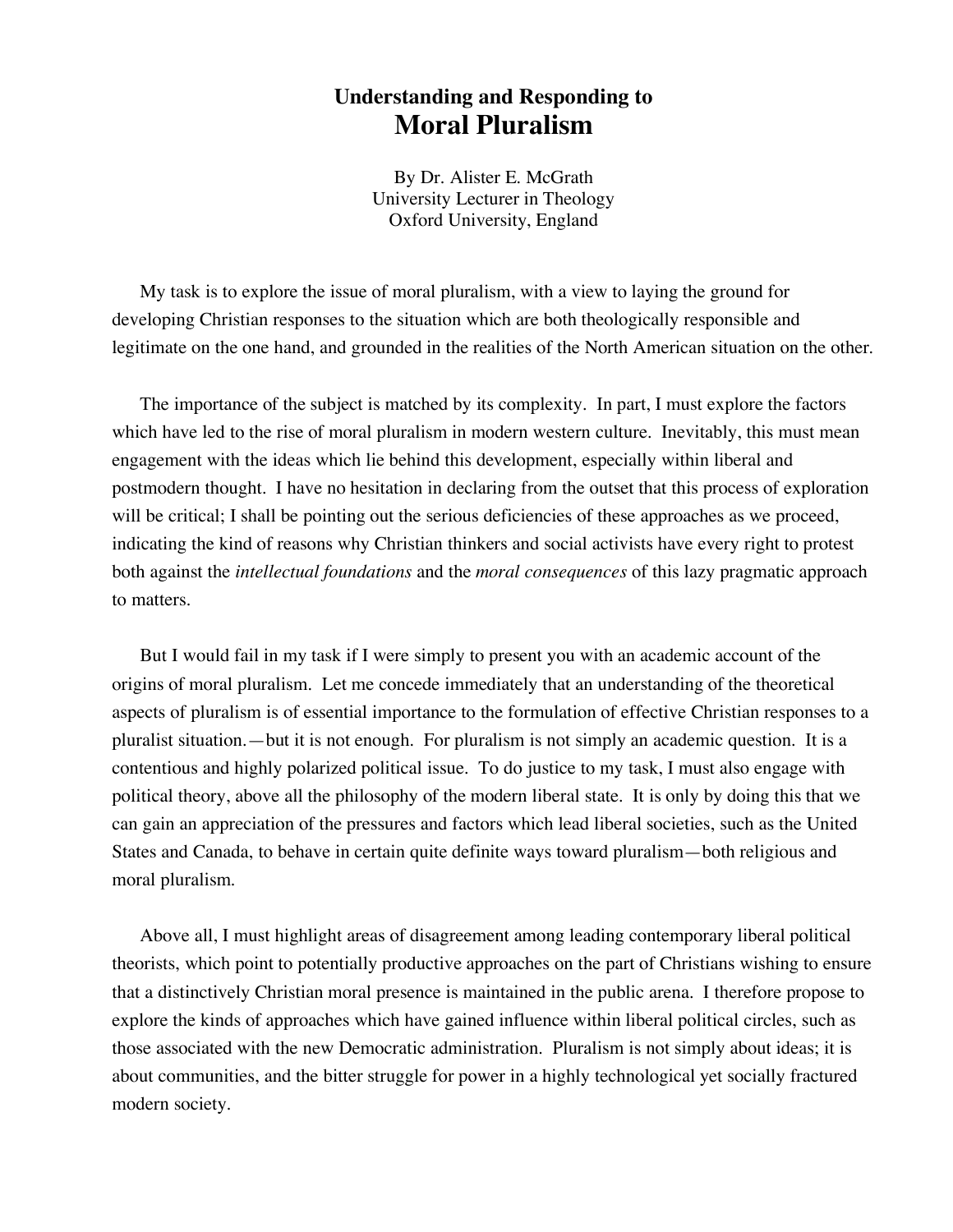# **UNDERSTANDING MORAL PLURALISM**

To understand moral pluralism, we must understand something of the North American context in which it has become such an issue. Moral pluralism is to be seen against a broad cultural backdrop, with three major constituent elements.

1. An **intellectual pluralism**, which finds its expression in postmodernism, which asserts that there is no objective truth. Plurality of beliefs is thus inevitable and to be encouraged. As a result, those who claim to have access to truth are to be regarded with something between suspicion and derision.

2. A **religious pluralism**, which takes its starting point from the undeniable observation that many different religions exist in North America, and proceeds to draw the conclusion that they are all equally valid manifestations of the same ultimate reality. Recognizing that religions have ethical beliefs associated with them, this leads to the assertion that moral pluralism is to be tolerated, indeed, even celebrated. To do otherwise would seem to belittle important minority elements in North America culture.

3. A prevailing **liberal political philosophy**, which encourages plurality of beliefs and actions, and places considerable emphasis upon individual freedom of action. Moral pluralism is the inevitable consequence of any political philosophy which emphasizes toleration and individual self-determination.

In what follows, I shall offer first some further exploration and critical comments about each of these significant elements, as background to my proposals concerning a Christian response.

# RELATIVISM AND PLURALISM DISTINGUISHED

Let me begin by making a fundamental point. Relativism and pluralism are not to be confused. 'Relativism' is the declaration that there are no fixed absolutes; or, that if there are, they cannot be known by human beings. It is a philosophy, an ideology, a prescriptive statement concerning human knowledge, which logically leads to pluralism. 'Pluralism,' however, is a descriptive term, which refers to the existence of a number of different viewpoints within the same society. Pluralism of itself does not imply relativism; it simply implies divergence. Indeed, in its neutral sense, 'pluralism' is simply another word for diversity. It describes the fact that, in modern western society, a diversity of outlooks—religious and moral—exist.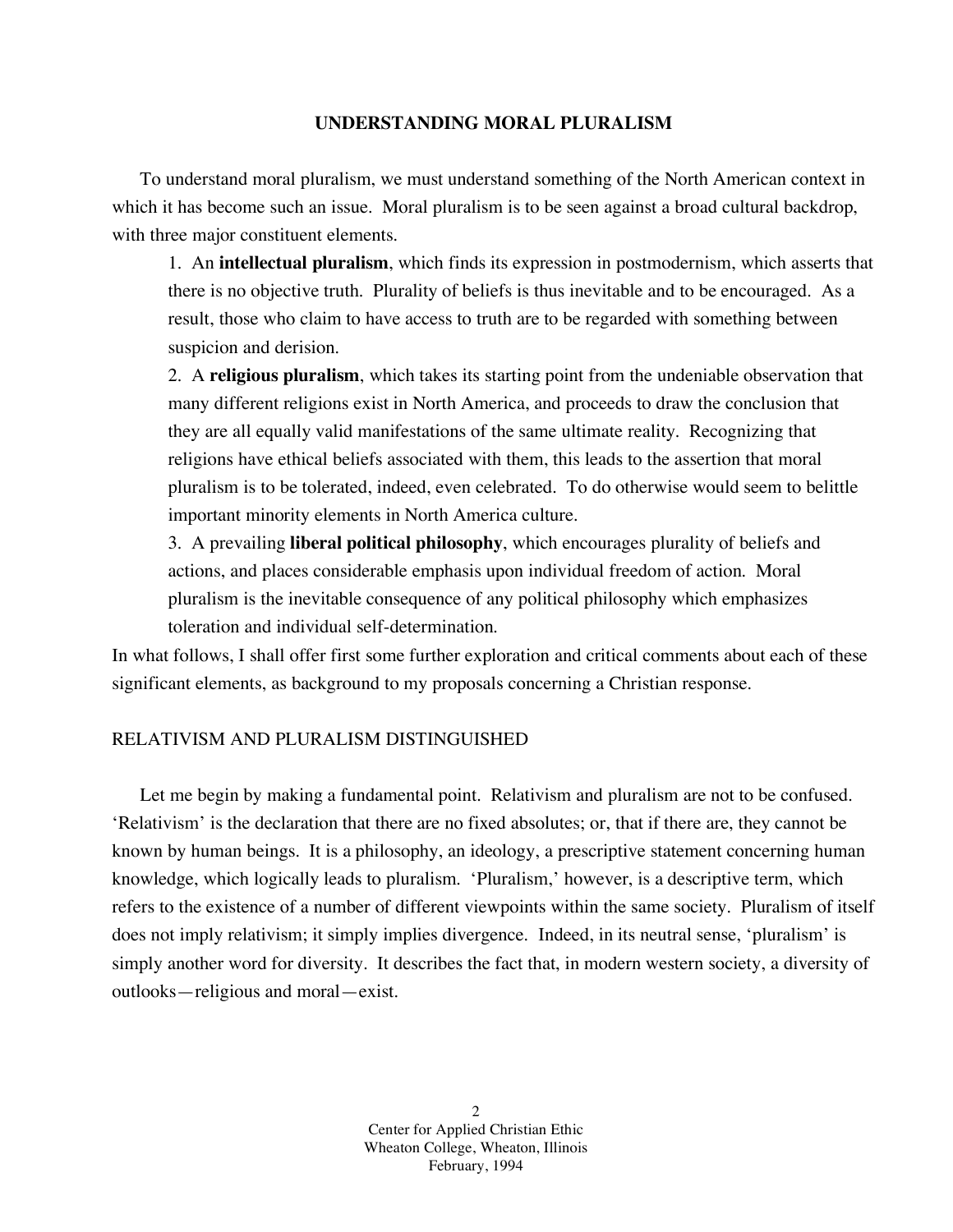One of the most perceptive analysts of modern western culture is Lesslie Newbigin, for many years a pastor and bishop in India, and more recently a prominent figure in the 'public truth of the gospel' movement in the United Kingdom. Commenting on the theme 'the gospel in a pluralist society', Newbigin remarks:

It has become a commonplace to say that we live in a pluralist society—not merely a society which is in fact plural in the variety of cultures, religions and lifestyles which it embraces, but pluralist in the sense that this plurality is celebrated as things to be approved and cherished.<sup>1</sup> Newbigin here makes a vital distinction between pluralism as a fact of life, and pluralism as an ideology—that is, the belief that pluralism is to be encouraged and desired, and that normative claims to truth are to be censured as imperialist and divisive.

With the former, there can be no arguing. The Christian proclamation has always taken place in a pluralist world, in competition with rival religious and intellectual convictions. The New Testament itself bears witness to the emergence of the gospel within the matrix of Judaism, and the subsequent expansion of the gospel in a Hellenistic culture. Christian apologists and theologians, not to mention ordinary Christian believers, have been aware that there are alternatives to Christianity on offer. Yet this poses no decisive difficulties for Christianity, in theory or practice. <sup>2</sup> The ability of the gospel to transcend cultural barriers is one of its chief glories.

The basic phenomenon of pluralism, then, is nothing new. What is new is the intellectual response to this phenomenon: the suggestion that plurality of beliefs is not merely a matter of observable fact, but is theoretically justified—in intellectual and cultural life in general, and in particular in relation to the religions. Claims by any one group or individual to have any exclusive hold on 'truth' are thus treated as the intellectual equivalent of fascism. Significantly, the first casualty of the pluralist agenda is truth.

One of my basic concerns is to show that pluralism is fatally flawed, riddled with internal contradictions, and fails to correspond with the world as it really is. Pluralism is compromised by a series of fatal inconsistencies, which cumulate to render it implausible, save to those who are totally precommitted to it, for cultural reasons. My approach involves bringing to the level of conscious articulation some of the central presuppositions and methods of a pluralist ideology, in order to subject them to the kind of critical scrutiny which is so long overdue. My anxiety, shared by many other Christians, is that some mainline churches are rushing into commitment to some kind of pluralist outlook, without giving the issue the full care and attention which it so obviously demands.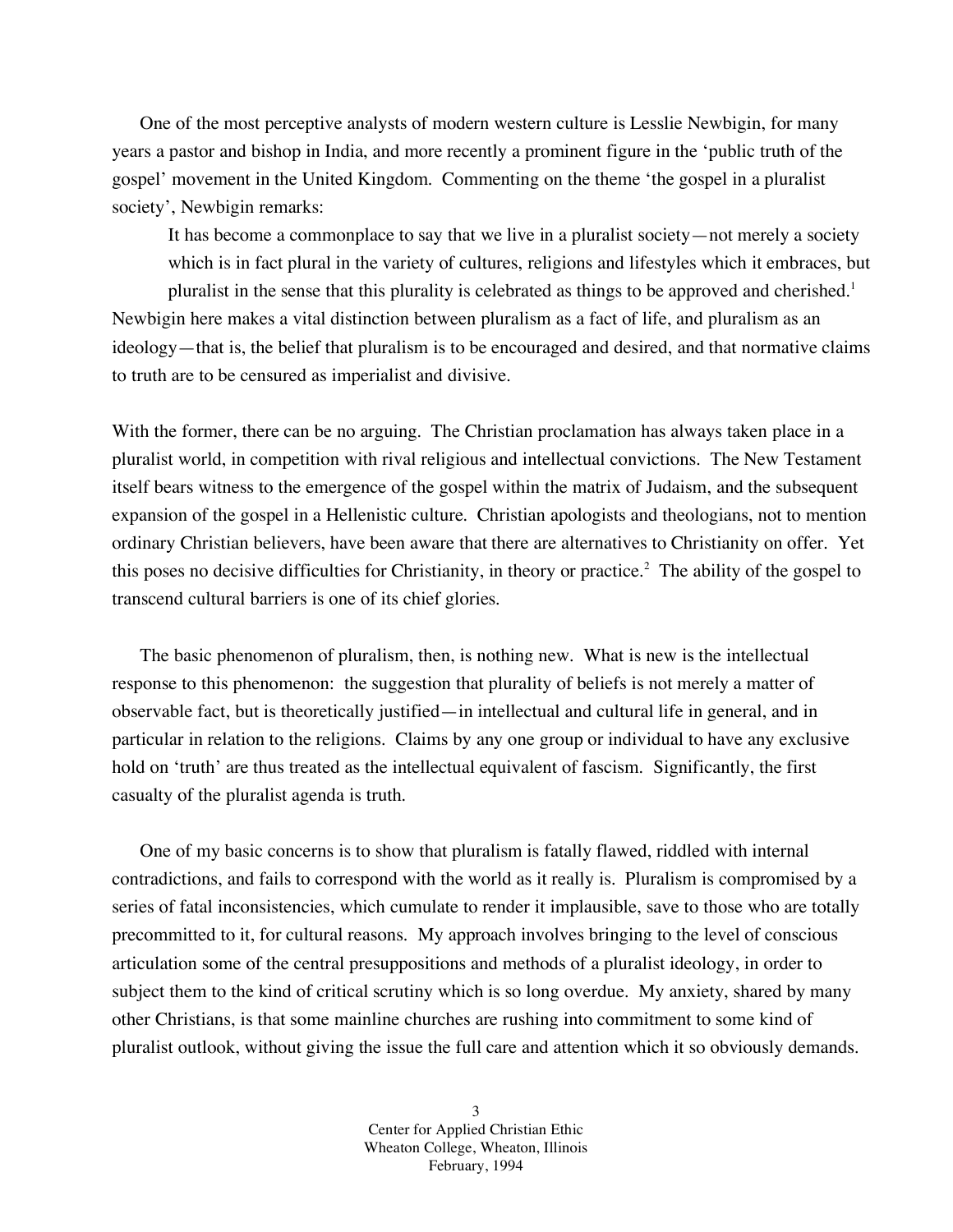Our starting point is fundamental. Morality depends upon an understanding of human nature and destiny. To ask, What is right?, is to ask about the fundamental characteristics of human existence about what life is all about, and about what is worthwhile. In short: morality rests upon a worldview. This point is made with care and persuasion by the distinguished Oxford philosopher of religion Basil Mitchell. In his essay 'Is There a Distinctive Christian Ethic?,' Mitchell stresses that ethics depend upon worldviews—and that worldviews in turn depend upon doctrine.

Any worldview which carries with it important implications for our understanding of man and his place in the universe would yield its own distinctive insights into the scope, character, and content of morality. To answer the further question, 'What is the distinctive Christian ethic?,'

is inevitably to be involved to some extent in controversial questions of Christian doctrine. This important observation makes the important point that Christian ethics is based upon Christian doctrine—a point which many liberal writers overlooked in the heyday of the 1960s, but which is now firmly back on the mainline agenda. But it also allows us to understand how moral pluralism arises. Secular worldviews have a whole variety of conceptions of human nature and destiny, as do the various religions—despite the rather crude and unconvincing attempts of people like John Hick and Paul Knitter to force them all into the same mold. Intellectual and religious pluralism thus lead inexorably on to moral pluralism.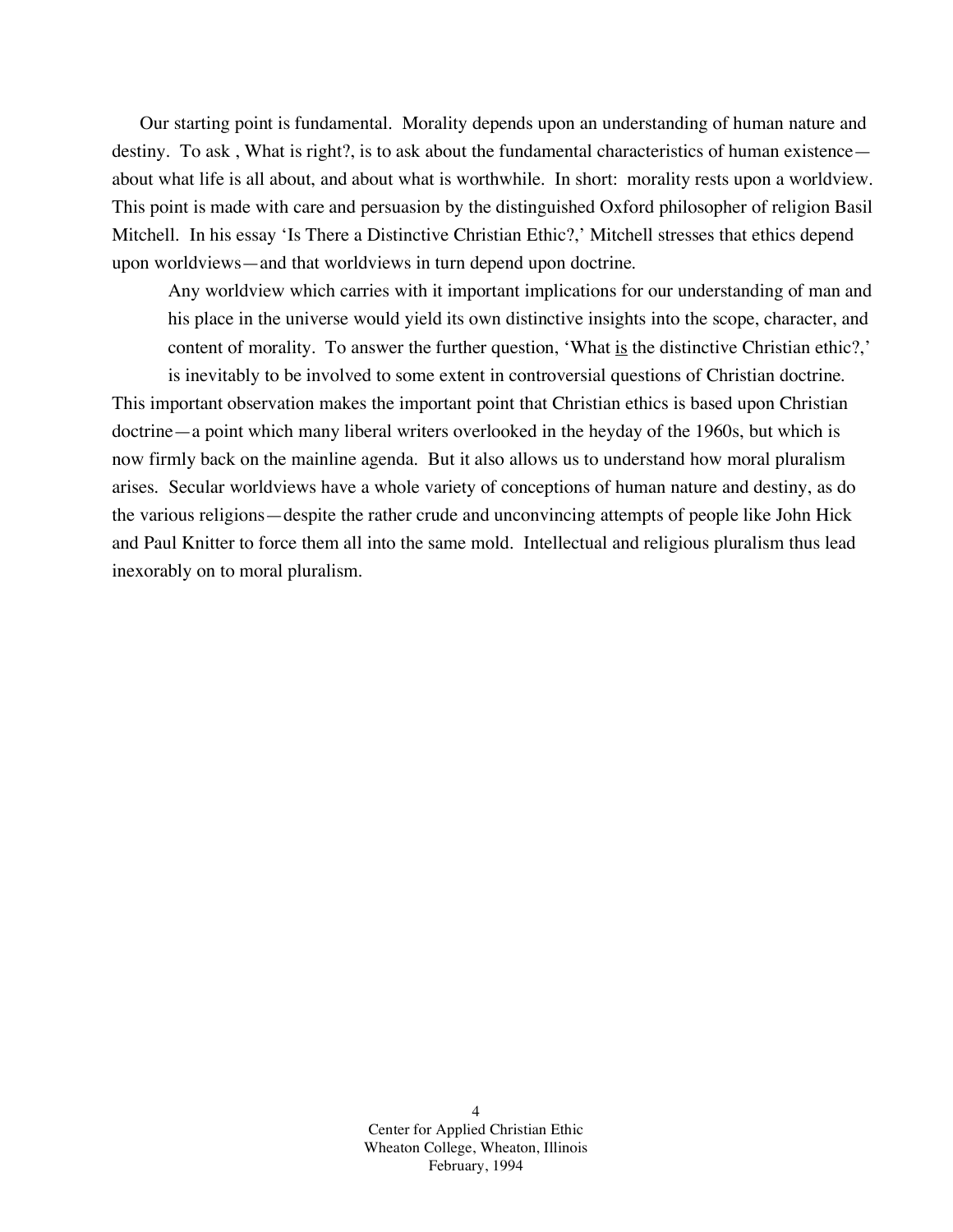## **THE THREE MAJOR ELEMENTS OF PLURALISM**

# INTELLECTUAL PLURALISM AND POSTMODERNISM

The intellectual foundations of moral pluralism are associated with postmodernism.<sup>3</sup> This is generally taken to be something of a cultural sensibility without absolutes, fixed certainties, or foundations, which takes delight in pluralism and divergence, and which aims to think through the radical 'situatedness' of all human thought. Postmodernity is a vague and ill-defined notion, which perhaps could be described as the general intellectual outlook arising after the collapse of modernity. 4 Although there are those who maintain that modernity is still alive and active, this attitude is becoming increasingly rare. The trauma of Auschwitz is a powerful and shocking indictment of the 'pretense of new creation, the hatred of tradition, the idolatry of self' characteristic of modernity. <sup>5</sup> It is modernity, especially with its compulsive desire to break totally with the past, which gave rise to the Nazi holocaust and the Stalinist purges. There has been a general collapse of confidence in the Enlightenment trust in the power of reason to provide foundations for a universally-valid knowledge of the world, including God. Reason fails to deliver a morality suited to the real world in which we live. And with this collapse in confidence in universal and necessary criteria of truth, relativism and pluralism have flourished.

To give a full definition of postmodernism is virtually impossible; <sup>6</sup> nevertheless, it is possible to identify its leading general features, in so far as it is likely to be encountered on North American college and university campuses. This is the precommitment to relativism or pluralism in relation to questions of truth.

The area of Christian theology which is most sensitive to this development is apologetics, traditionally regarded as an attempt to defend and commend the truth-claims of Christianity to the world.<sup>7</sup> Apologetically, the question which arises in the postmodern context is the following: how can Christianity's claims to truth be taken seriously, when there are so many rival alternatives, and when 'truth' itself has become a devalued notion? No one can lay claim to possession of the truth. It is all a question of perspective. All claims to truth are equally valid; there is no universal or privileged vantage point which allows anyone to decide what is right and what is wrong.

> 5 Center for Applied Christian Ethic Wheaton College, Wheaton, Illinois February, 1994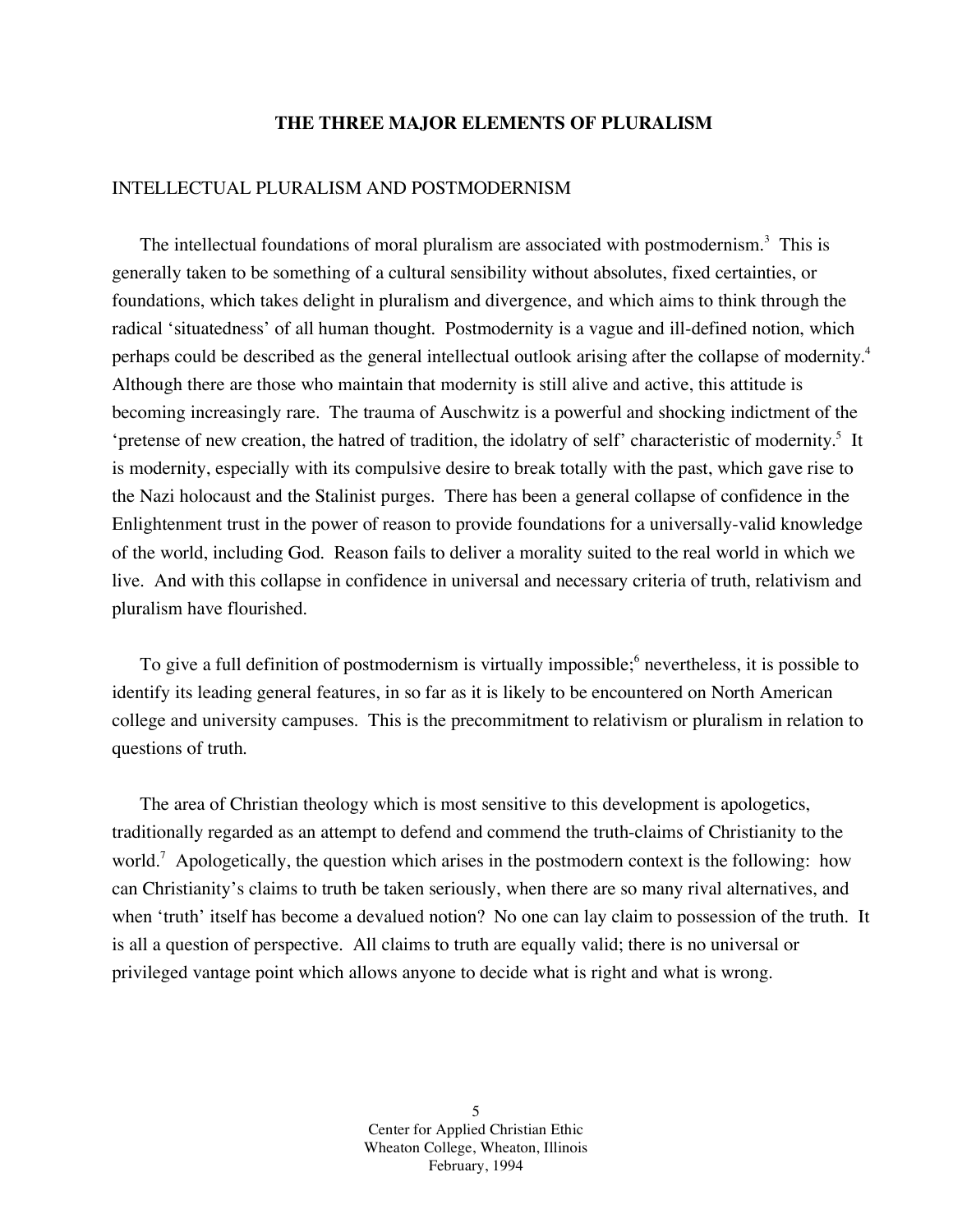This situation has both significant advantages and drawbacks for the Christian apologist. On the one hand, apologetics no longer labors under the tedious limitations of the petty Enlightenment worldview, fettered by the illusions and pretensions of pure reason. Christianity can no longer be dismissed as a degenerate form of rational religion. But with this undoubted advance has come a retreat. Postmodernism declares that all belief-systems are to be regarded as equally plausible. Something is true if it is true for me. Christianity has become acceptable, because it is believed to be true by some—not because it *is* true. How can Christianity commend itself on campus, when the truth-question is virtually dismissed out of hand in advance? This has important implications in the area of college evangelistic work. The Christian campus apologist will wish to stress that Christianity believes itself, on excellent grounds, to possess insights which are both true and relevant.

This brings us to perhaps the real challenge posed by postmodernism. Postmodernism has an endemic aversion to questions of truth. Pluralism discourages us from asking about truth. Political correctness suggests that the idea of 'truth' can approach intellectual fascism, on account of its authoritarian overtones. As Allan Bloom summarizes this outlook in *The Closing of the American Mind*:

The danger . . . is not error but intolerance. Relativism is necessary to openness; and this is the virtue, the only virtue, which all primary education for more than fifty years has dedicated itself to inculcating. Openness—and the relativism that makes it the only plausible stance in the face of various claims to truth and the various ways of life and kinds of human beings—is the great insight of our times. The true believer is the real danger. The study of history and of culture teaches that all the world was mad in the past; men always thought they were right, and that led to wars, persecutions, slavery, xenophobia, racism, and chauvinism. The point is not to correct the mistakes and really be right; rather it is not to think that you are right at all.<sup>8</sup>

The real challenge of pluralism lies in the position outlined by Bloom—that claims to 'be right' constitute an intolerant intellectual fascism.

The danger of all this is clear. Beneath all the rhetoric about 'openness' and 'toleration' lies a profoundly disturbing possibility—that people may base their lives upon an illusion, upon a blatant lie, or that present patterns of oppression may continue, and be justified, upon the basis of beliefs or outlooks which are false. Even the most tolerant pluralist has difficulties with that aspect of Hinduism which justifies the inequalities of Indian society by its insistence upon a fixed social order. As Allan Bloom remarks, the most tolerant of individuals finds difficulty in justifying the Hindu practice of forcibly burning alive a widow on her late husband's funeral pyre.<sup>9</sup>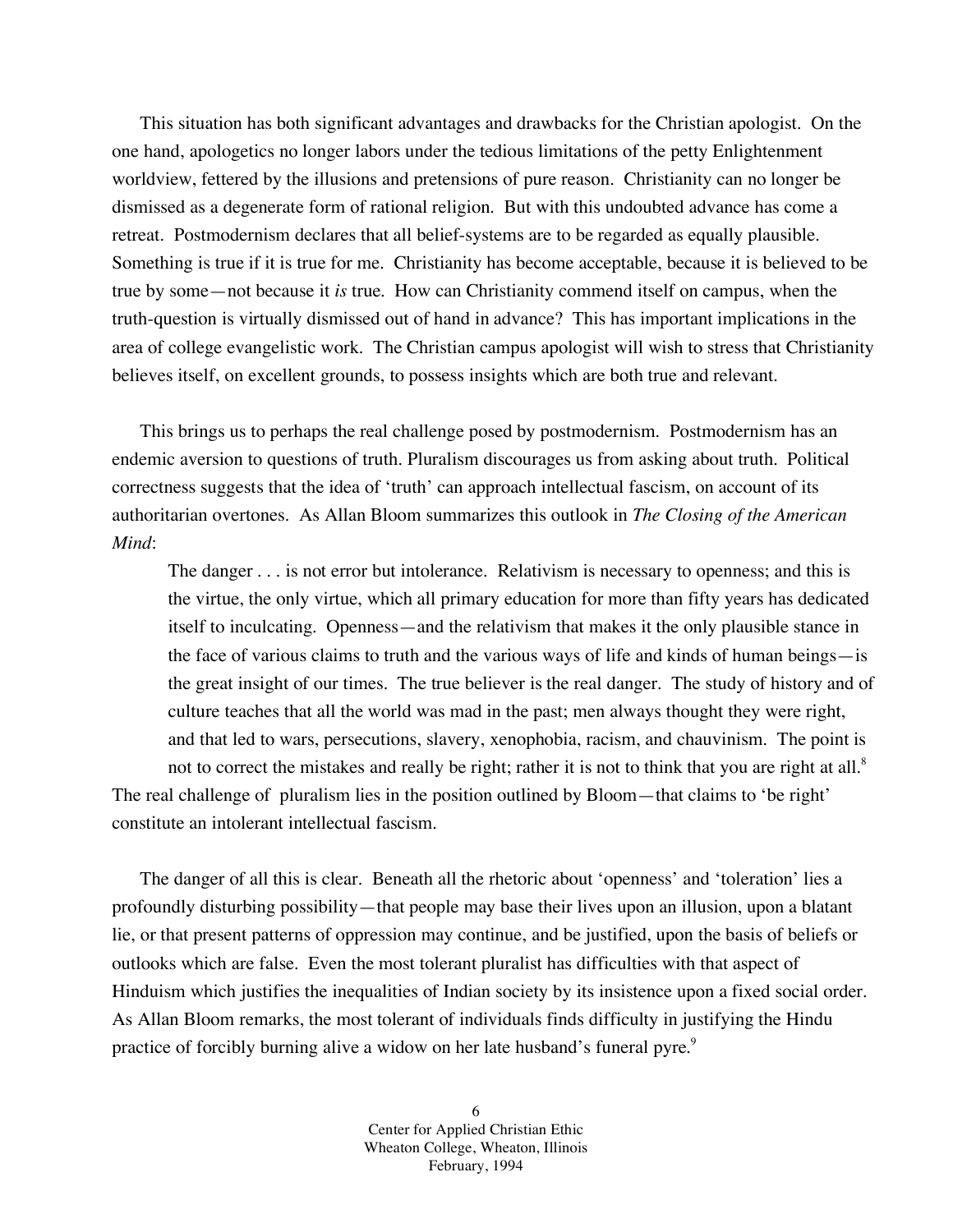To the postmodern suggestion that something can be 'true-for-me' but not 'true,' the following reply might be made. Is fascism as equally true as democratic libertarianism? Consider the person who believes, passionately and sincerely, that it is an excellent thing to burn widows alive on Hindu funeral pyres.<sup>10</sup> Or that child sacrifice is to be regarded as an acceptable means of ensuring soil fertility. Or that female infants ought to be killed, on account of their being an expensive inconvenience to their parents.<sup>11</sup> Or, to take an example which brought a civil war to this continent, that slavery is to be accepted. Or the person who argues that it was entirely proper to gas millions of Jews during the Nazi period. Such beliefs may certainly be 'true-for-them.' But can they be allowed to pass unchallenged? Are they as equally valid as beliefs such as that one ought to live in peace and tolerance with one's neighbors, including Jews?

The moral seriousness of such questions often acts as the intellectual equivalent of a battering ram, bringing out the fact that certain views just cannot be allowed to be true. There must be some criteria, some standards of judgment, which allow one to exclude certain viewpoints as unacceptable. Otherwise, postmodernism will be seen to be uncritical and naive, a breeding ground of the political and moral complacency which allowed the rise of the Third Reich back in the 1930s. Even postmodernism has difficulties in allowing that Nazism is a good thing. Yet precisely that danger lies there, as evidenced by the celebrated remark of Sartre: 'tomorrow, after my death, certain people may decide to establish fascism, and the others may be cowardly or miserable enough to let them get away with it. At that moment, fascism will be the truth of man.'

This is an important point, perhaps the point at which postmodernism is at its most vulnerable. To lend extra weight to it, we may consider the consequences of the ethical views of Michel Foucault, generally regarded as one of the intellectual pillars of postmodern thought. Foucault argues that the very idea of 'truth' grows out of the interests of the powerful. 'Truth' can support systems of repression, by identifying standards to which people can be forced to conform. <sup>12</sup> Thus, what is 'mad' or 'criminal' does not depend upon some objective criterion, but upon the standards and interests of those in authority. Each society has its 'general politics of truth,' which serves its vested interests. 'Truth' thus serves the interests of society, by perpetuating its ideology, and providing a rational justification for the imprisonment or elimination of those who happen to contradict its general outlook. For such reasons, Foucault believes that the very idea of objective truth or morality must be challenged. Ideas—such as 'truth'—which legitimate or perpetuate repression are to be spurned. This belief has passed into the structure of much of postmodernism, and has had a deep impact upon many liberal political writers, such as Richard Rorty.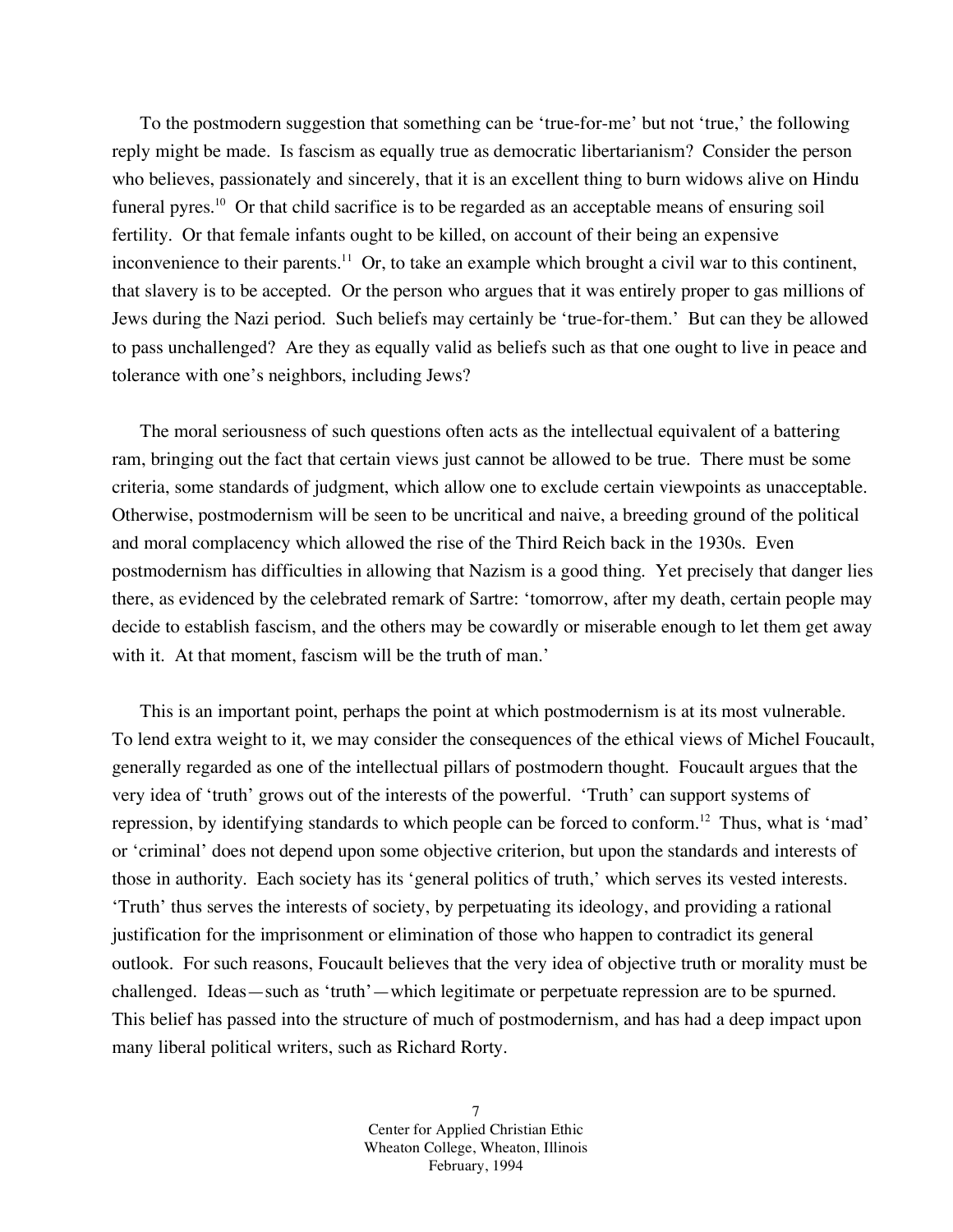So it is influential. But is it right? Is not the truth that Foucault's criticism actually rests upon a set of quite definite beliefs about what is right and what is wrong? To give an illustration: throughout Foucault's writings, we find a passionate belief that repression is wrong. Foucault himself is thus committed to an objective moral value—that freedom is to be preferred to repression. Foucault's critique of morality actually presupposes certain moral values. Beneath his critique of conventional ethics lies a hidden set of moral values, and an unacknowledged commitment to them. Foucault's critique of the moral values of society seems to leave him without any moral values of his own—yet his critique of social values rests upon his own intuitively accepted (rather than explicitly acknowledged and theoretically justified) moral values, which he clearly expects his readers to share.

Yet, why is struggle preferable to submission? Why is freedom to be chosen, rather than repression? These normative questions demand answers, if Foucault's position can be justified—yet Foucault has vigorously rejected an appeal to general normative principles as an integral part of his method. In effect, he makes an appeal to sentimentality, rather than reason, to pathos rather than to principles.<sup>13</sup> That many shared his intuitive dislike of repression ensured he was well received—but the fundamental question remains unanswered. Why is repression wrong? And that same question remains unanswered with postmodernism, which is vulnerable precisely where Foucault is vulnerable.

As Richard Rorty, perhaps the most distinguished American philosopher to develop Foucault's dislike of general principles and normative standards, remarks, a consequence of this approach must be the recognition that

There is nothing deep down inside us except what we have put there ourselves, no criterion that we have not created in the course of creating a practice, no standard of rationality that is not an appeal to such a criterion, no rigorous argumentation that is not obedience to our own conventions. 14

But if this approach is right, what justification could be given for opposing Nazism? Or Stalinism? Rorty cannot give a justification for the moral or political rejection of totalitarianism, as he himself concedes. If he is right, Rorty admits, then he has to acknowledge

. . . that when the secret police come, when the torturers violate the innocent, there is nothing to be said to them of the form 'There is something within you which you are betraying. Though you embody the practices of a totalitarian society, which will endure forever, there is something beyond those practices which condemns you.'<sup>15</sup>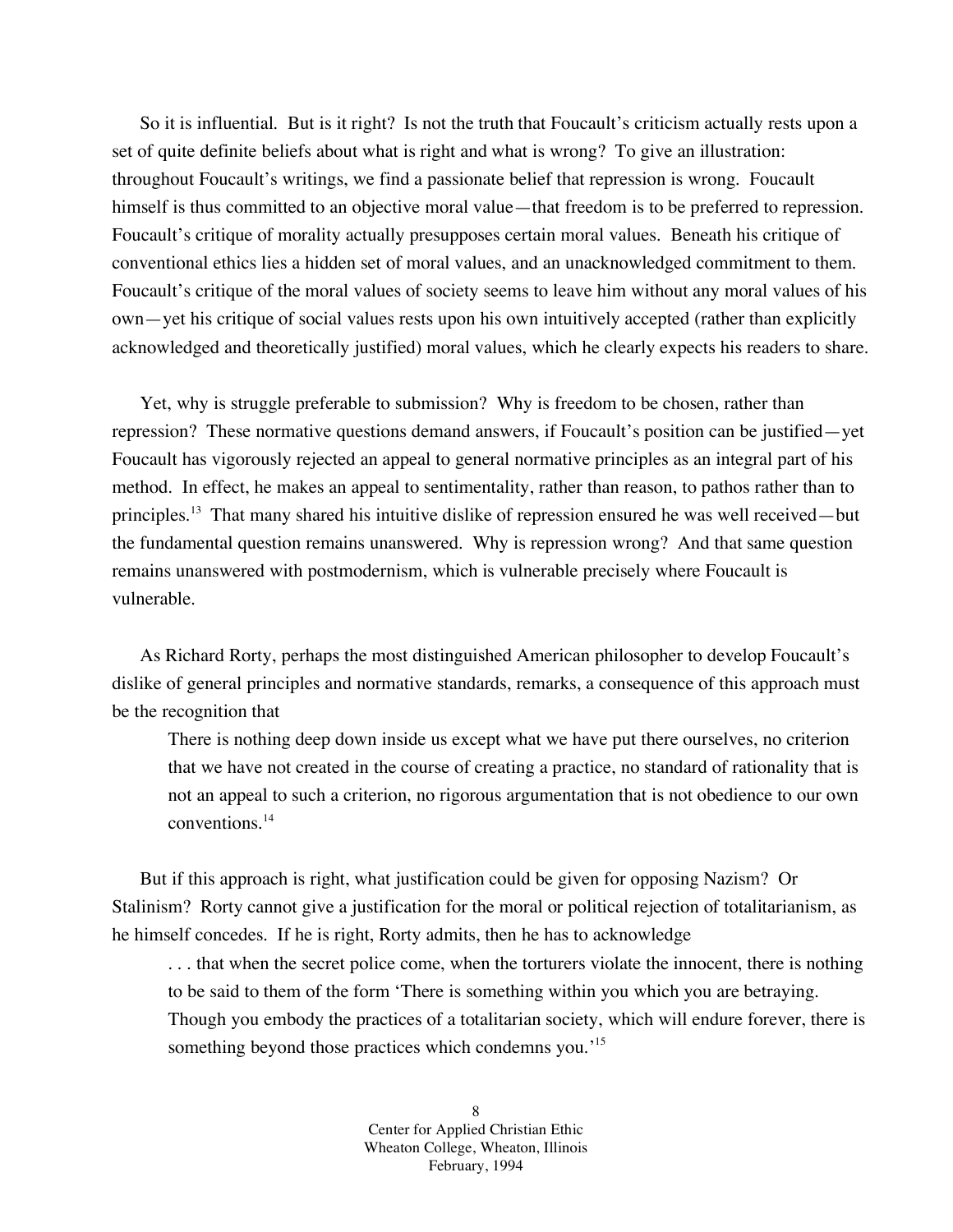It is difficult to avoid the conclusion that, for Rorty, the truth of moral values depends simply upon their existence. And it is at this point that many postmodernists feel deeply uneasy. Something seems to be wrong here.

Arguments such as these will probably cut little ice with a postmodern audience, who may feel inclined to dismiss such appeals to 'values' or 'truth' as an irrelevance, given their presuppositions. But the considerations I have noted above are not necessarily aimed at a committed postmodern constituency. I have two specific audiences in mind.

1. An *evangelical* constituency, which needs to have its confidence in its own arguments and rationalities bolstered. These arguments will reinforce and encourage evangelicals in their convictions, confirming the plausibility and integrity of their beliefs in the face of postmodern criticism.

2. A *wider public*, overhearing this conversation between evangelicalism and postmoderism. Such an audience is likely to be dismayed by the practical implications of the postmodern dismissal of truth, even if postmoderns themselves can live with them. The considerations noted above serve to undermine the public plausibility of postmodernism, by demonstrating the incongruity of postmodernism at a series of vital junctures. If the evangelical cannot persuade the postmodern of the importance of the truth-question, he or she can show that postmodernism stands defenseless in the public arena, charged with lending covert support to beliefs and practices which are regarded with intense distaste by the population as a whole.

This point is especially important for the mainstream churches. A naive commitment to pluralism has its darker side, too easily overlooked by those unwilling to take the trouble to ask hard questions before moving on to the next culturally acceptable issue on the modern agenda. Can these churches really expect to have their social and religious views taken seriously, if they commit themselves to such an intellectually and morally shallow outlook? There is a real issue of concern here.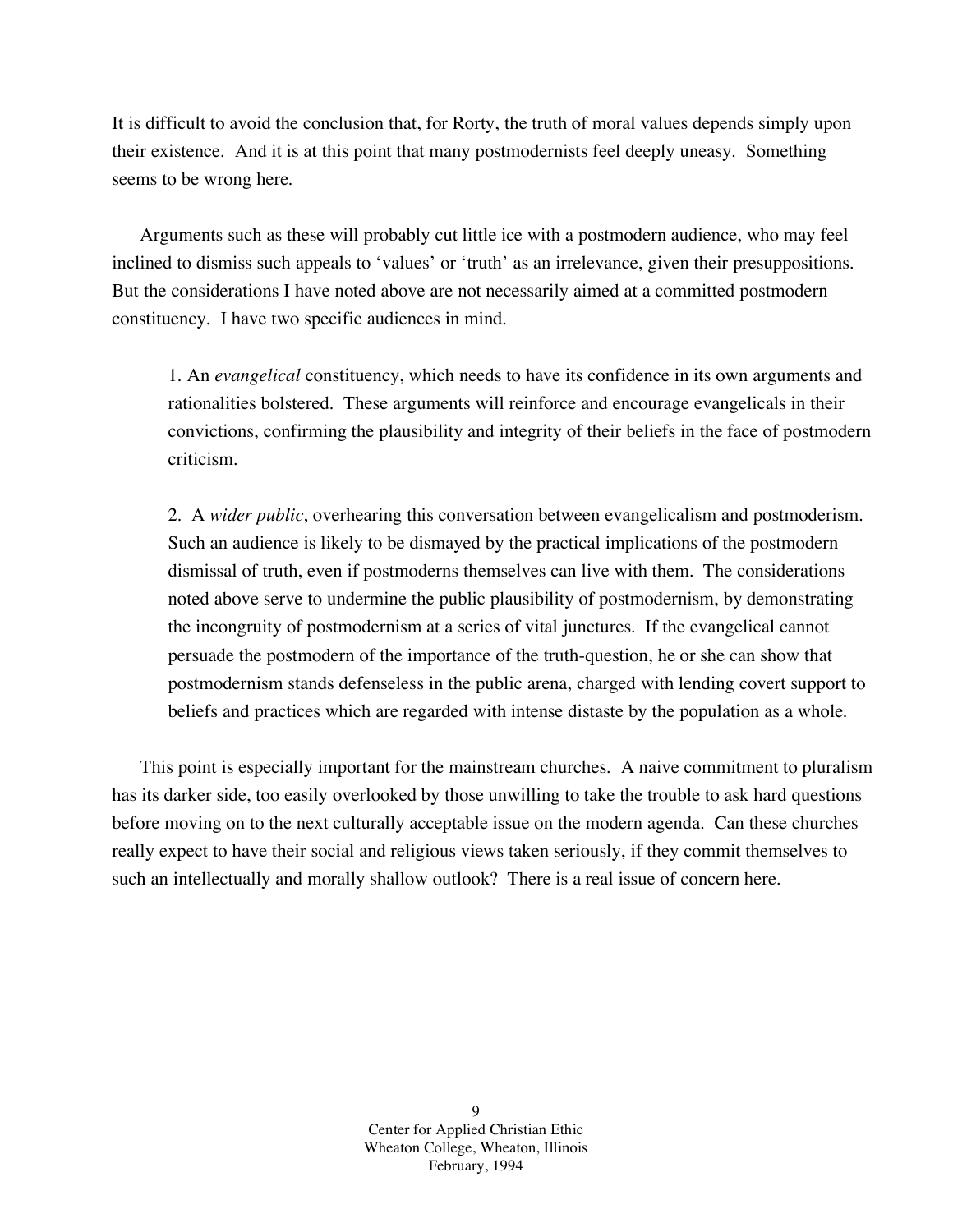#### RELIGIOUS PLURALISM

Alongside the postmodern celebration of pluralism in general, we now encounter a new concern for *religious pluralism*. As is well known, moral pluralism is closely linked with religious pluralism. Differing religious views have fundamental moral consequences. One illustration will serve to make this point clear. Consider abortion. At what point is the fetus to be considered morally as a person? The answer to that question is of crucial importance to the debate. Yet it is not a scientificallydeterminable issue. It is a matter of faith. Other examples could be given, demonstrating how moral values and principles depend upon religious convictions. What is 'good' depends upon how 'good' is understood. Thus Edward Conze, the great scholar of Buddhism, recalled that he 'once read through a collection of the lives of Roman Catholic saints, and there was not one of whom a Buddhist could fully approve . . . They were bad Buddhists though good Christians.'

The rise of religious pluralism can be related directly to the collapse of the Enlightenment idea of universal knowledge, rather than any difficulties within Christianity itself. Often, there is a crude attempt to divert attention from the collapse of the Enlightenment vision by implying that religious pluralism represents a new and unanswerable challenge to Christianity itself. Princeton philosopher Diogenes Allen rightly dismisses this as a spurious claim: 'Much of the distress concerning pluralism and relativism which is voiced today springs from a crisis in the secular mentality of modern western culture, not from a crisis in Christianity itself,' <sup>16</sup> Yet these relativistic assumptions have become deeply ingrained within secular society, often with the assumption that they are to the detriment of Christian faith.

Given that there are so many religions in the marketplace, how can Christianity claim to be true? It is important to appreciate that a cultural issue is often linked in with this debate: to defend Christianity is to be seen to belittle non-Christian religions, which is unacceptable in a multicultural society. Especially to those of liberal political convictions, the multicultural agenda demands that religions should not be permitted to make truth-claims, to avoid triumphalism or imperialism. Indeed, there seems to be a widespread perception that the rejection of religious pluralism entails intolerance, or unacceptable claims to exclusivity. In effect, the liberal political agenda dictates that all religions should be treated on an equal footing. It is but a small step from this *political* judgment to the *theological* declaration that all religions are the same. But is there any reason for progressing from the entirely laudable and acceptable demand that we should respect religions other than our own, to the more radical demand that we regard them all as the same, or as equally valid manifestations of some eternal dimension of life?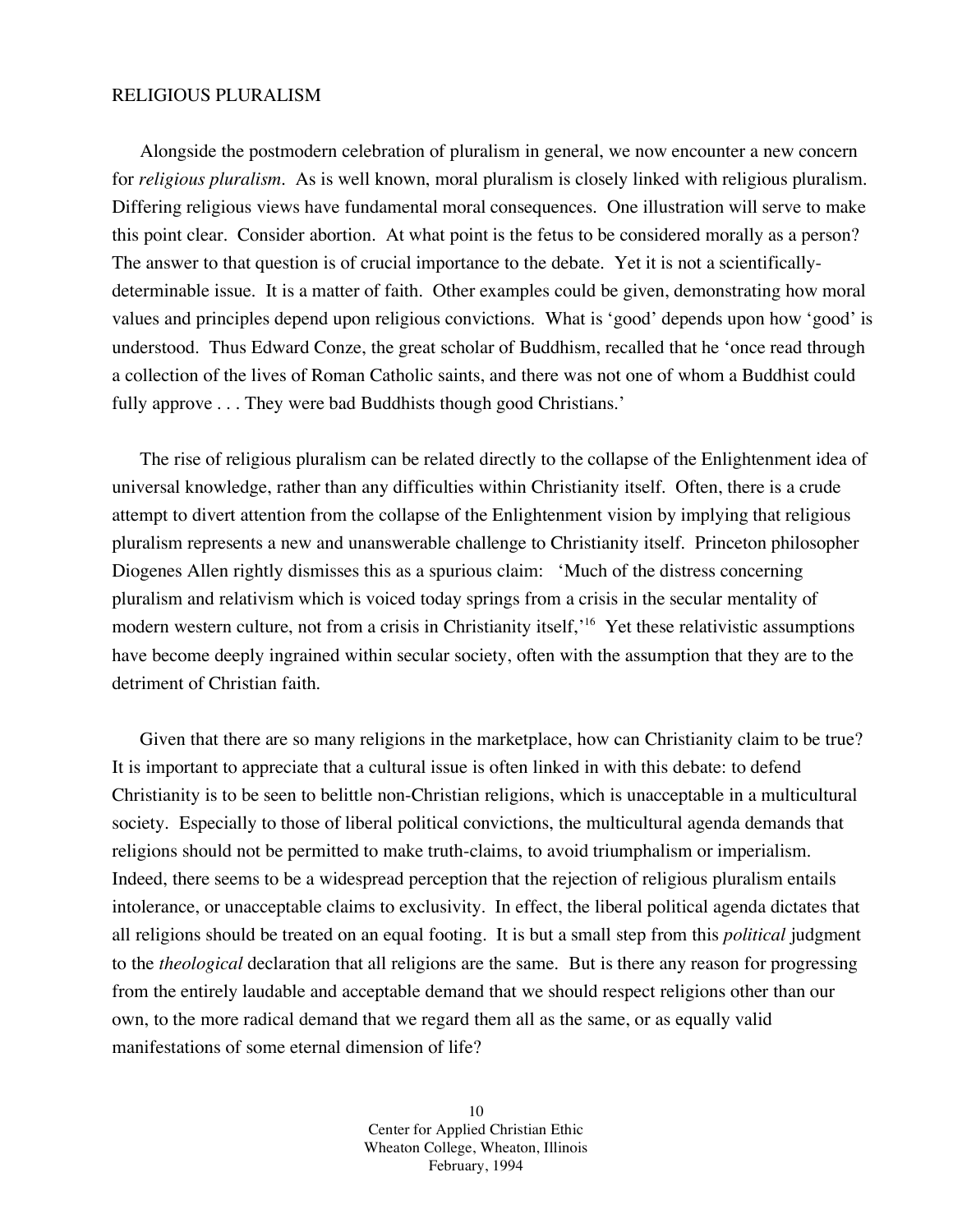In one of its more extreme forms, this view might be stated as follows; all religions lead to God. But this cannot be taken seriously, when some world religions are avowedly non-theistic. (Although some western writers, irritated by non-theistic religions, have argued that they really are theistic, despite what their adherents believe—thus neatly forcing all religions into the same mold.) A religion can hardly lead to God if it explicitly denies the existence of a god or any gods. We therefore need to restate the question in terms of 'ultimate reality,' or 'truth.' Thus refined, this position might be stated as follows: Religion is often determined by the circumstances of one's birth. An Indian is likely to be a Hindu; an Arab is likely to be a Moslem. On account of this observation, it is argued, all religions must be equal paths to the truth.

This makes truth a function of birth. If I were to be born into Nazi Germany, I would likely be a Nazi—and this makes Nazism true? If I had been born in ancient Rome, I would probably have shared its polytheism; if I had been born in modern Arabia, I would be a monotheist. So they are both true? This shockingly naive view of truth would not be taken seriously anywhere else. No other intellectual discipline would accept such a superficial approach to truth. Why accept it here? It seems to rest upon an entirely laudable wish to allow that everyone is right, which ends up destroying the notion of truth itself. Consider the two propositions:

- A. Different people have different religious views.
- B. Therefore all religious views are equally valid.

Is proposition (B) in any way implied by proposition (A)? For the form of liberalism committed to this approach, mere existence of a religious idea appears to be a guarantor of its truth! No-one seems prepared to fight for the truth-content of defunct religions, such as classical Roman polytheism perhaps because there is no one alive committed to them, whose views need to be respected in a multicultural situation?

The fatal weakness of this approach usually leads to its being abandoned, and being replaced with a modified version, which could be stated thus: 'any view which is held with sincerity may be regarded as true.' I might thus be a Nazi, a Satanist, or a passionate believer in the flatness of the earth. My sincerity is a guarantee of the truth. On this view, it would follow that if someone sincerely believes that modern Europe would be a better place if six million Jews were to be placed in gas chambers, the sincerity of those convictions allow that view to be accepted as true. British philosopher of religion, John Hick, summarizes the contempt with which this view is held: 'to say that whatever is sincerely believed and practiced is, by definition, true, would be the end of all critical discrimination, both intellectual and moral.<sup>17</sup>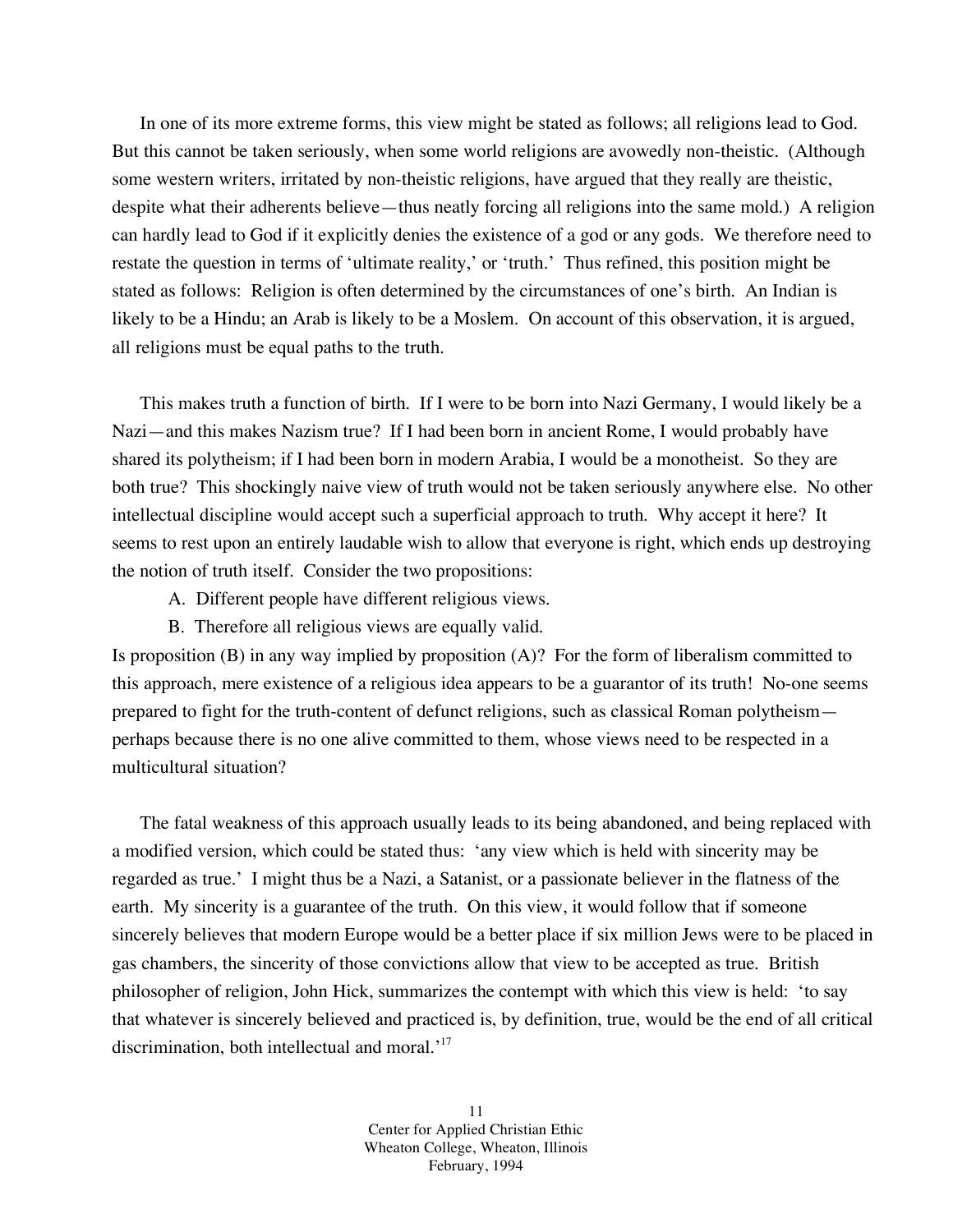**The Case of John Hicks.** It is therefore more than a little ironic that the most significant advocate of the pluralist 'truth-in-all-religions' approach is this same John Hick, who argues that the same basic infinite divine reality lies at the experiential roots of all religions. However, they experience and express this reality in different ways. Why? 'Their differing experiences of that reality, interacting over the centuries with the different thought-forms of different cultures, have led to an increasing differentiation and contrasting elaboration.<sup>'18</sup> This approach thus suggests that the various religions must be understood to complement one another. In other words, truth does not lie in an 'either-or' but in a 'both-and' approach. On the basis of Hick's homogenizing approach, no genuine conflicting truth-claims can occur. They are ruled out of order, on a priori grounds. By definition, religions can only complement, not contradict, each other. In practice, Hick appears to contradict himself here, frequently declaring that 'exclusive' approaches to religions are wrong. For example, he styles the traditional 'salvation through Christ alone' statements of the 1960 Congress on World Mission as 'ridiculous'—where, by his own criteria, the most stinging criticism that could be directed at them is that they represent a 'difference in perception.' The inherent absurdity of Hick's refusal to take an evaluative position in relation to other religions is totally compromised by his eagerness to adopt such a position in relation to versions of Christianity which threaten his outlook, both on account of their numerical strength and non-inclusive theologies.

When all is said and done, and when all differences in expression arising from cultural and intellectual development are taken into account, Hick must be challenged forcefully concerning his crudely homogenizing approach to the world religions. It is absurd to say that a religion which says that there is a God complements a religion which declares, with equal vigor, that there is not a God (and both types of religion exist). <sup>19</sup> If the religious believer actually believes *something*, then disagreement is inevitable—and proper. As the distinguished American philosopher Richard Rorty remarked, nobody 'except the occasional cooperative freshmen' really believes that 'two incompatible opinions on an important topic are equally good.<sup>'20</sup>

One of the most serious difficulties which arises here relates to the fact that, on the basis of Hick's model, it is not individual religions which have access to truth; it is the western liberal pluralist, who insist that each religion must be seen in the context of others, before it can be evaluated. As many have pointed out, this means that the western liberal doctrine of religious pluralism is defined as the only valid standpoint for evaluating individual religions. Hick has set at the center of his system of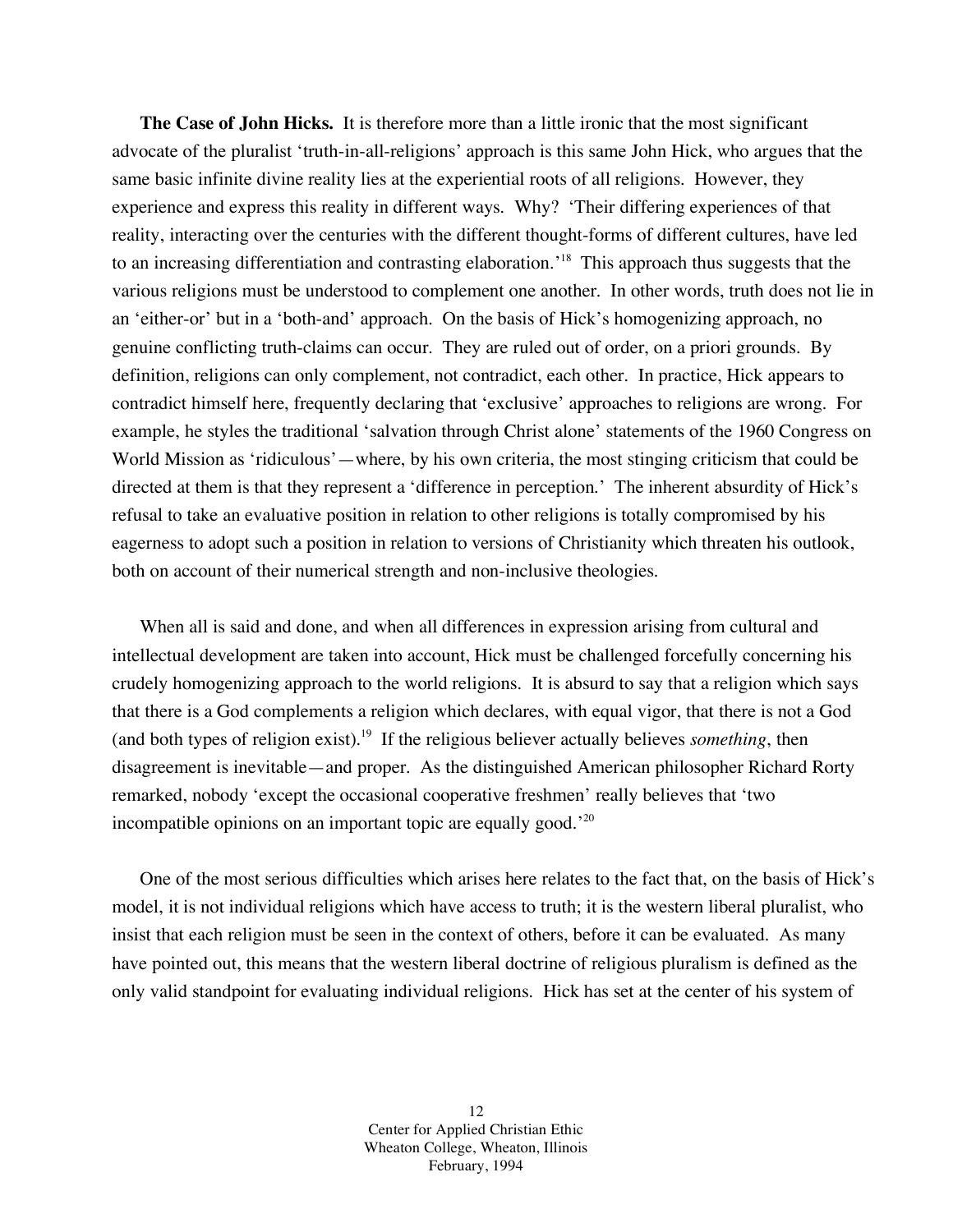religions a vague and undefined idea of 'the Eternal One,' which seems to be little more than a vague liberal idea of divinity, carefully defined—or, more accurately, deliberately not defined, to avoid the damage that precision entails—to include at least something from all of the major world religions Hick feels it is worth including.

Yet is not this approach shockingly imperialist? Hick's implication is that it is only the educated western liberal academic who can really understand all the religions. Their adherents may naively believe that they have access to the truth; in fact, only the western liberal academic has such privileged access, which is denied to those who belong to and practice such religion. Despite not being a Buddhist, Hick is able to tell the Buddhist what he or she really believes (as opposed to what they think they believe). Perhaps one of the most astonishing claims made by liberals in this respect can be found in a recent publication provocatively entitled *The Myth of Christian Uniqueness*, in which a number of contributors—such as Paul Knitter, Langdon Gilkey, Rosemary Radford Ruether, and Tom Driver—assert that all the religious traditions can share a common outlook on justice and liberation. This arrogant imposition of political correctness upon the world religions glosses over the patently obvious fact that the world religions have differed—and continue to differ—significantly over social and political matters, as much as over religious ideas.

In an important recent study, Yale theologian Kathryn Tanner makes the point that liberal pluralist theology has succumbed to 'colonialist discourse.<sup>'21</sup> The crude pluralist attempt to reduce religions to manifestations of the same transcendental impulses, or to minimize their differences for the sake of theoretical neatness, is totally unacceptable:

Pluralist generalizations about what all religions have in common conflict with genuine dialogue, in that they prejudge its results. Commonalities, which should be established in and through a process of dialogue, are constructed ahead of time by pluralists to serve as presuppositions of dialogue. Pluralists therefore close themselves to what people of other religions might have to say about their account of these commonalities. Moreover, . . . a pluralist focus on commonalities slights differences among the religions of the world. The pluralists' insistence on commonalities as a condition of dialogue shows an unwillingness to recognize the depth and degree of diversity among religions, or the positive importance of them. $^{22}$ 

In addition, Tanner makes the point that pluralists conceal the 'particularities of their own perspectives by claiming to form generalizations about the religions of the world.' Apart from being untrue, Tanner remarks, this approach 'brings pluralist theorists of religion close to the kind of absolutism that it is part of their project to avoid.'<sup>23</sup>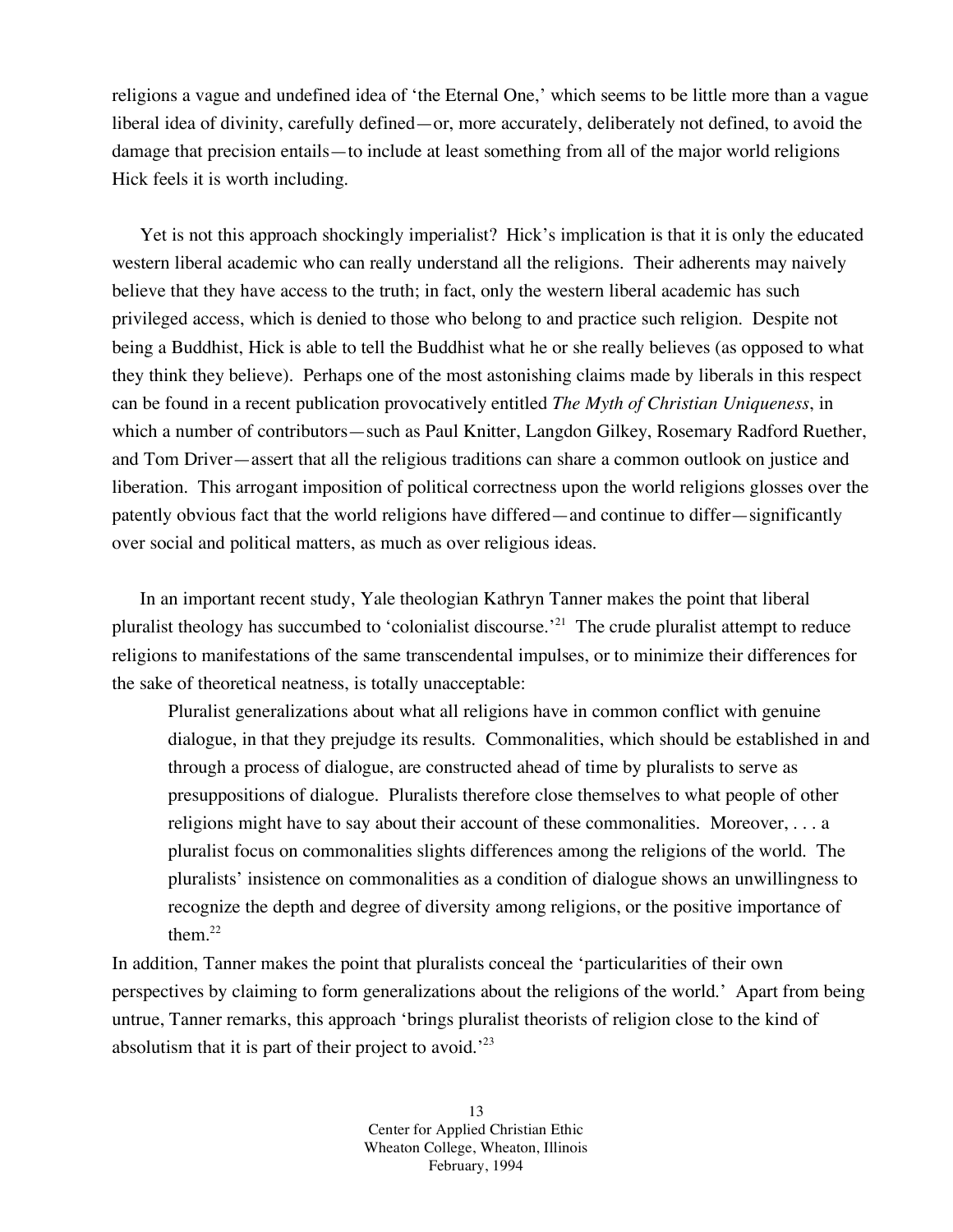To develop this important point, let us consider a well-worn analogy concerning the relation of the religions. Let us allow Lesslie Newbigin to describe it, and make a vitally important observation:

In the famous story of the blind men and the elephant . . . the real point of the story is constantly overlooked. The story is told from the point of view of the king and his courtiers, who are not blind but can see that the blind men are unable to grasp the full reality of the elephant and are only able to get hold of part of it. The story is constantly told in order to neutralize the affirmations of the great religions, to suggest that they learn humility and recognize that none of them can have more than one aspect of the truth. But, of course, the real point of the story is exactly the opposite. If the king were also blind, there would be no story. The story is told by the king, and it is the immensely arrogant claim of one who sees the full truth, which all the world's religions are only groping after. It embodies the claim to know the full reality which relativizes all the claims of the religions.<sup>24</sup>

Newbigin brings out with clarity the arrogance of the liberal claim to be able to see all the religions from the standpoint of one who sees the full truth. On the basis of this familiar story, he demonstrates the importance of the possession of an appropriate framework to interpret experience. In this case, the apparently unrelated experiences of the blind men are brought together in a greater and consistent whole by the king, who is able to interpret them in the light of the overall elephantine framework. The liberal pluralist is the king; the unfortunate evangelical is the blindfolded beggar. Or so the pluralist would have us believe. Perhaps a more responsible—and considerably less arrogant approach would be to suggest that we are all, pluralists included, blind beggars, to whom God graciously makes himself known.

Hick appears to labor under the misunderstanding that where Christian frameworks are biased, those of liberalism are neutral and disinterested. Yet one of the more significant developments within the recent sociology of knowledge has been the realization that there is no *neutral* point from which a religion or culture may be evaluated; all vantage points imply a valuation. Hick naively assumes that his liberal pluralist approach is 'detached' or 'objective,' whereas it is obviously nothing of the sort.

Let me quote from my distinguished Oxford colleague John Macquarrie, unquestionably one of England's greatest living theologians, who makes a fundamental point here:

What is meant by 'liberal' theology? If it means only that the theologian to whom the adjective is applied has an openness to other points of view, then liberal theologians are found in all schools of thought. But if 'liberal' becomes itself a party label, then it usually turns out to be extremely illiberal.<sup>25</sup>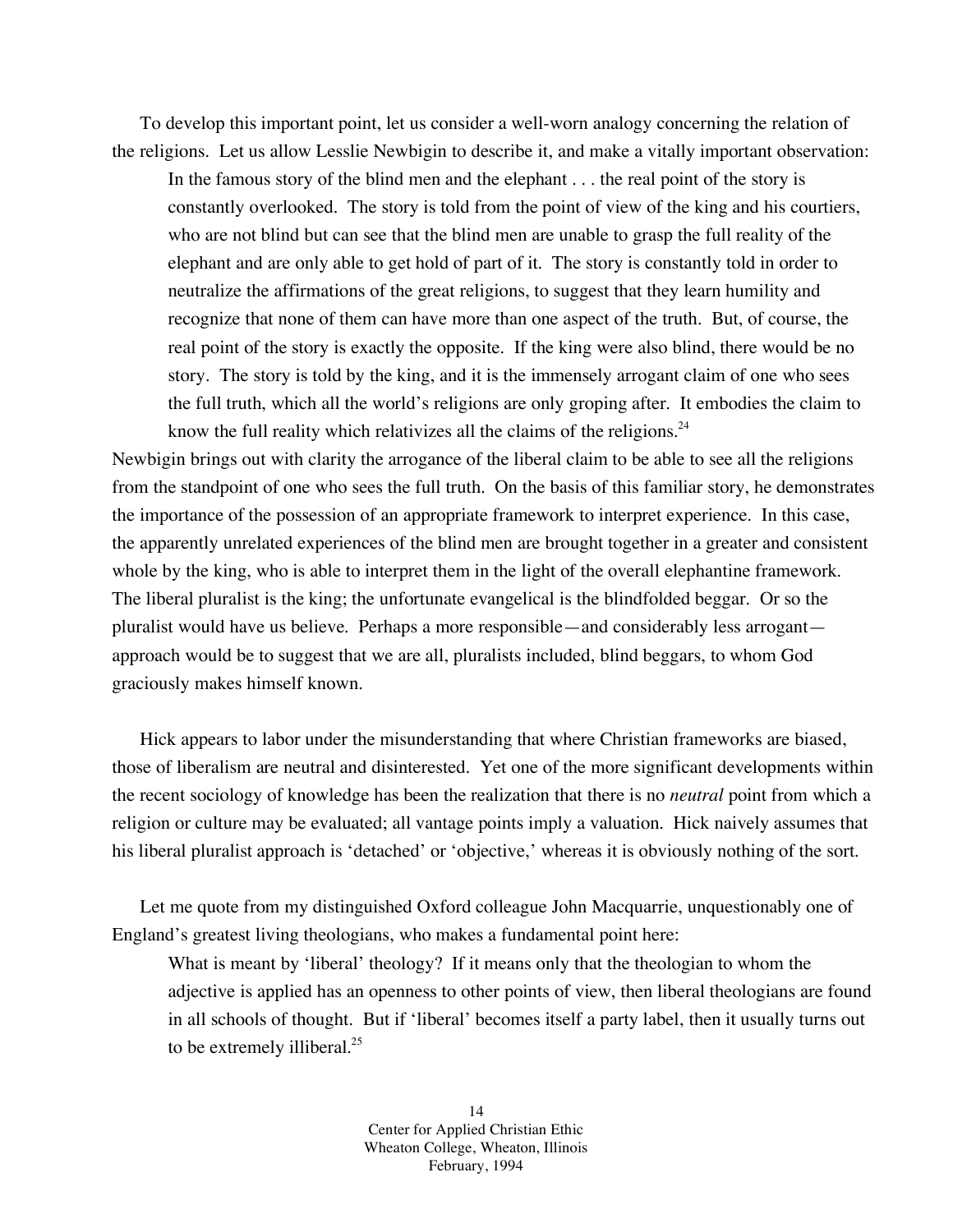The deeply disturbing paradox of modern theology is that the most dogmatic of its representatives lay claim to be liberals. Liberalism, in the traditional and honorable sense of the word, carries with it an inalienable respect for and openness to the views of others—evangelicals included. Yet liberalism finds itself challenged to its very foundations by evangelicalism. The new dogmatism with liberalism is itself a sure indication of a deep sense of unease and insecurity, and an awareness of its growing isolation and marginalization with North American Christianity. There is, however, no reason why those who are unpersuaded by the pluralist agenda should allow such shallow theology and questionable reasoning to pass unchallenged.

But I have dealt thus far primarily with the intellectual aspects of my agenda. I must now turn to deal with the political dimension. As I stressed earlier, we need to make a careful distinction between 'relativism' and 'pluralism.' I have argued that the former is intellectually shallow and untenable. The latter is simply an acknowledgement of a plurality of outlooks within a single society.

Or is it? In what follows, I want to suggest that some very hard questions need to be asked about the role of the state in relation to moral pluralism. My thesis, in effect, is that there has been a loss of a notion of 'common good,' as a unifying vision. It has apparently been replaced by the goal of toleration of divergence, without any sense of where that toleration will lead. A means has become an end.

## POLITICAL PLURALISM

The Constitution of the United States of America may be said to provide a basis through which a variety of communities might come together to form a single union. *E pluribus unum!* It could be argued that one of the greatest achievements of the United States has been the creation of a common vision for the common good out of a vast mosaic of cultural, ethnic and religious diversities. The ethnic diversity of the United States has expanded still further through increased immigration during the twentieth century. The original American 'tri-faith' system (Protestant-Catholic-Jewish), upon which so much social theorizing up until around 1960 was based, has been overtaken by a much more complex societal framework, involving significant numbers of most of the world's religions, as well as an increasing number of 'religious nones.' This has resulted in a breakdown of previously accepted cultural norms, especially well-established conventions and understandings concerning the relation of religion and politics.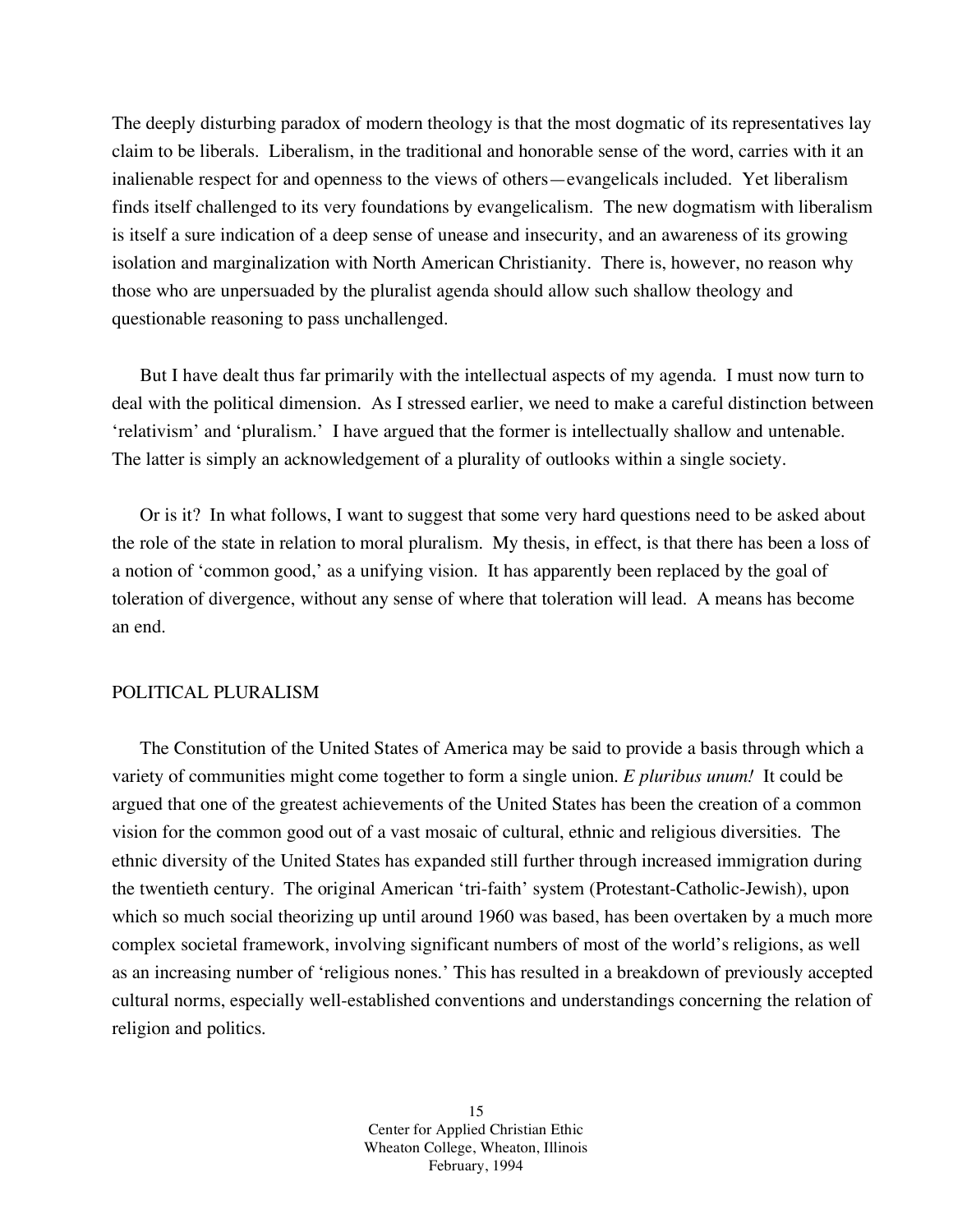Liberal optimists of the 1960s and 1970s dreamed that America would be the melting pot in which the richness of this diversity would be channeled into a greater whole. What has actually happened is that a series of communities has arisen, with little shared understanding of morality or religion. In part, this development reflects the shift in social policy which began to take place during the 1970s. The civil rights movements of the 60s set loose a series of demands for public recognition on the part of hitherto marginalized groups, defined with relation to sexual orientation, gender, or race. The result of this has been social fragmentation and polarization, with increased use of litigation where reasoned discussion once held sway. The phenomenon of increasing social diversity was thus complemented by the rise of an ideology which sought to identify and exploit diversity for political ends.

**John Locke and Religious Diversity.** It is therefore important to consider the political aspects of religious diversity in a pluralist society, such as the United States. The classic liberal argument for toleration of diversity in matters of religion goes back to the European Wars of Religion, and may be found in John Lock's *Letter Concerning Toleration*. Locke argues for religious toleration on the basis of three general considerations, as follows.

First, it is impossible for the state to adjudicate between competing religious truth-claims. This does not mean that there is no truth in matters of religion, or that all religions are equal in terms of their insights into reality. The modern view, associated with writers such as John Hick, that all religions are equally valid is simply the improper extrapolation of a political judgment to a metaphysical plane. Instead, Locke points out that no earthly judge can be brought forward to settle the matter. For this reason, religious diversity is to be tolerated.

Second, Locke argues that, even if it could be established that one religion was superior to all others, the legal enforcement of this religion would not lead to the desired objective of that religion. Locke's argument here is based upon the notion that 'true and saving religion consists in the inward persuasion of the mind, without which nothing is acceptable to God. And such is the nature of the understanding, that it cannot be compelled to the belief of any thing by outward force.' It is interesting to note that Locke's argument here is shaped by Christian conception of justifying faith; a religion which interpreted salvation purely in terms of external conformity to a set of regulations would not be amenable to his analysis.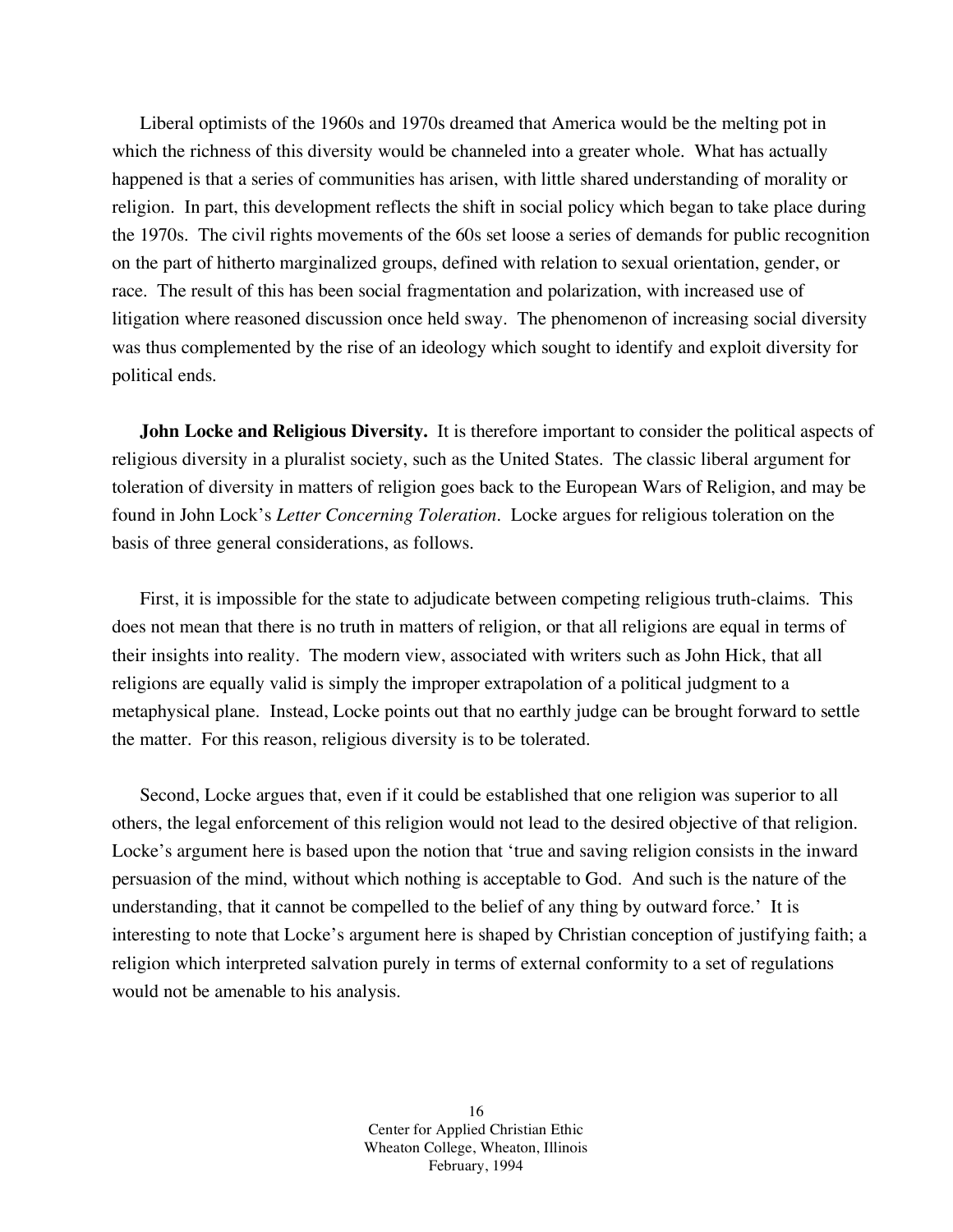Third, Locke argues, on pragmatic grounds, that the results of trying to impose religious uniformity are far worse than those which accrue from the continuing existence of diversity. Religious coercion leads to internal discord, or even civil war.

In other words, religious truth cannot be established with certainty. Even if it could be established with certainty, its imposition would not lead to inward faith. And if it were imposed, the negative results would far outweigh the advantages gained. Note carefully that religion is seen as a private matter, pertaining to what consenting individuals think in the subjective isolation of their minds or the solitude of their homes. It is most emphatically not seen as a public claim to truth with implications for social and political action.

Yet Locke does not see this toleration of religious diversity as leading to moral diversity. Theological disputations may be tolerated, precisely because they do not, in Locke's view, have any impact upon the core moral agreement which his commonwealth presupposes. Indeed, at several points, Locke suggests that the religions—Jewish, Christian, and Muslim—are consistent with, and supportive of, public morality. Tocqueville provided much support for this view, with his observation that, although there is 'an innumerable multitude of sects in the United States,' there was nevertheless agreement concerning duty and morality.<sup>26</sup> For Locke—as, I believe, for the founding fathers of this nation—the idea of giving irreligion equal public status with religion would be inconceivable.

But Lock's solution is ultimately pragmatic. He is concerned to establish a framework in which religious disagreement may be tolerated within a society which would otherwise be destroyed by religious warfare. Yet it raises fundamental questions—questions which, to my mind, have been given new focus in modern America. Let me explain what I have in mind.

**The Case of John Rawls.** Modern political philosophy has sought to emancipate itself from 'metaphysical' or 'theological' assumptions. Most of the participants in the debate within the United States work on the basis of the assumption that political debate can proceed without reference to fundamental assumptions, for example, about human nature and destiny. Thus John Rawls is quite clear that his conception of justice in particular, and his social philosophy in general, does not require metaphysical or religious presuppositions. <sup>27</sup> So what justification does he give for favoring a liberal pluralist democratic system? Rawls argues that his approach 'matches the fixed points of our considered convictions.' <sup>28</sup> Now there is an obvious blind spot here. Rawls' theory seems incapable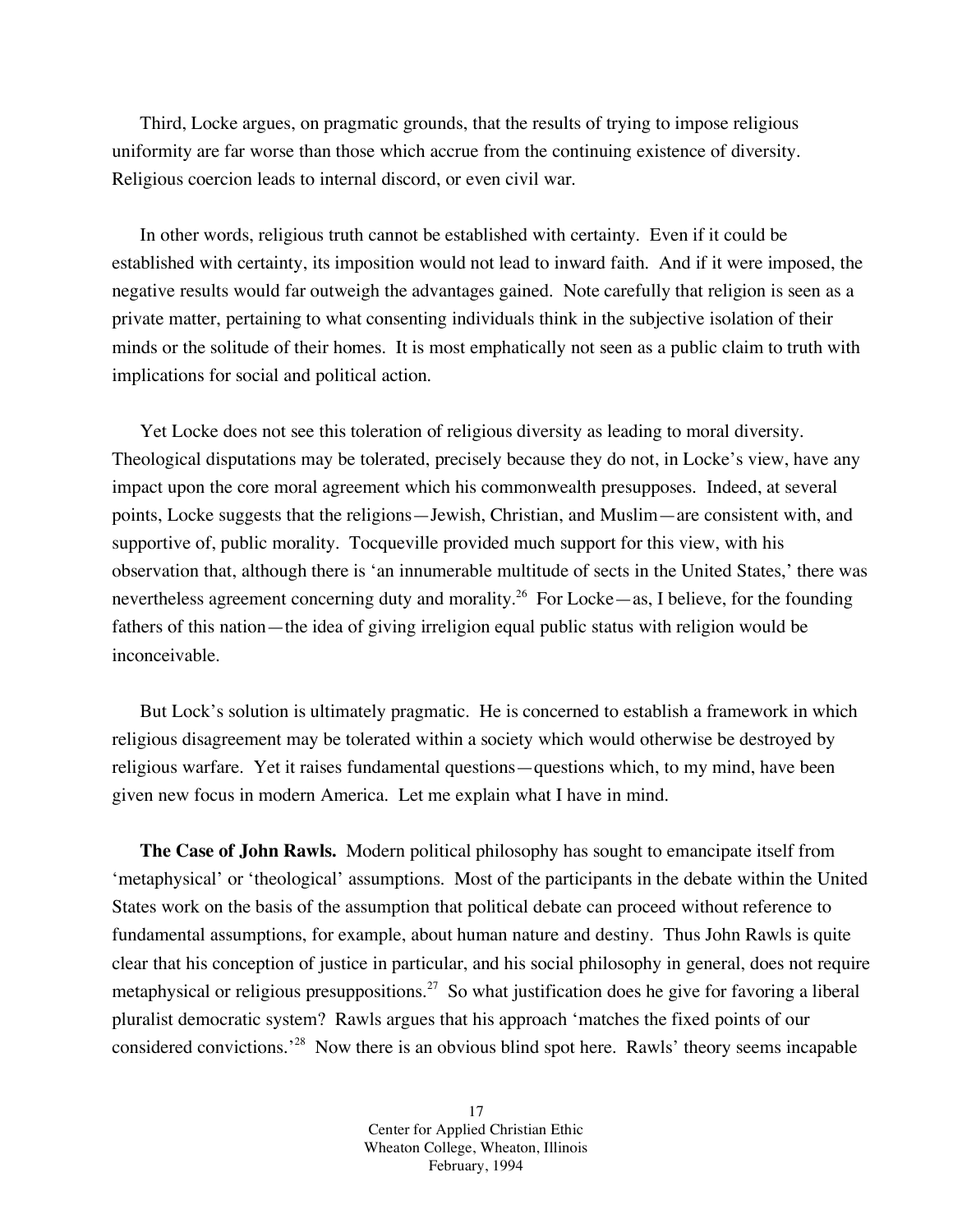of providing a critique of the dominant values of the culture in which it is articulated. In other words, Rawls theory rests upon the conventional wisdom of society, which accepts the prevailing 'considered convictions.' Although his *Theory of Justice* can be read (and is read by some) as a rationalist account of justice, its more fundamental theme is that of developing a theory of justice which resonates with prevailing ideas—ideas that are neither rigorously derived nor subjected to any kind of penetrating critique. William Waldegrave, currently a British cabinet minister, recognized the deficiencies of this approach some fifteen years ago, when he wrote of liberal political philosophies such as that of Rawls:

The fallacy is that the liberal system must rest on moral foundations, and on institutions designed to preserve those foundations which cannot be derived from it if it is to be other than mere anarchy; while at the same time the system extols the individual in such a way that he is bound to feel free to undermine those foundations and those institutions.<sup>29</sup>

The potential weakness of this approach may be considered by turning to another work dealing with the theme of justice.

**The Case of Bruce Ackermann.** In his *Social Justice in the Liberal State* (1980), Bruce A. Ackermann argues that nobody has 'privileged insights into the moral universe denied to the rest of us.' There is thus no absolute concept of justice which can be publicly defended; the state, like all individuals, is denied privileged access to a correct and universal notion of justice. <sup>30</sup> For this reason, the state must be morally neutral, and committed to pluralism. Individuals must be free to define what they regard as morally correct, and be free to pursue their own moral visions. One of the central functions of the state is thus to prevent citizens from imposing their moral convictions and goals upon others. The only moral truth to which the state can be committed is that of pluralism—that is, the toleration of a plurality of conceptions of morality.

But is is quite clear that the approaches of both Ackermann and Rawls rest upon unacknowledged assumptions. A hidden moral vision lies behind their outwardly professed moral relativism. We noted precisely the same point in relation to Foucault, whose dislike for truth rested upon the assumption of the self-evident truth of certain moral values—values which, to use Rawls' phrase, correspond to the 'considered convictions' of the liberal western public to which his works were directed. Foucault was thus assured of a positive reception by his readership; yet a more critical perspective engenders a series of worrying questions. Why these values, and not others? What is their ultimate justification? And precisely the same questions may be directed against Rawls and Ackermann. Moral pluralism seems to be little more than a pragmatic response to the modern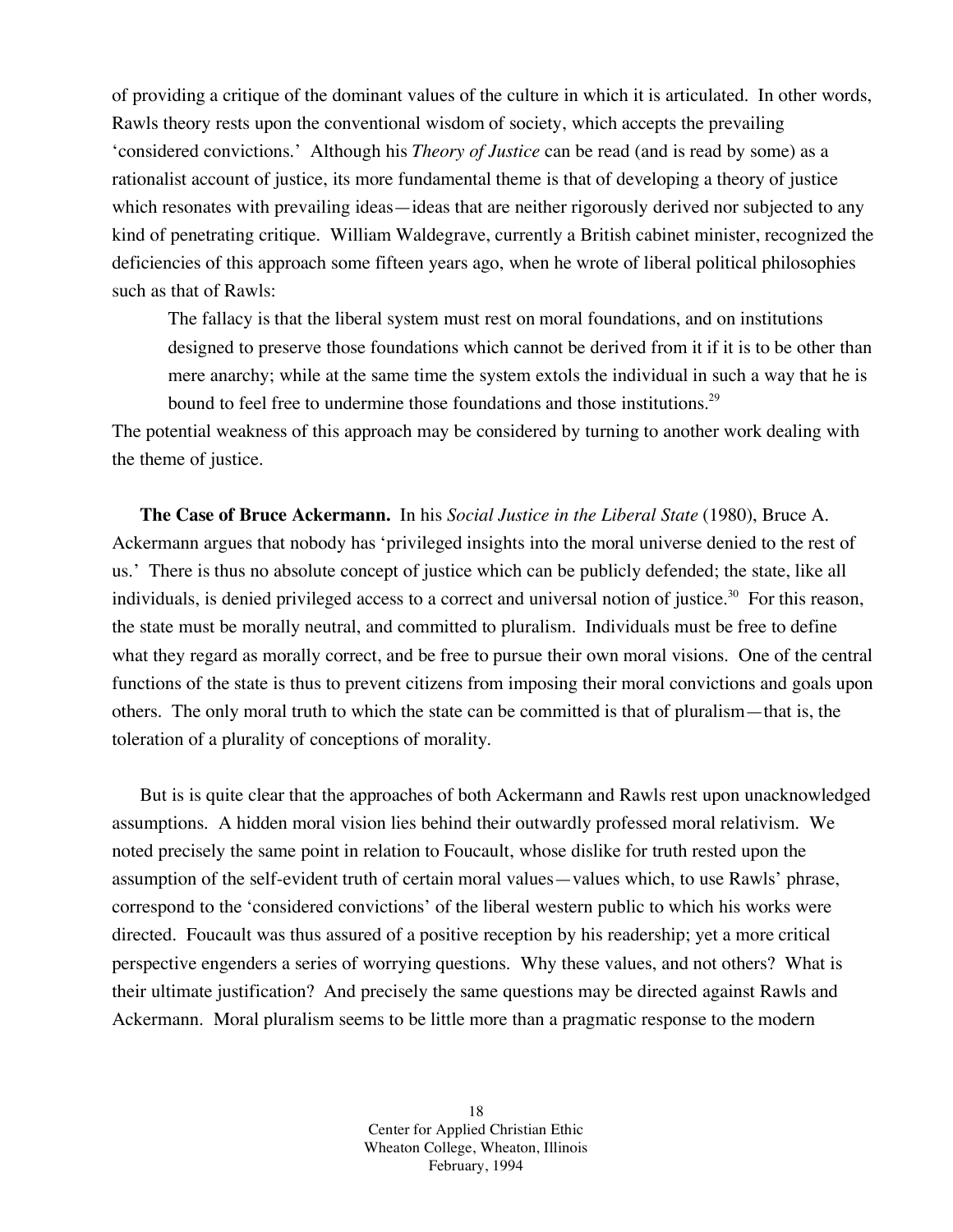American situation, where recognition and toleration of moral diversity has become the ultimate goal of the state. Once more, the wisdom of Basil Mitchell's statement, noted earlier, becomes apparent; 'Any worldview which carries with it important implications for our understanding of man and his place in the universe would yield its own distinctive insights into the scope, character and content of morality.'.

For the moment, many Americans are probably content to leave things there. But some hard questions need to be asked, and I have begun to ask some of them. However, the task facing our Christian communities today has both negative and positive components. Negatively, we must show up the intellectual vulnerability of the relativist assumptions of modern society. We may be like the little boy, who risked ridicule by flaunting popular sentiment, and declaring that the emperor's new clothes were a fiction. But popular mood changes, and we must work to change that consensus. The exposure of the vulnerability of a pluralist ideology is an integral part of that strategy.

But there is also a positive component to our approach. We must work to construct a credible and attractive moral vision for this nation. Perhaps that is the more difficult task. But I shall begin to consider it in the following section.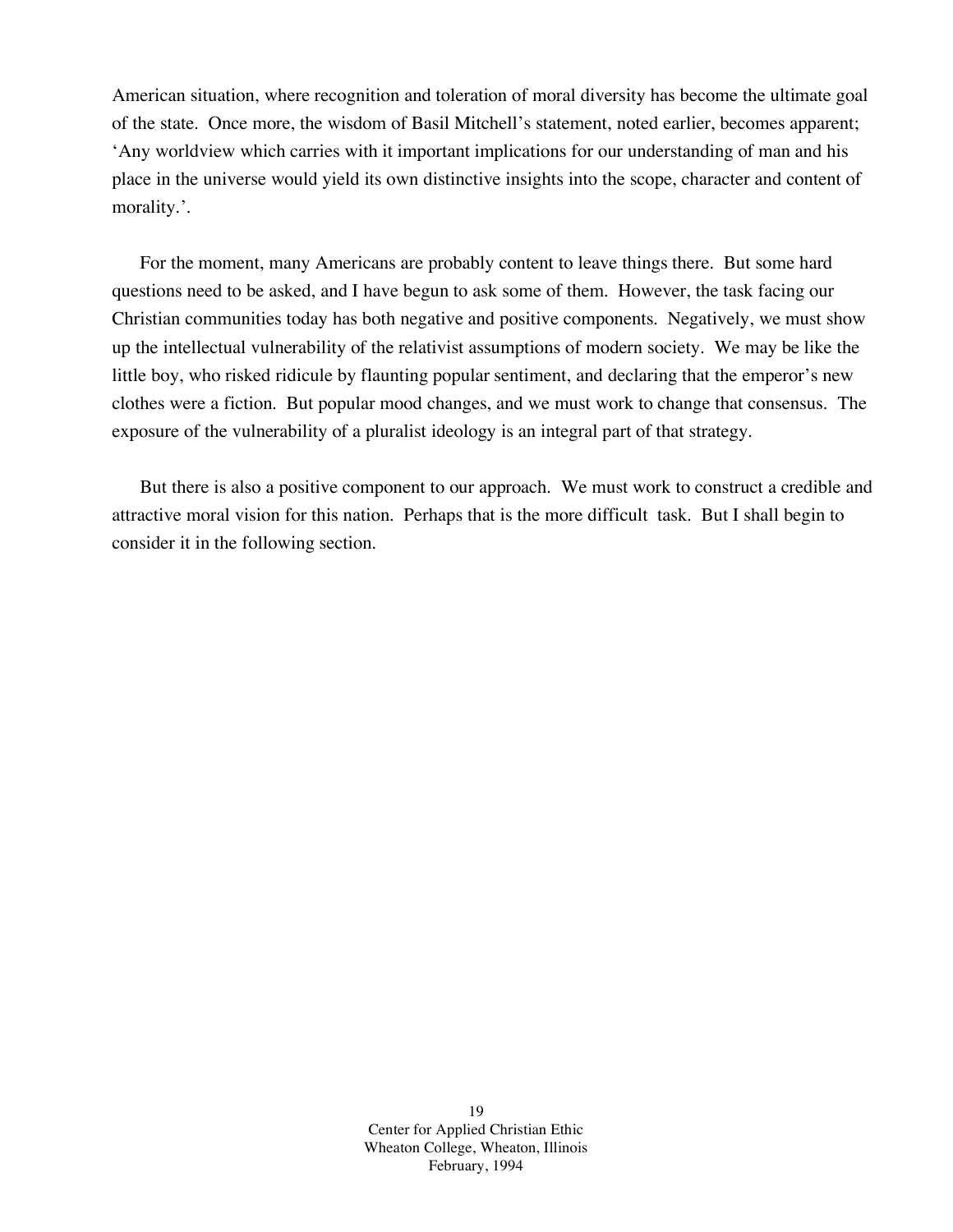#### **RESPONDING TO MORAL PLURALISM**

# PLURALISM IS INTELLECTUALLY AND MORALLY FLAWED

**The Approach is Absolutely Crucial.** The first point I want to make is important, and is highly likely to be misunderstood. One of our most important tasks is to persuade those who are currently committed to a pluralist worldview that this view is untenable. One way of doing this might be to demonstrate the impressive credentials of a Christian worldview. But I have to tell you that this could well be counterproductive. To gain a hearing from a secular audience, we need to enter into their worldview, and explore it from within. Imposing our own worldview upon them will meet with resistance. The strategy that pays the greatest dividends, in my experience, has been to meet a secular pluralist head on, on his or her own terms—and show up its weaknesses from within. In this way, you are demonstrating publicly that you are prepared to take such people and their ideas seriously.

To tell such people that they are wrong, because their outlook is not Christian, will get you nowhere fast—and, if I dare to say so, you will have fully merited this negative response. Such an approach conveys the impression of being unthinking and wooden, merely branding anything that is not Christian as 'wrong.' It is important to be convinced of the rightness of the gospel, of that I am absolutely sure. I want to make sure that I am not misunderstood here. In saying that we ought to take a pluralist worldview seriously, I am not asking you to endorse it, or implying any deficiency on the part of the gospel. I'm simply making the point that to get heard by people who are not Christians, you need to learn their language and understand their worldviews.

**The Schaeffer Model.** Now this point will be familiar to all of you who have read Francis Schaeffer. All belief systems rest upon presuppositions. Francis Schaeffer develops this point as follows in *The God Who Is There*:

Let us remember that every person we speak to . . . has a set of presuppositions, whether he or she has analyzed them or not . . . It is impossible for any non-Christian individual or group to be consistent to their system in logic or in practice . . . A man may try to bury the tension and you may have to help him find it, but somewhere there is a point of inconsistency. He stands in a position which he cannot pursue to the end; and this is not just an intellectual concept of tension, it is what is wrapped up in what he is as a man.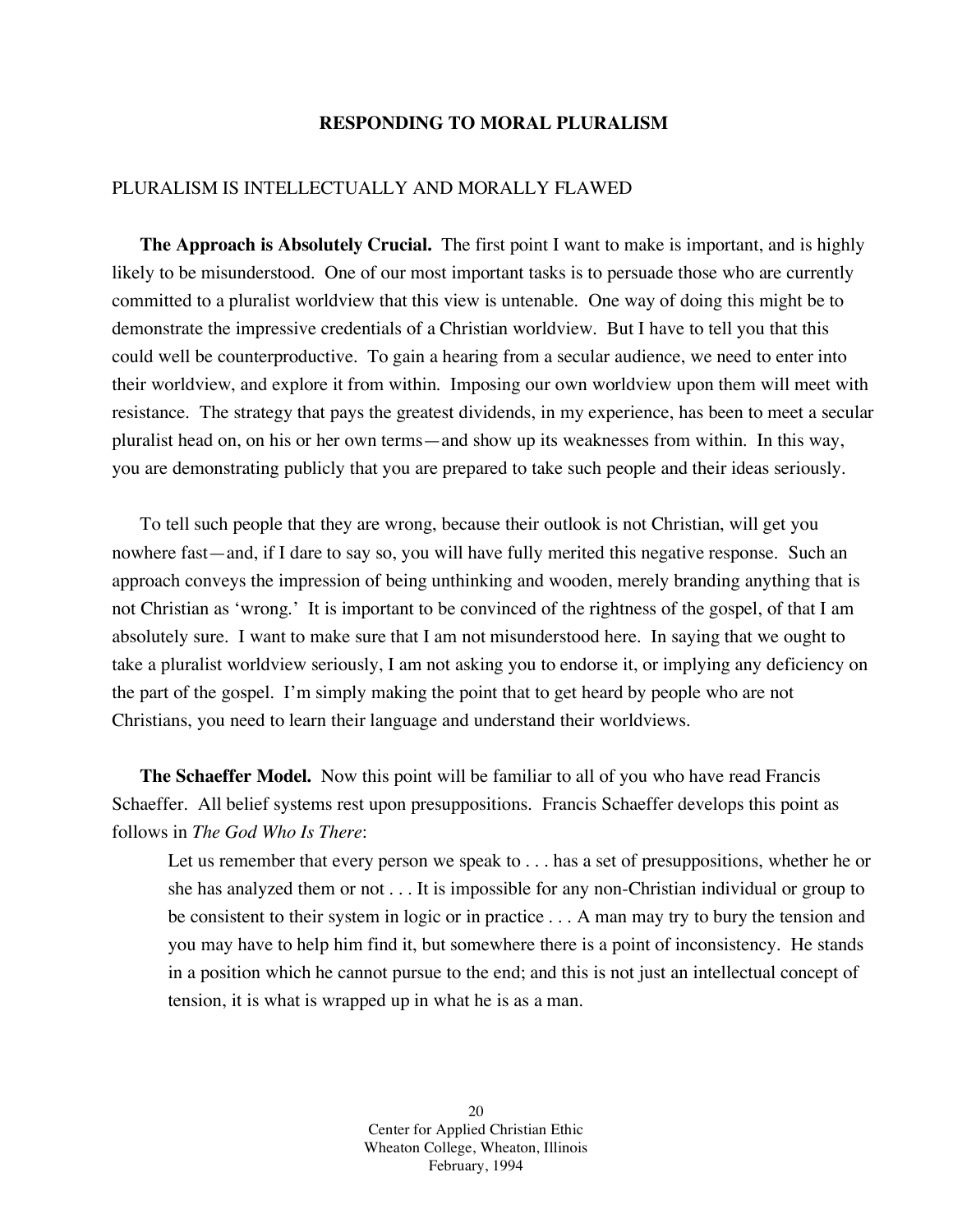The basic point Schaeffer makes is of considerable importance to a person-centered apologetics. You can tease out the presuppositions upon which their lives rest. It is quite possible that their lives are actually grounded on a whole set of unrecognized presuppositions, which your gentle and patient inquiry can bring to light. And experience suggests that such gentle explorations can sometimes be devastating, in that they expose the inner contradictions and confusions within someone's outlook on life. A crisis may result, in which faith can be born.

Schaeffer provides a number of examples of cases in which exposure of contradictions and tensions within worldviews has important (and negative) implications for their credibility. We may note one. The essential point Schaeffer wishes us to notice is that persistent questioning exposed the inner contradiction within an alternative belief system. Yet to discover that contradiction, and to convince someone who accepts the worldview in question that there is a fatal contradiction, requires familiarity with that worldview.

Schaeffer skillfully deploys this approach against the ethical nihilism of Jean-Paul Sartre. Sartre's fundamental point was that ethics was something of an irrelevance. If there was any ethical component to an action, it lay in the exercise of choice, not the moral decision reached. This famous attitude attracted considerable attention. Then Sartre signed the Algerian Manifesto—a protest against the continuing French occupation of its colony, Algeria. Events in the real world called into question his ethical views.

took up a deliberately moral attitude and said it was an unjust and dirty war. His left-wing political position which he took up is another illustration of the same inconsistency. As far as many secular existentialists have been concerned, from the moment Sartre signed the Algerian Manifesto, he was regarded as an apostate from his own position, and toppled from his place of leadership of the avant-garde.

This illustrates Schaeffer's point that Sartre and other nihilists 'could not live with the conclusions of their system'—and so points to the need for the Christian apologist to explore what those conclusions might be. 'The more logical a man who holds a non-Christian position is to his own presuppositions, the further he is from the real world; and the nearer he is to the real world, the more illogical he is to his own presuppositions.'

Schaeffer develops this insight further, by analyzing the way in which worldviews construct shields to protect themselves against the real world. The apologist must remove that shield, and allow the harsh realities of the real world to raise questions about the credibility of that system.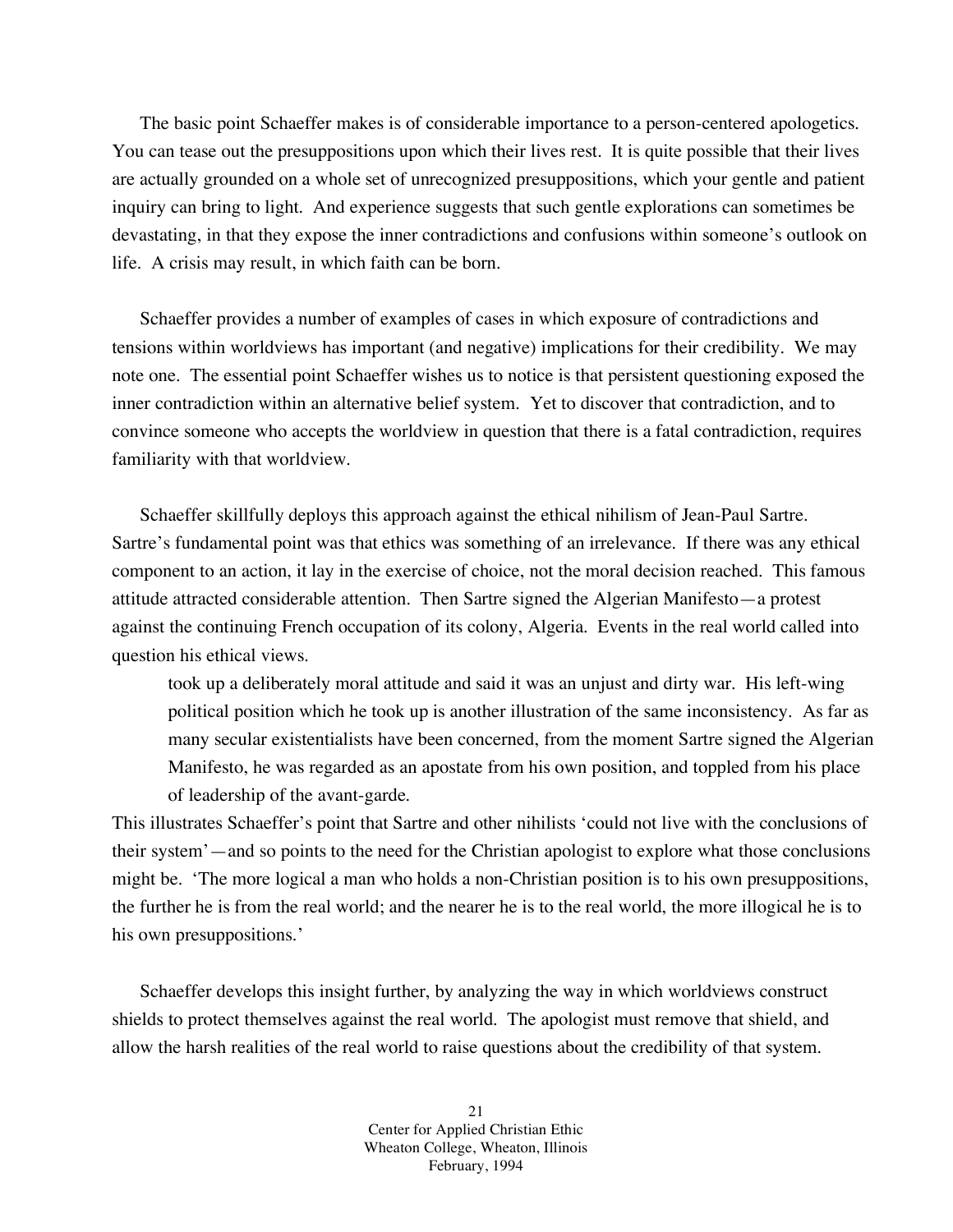It is like the great shelters built upon some mountain passes to protect vehicles from the avalanches of rock and stone which periodically tumble down the mountain. The avalanche, in the case of the non-Christian, is the real and the abnormal fallen world which surrounds him. The Christian, lovingly, must remove the shelter and allow the truth of the external world and of what man is to beat upon him.

Just as Sartre's views proved untenable when confronted with the crisis and situations of the real world, so other worldviews, according to Schaeffer, can be discredited in similar ways. Discovering the implications of outlooks is of major apologetic importance, as is a willingness to explore them, gently and lovingly, with those who cling fast to them. So, adopting this approach, the intellectual and moral deficiencies of a pluralist outlook need to be vigorously contested. I have two strategies to commend to you.

1. *Demonstrate that moral pluralism is untenable*. Limits have to be fixed. The God we worship will determine, to a large degree, the way we act. Worship a cruel God or an evil God, and your lifestyle will show it. To claim that it does not matter which religion we adhere to is in effect to say that it does not matter what behavior we adopt. The two are integrally connected. And that is very evident today when decline in religion in Western countries is accompanied by massive moral collapse. Relativism in belief and relativism in morals go together. The result is disastrous. Think of the unwanted girl children left exposed to die on the hillsides of Ancient Greece. Think of the human sacrifices to the fish deity in ancient Polynesian religion. Think of the murder and gang rape carried out by practitioners of Satanism. Are we to believe that these all spring from differing insights into the same ultimate reality, as the pluralists claim?

Not only is pluralism ethically irresponsible, it is also morally impotent. It gives you no ethical standard, and offers you no moral power. It is implacably opposed to the life-transforming experience which Christians call conversion and the new birth. Such opposition is tragic. For the gospel of Christ makes tremendous moral transformations all over the world. Charles Darwin was so impressed by the changes brought about through the missionary work in Tierra del Fuego that he became an associate member of the South American Missionary Society! History is studded with the lives of men and women from every religious background, and from none, who have found in Jesus Christ a moral power that brought them an undreamed of liberty. This happens to societies as well as to individuals. Think, for example, of the Sawi tribespeople in Indonesia, savage cannibals and ruthless killers, for whom treachery was the highest virtue. Through the courageous and imaginative evangelism of Don Richardson, whole villages of these people were won to Christ and their way of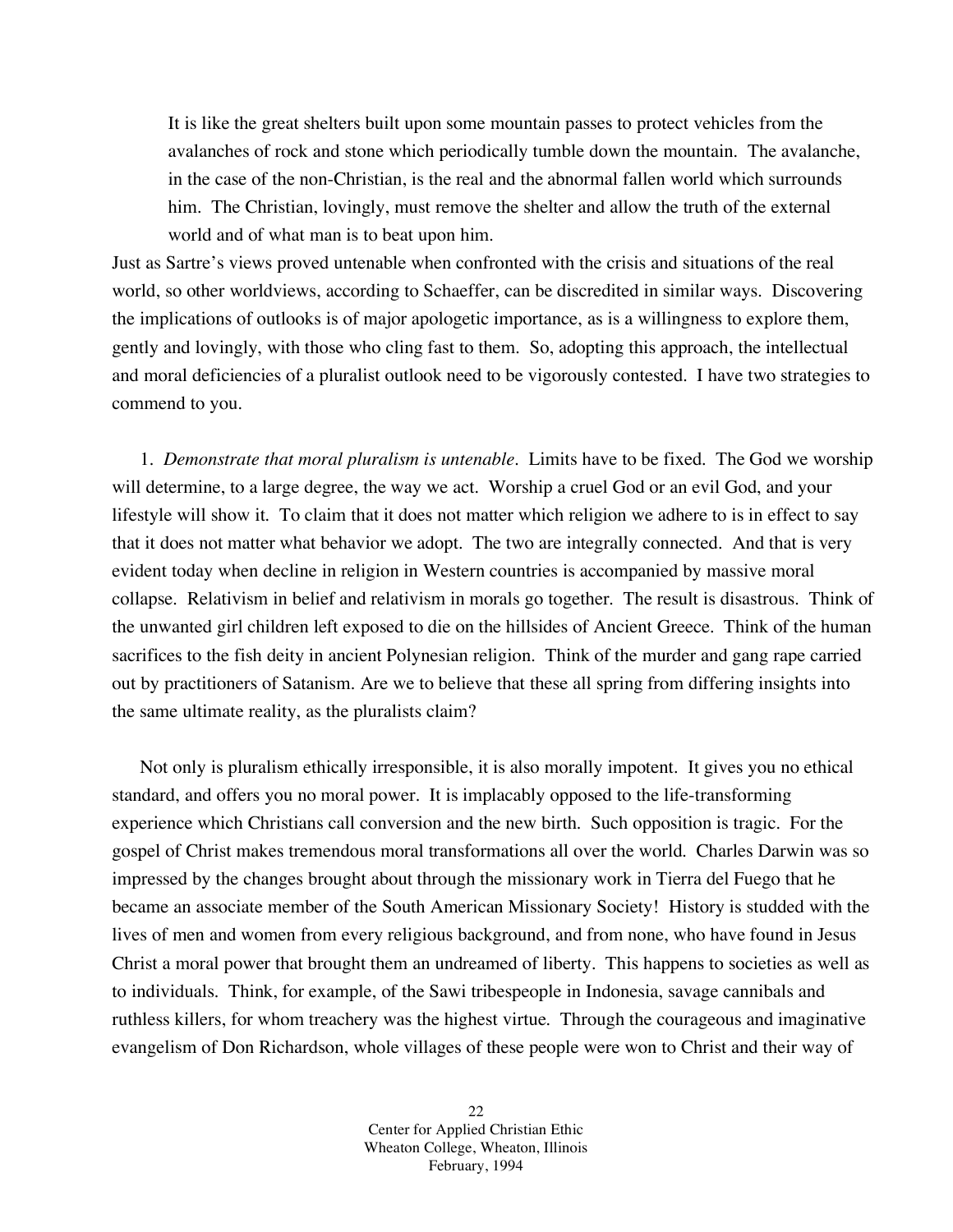life utterly transformed for the better. There is no such life-changing power in the 'least common denominator' approach of pluralism. Well did C.S. Lewis observe

The God of whom no dogmas are believed is a mere shadow. He will not produce the fear of the Lord, in which wisdom begins, and will therefore not produce the love in which it is consummated. There is in this minimal religion nothing that can convince, convert, or console. There is nothing therefore which can restore vitality to our civilization. It is not costly enough. It can never control or even rival our natural sloth and greed.

2. *Stress that moral pluralism and religious pluralism are inextricably linked*. The god you worship defines the way you act. The United States government has had no hesitation in suppressing terrorist groups, whose morality is determined by their political goals. If you believe in your cause as the most important thing on earth, you will bomb, maim, and kill in order to achieve that goal. And the casualties? These are regrettable but inevitable. Many ancient religions included the idea of human sacrifice: if these still existed, would this practice be tolerated? Certainly not.

To evaluate morals is thus to evaluate gods. A recent edition of the *Journal of Psychology and Theology* is devoted to 'Satanic Ritual Abuse.' <sup>31</sup> It is clear that much more empirical research is required before we can know just how much 'satanic' ritual is actually going on in our communities. But my approach is independent of this debate. I want to point up the total powerlessness of American liberalism to confront a serious moral issue when it arose. It all started with a book which appeared in 1969 by Anton Szandor LaVey, a self-styled iconoclast. Its title is: *The Satanic Bible*. The popular press loved it. They seized on its image of a naked woman altar, which symbolized the 'freedom' from biblical morality that LaVey wanted to advocate. Now the evidence suggests that LaVey may not have taken his own anti-Christianity with any great seriousness. But a whole bunch of impressionable teenagers and adult misfits did.<sup>32</sup> They took on board a whole series of moral ideas, which they regarded as being linked with their religious beliefs. It does not matter to my argument whether those beliefs are true or not; my concern is to point out that people need a vision, something to get fired up by—whether it is Nazism, as it was in the early 1930s or as it is now reemerging in the 1990s, Marxism or Satanism. And those visions have moral consequences consequences that many Americans would be very hesitant about affirming.

The strategy here is quite simple. We need to identify the negative social consequences of moral pluralism. Outwardly, it has a certain plausibility to a liberal-minded public; yet, on closer inspection, it has its darker side. It is our task to make sure that this closer inspection takes place, and that the darker side is exposed.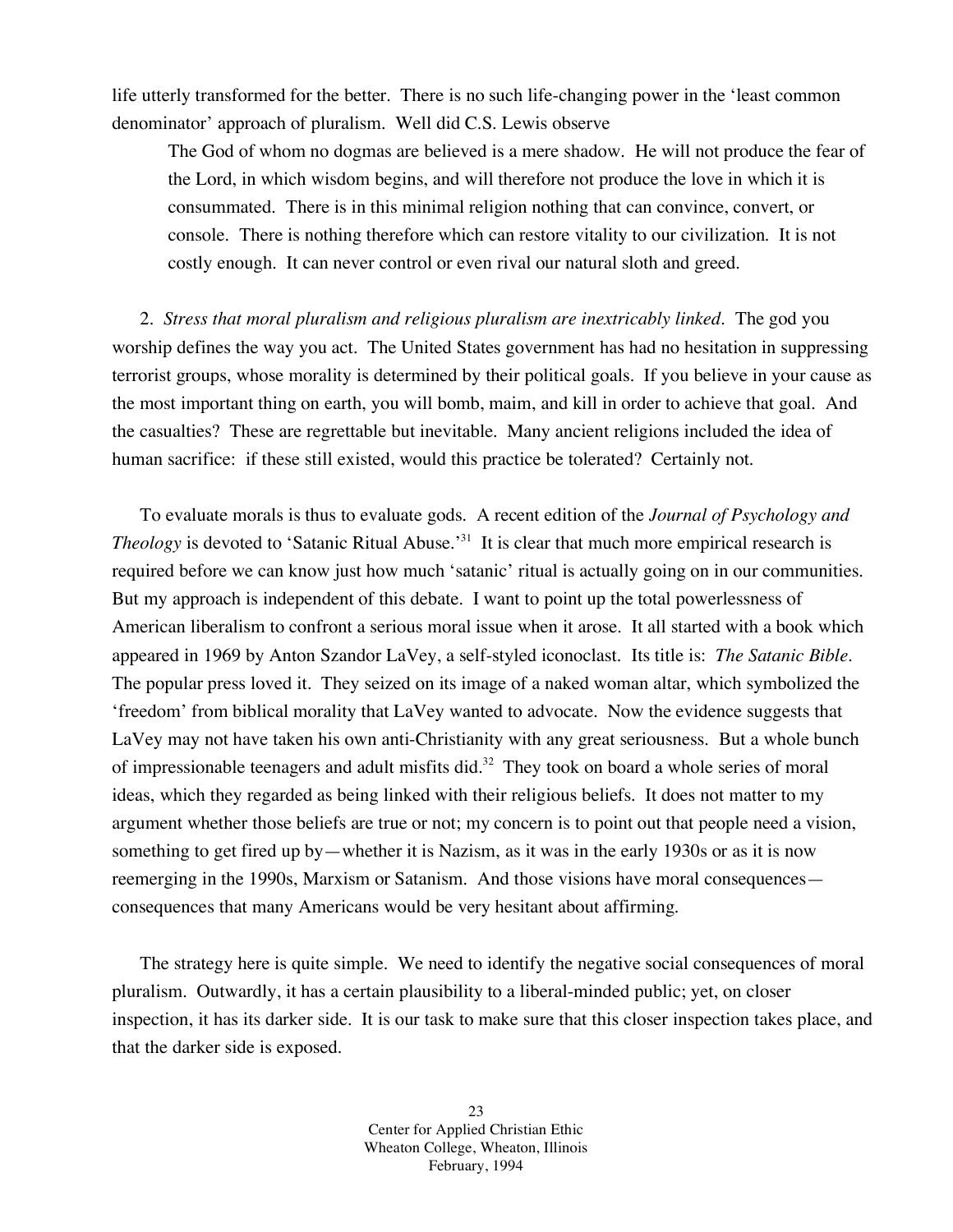# EVANGELICALS AND A PHILOSOPHY OF THE PUBLIC SQUARE

**An Evaluation of the Stance of American Fundamentalism.** Evangelicalism has only recently come to realize the enormous importance of the formulation of a philosophy of the public square—in other words, of a public polity, by which evangelicalism can engage with the political views of America as a whole, as an insider rather that as a curious and slightly perplexed outsider. The reasons for this are not difficult to discern. The public emergence of evangelicalism as a force to be reckoned with is a comparatively recent development. In its early stages, especially in the period between the First and Second World Wars, evangelicalism was dominated by fundamentalist attitudes towards the world. In using this term, I must stress that I intend neither approbation nor disapproval of the movement of that name. My concern is simply to note a major feature of the dominant fundamentalist ideology of that period—the instinctive reaction to withdraw from the world, and form a counter-culture.

According to historians George Marsden (Duke University) and Martin E. Marty (University of Chicago), fundamentalism arose as a religious reaction within American culture to the rise of a secular culture.<sup>33</sup> It was from its outset, and has remained, a counter-cultural movement, using central doctrinal affirmations as a means of defining cultural boundaries. Certain central doctrines (most notably, the absolute literal authority of Scripture and the premillennial return of Christ) were treated as barriers, intended as much to alienate secular culture as to give fundamentalists a sense of identity and purpose. A siege mentality became characteristic of the movement; fundamentalist countercommunities viewed themselves as walled cities, or (to evoke the pioneer spirit) circles of wagons, defending their distinctives against an unbelieving culture.<sup>34</sup>

The emphasis upon the premillennial return of Christ is of especial significance. This view has a long history; it never attained any especial degree of significance prior to the nineteenth century. However, fundamentalism appears to have discerned in the idea an important weapon against the liberal Christian idea of a kingdom of God upon earth, to be achieved through through social action. 'Dispensationalism,' especially of a premillenarian type, became an integral element of fundamentalism. As a result of this understanding of eschatology, there was little point in becoming involved in political matters. Premillennialism is, as has often been observed, politically quietist. On the basis of a premillennial worldview, there is no need for Christians to act to change history; they need only wait for God to intervene at his appointed time, and to inaugurate the millennial kingdom of Christ.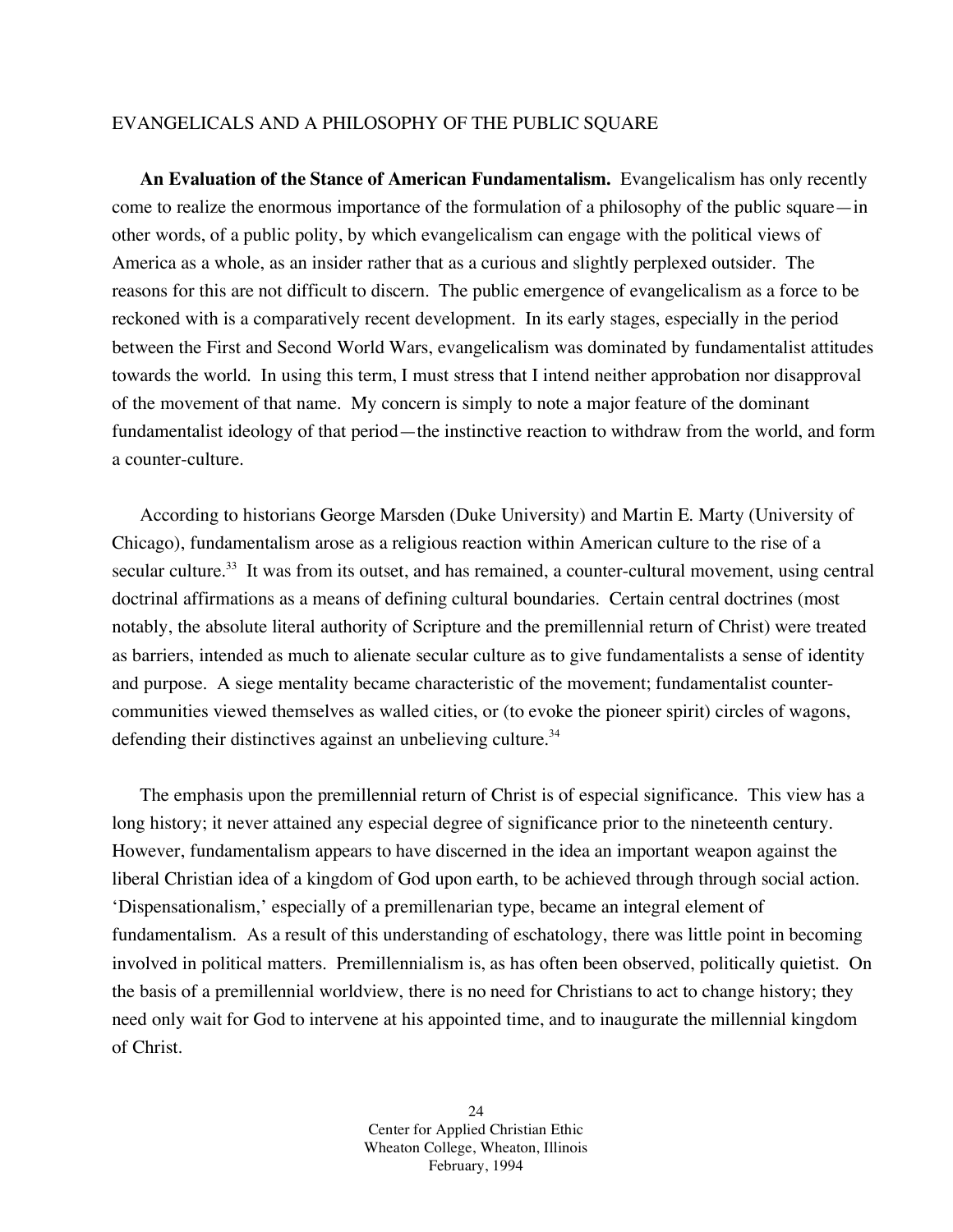As Carl Henry pointed out in his prophetic work *The Uneasy Conscience of Fundamentalism*  $(1947)$ ,<sup>35</sup> this inevitably led to the privatization of faith, and an impoverishment of the Christian vision. The 'Lordship of Christ' was something which expressed itself in individual piety, and in the life of the Christian community—but which did not impact upon the world. This approach to Christian political action—or, as I have suggested, political inaction—resulted in the withdrawal of evangelicals from the public arena.

Now, with the benefit of hindsight, we may see that there may well have been some wisdom in this strategy. Evangelicalism needed to garner its resources, and build its strength and selfconfidence, rather than engaging in a potentially pointless struggle with a better-organized, politically sophisticated and—perhaps most important of all—more numerous opponents. But that has changed. The break between fundamentalism and neo-evangelicalism in the late 1940s and early 1950s changed both the nature and the public perception of the latter. Billy Graham, perhaps the most publicly visible representative of this new evangelical style, became a well-known figure outside the United States—for example, in English society, and a role model for a younger generation of evangelicals.

The public recognition in America of the new importance and public visibility of evangelicalism dates from the early 1970s. The crisis of confidence within American liberal Christianity in the 1960s was widely interpreted to signal the need for the emergence of a new and more publicly credible form of Christian belief.<sup>36</sup> In 1976, America woke up to find itself living in Newsweek's 'Year of the Evangelical,' with a born-again Christian (Jimmy Carter) as its President, and an unprecedented media interest in evangelicalism.

This media interest also highlighted the lack of political sophistication of the movement. An evangelical president might be in the White House, but evangelicalism as a whole was widely regarded as handicapped by the lack of a credible and Christian public polity. As Os Guinness comments, 'failure to articulate and abide by a vision for the common good has been the Achilles Heel of public involvement by evangelicals.<sup>37</sup> In part, this is a direct consequence of the privatization of Christian faith by evangelicals.

Many evangelicals have realized that they must enter the public arena. Jerry Falwell is an example. He writes: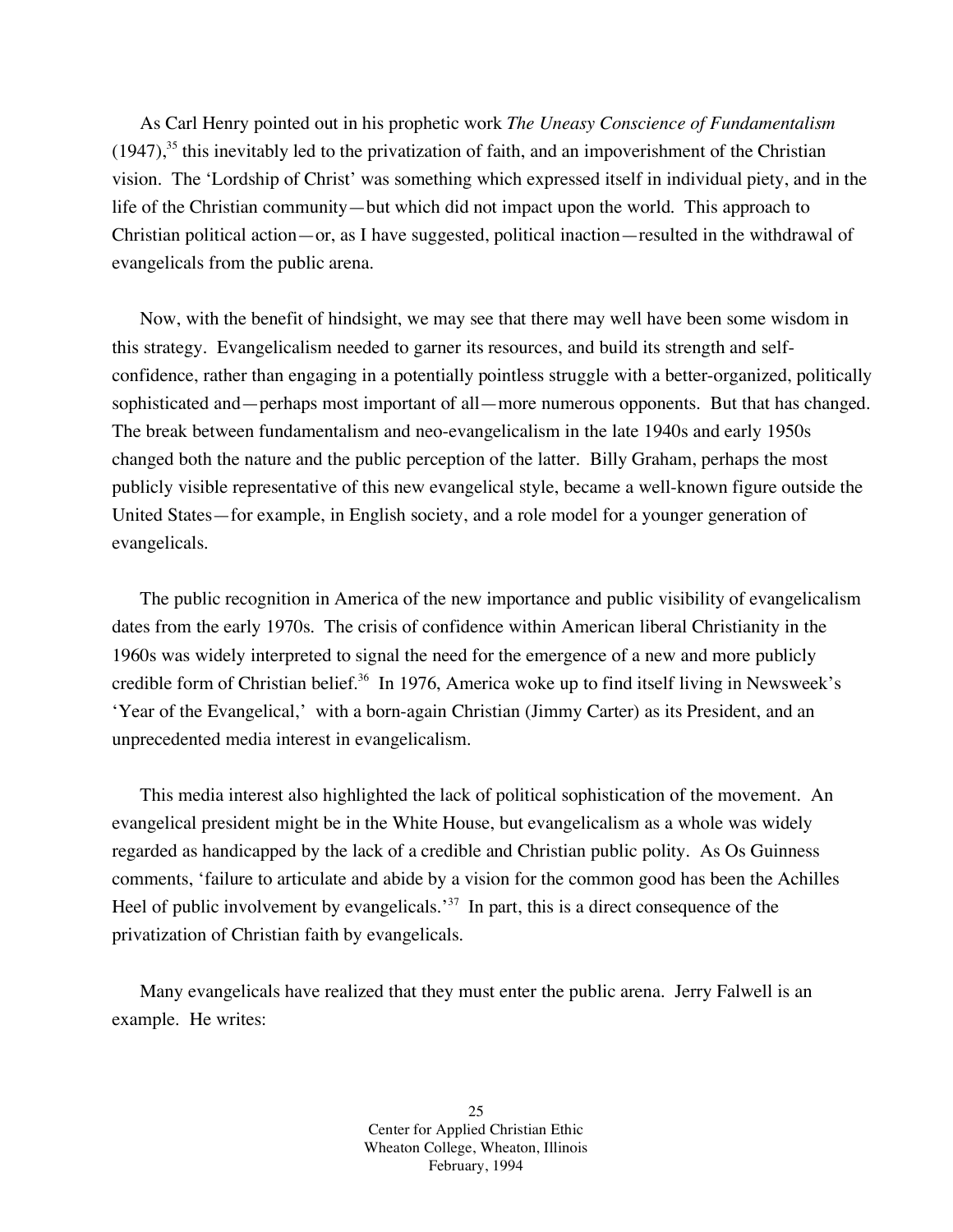Back in the sixties, I was criticizing pastors who were taking time out of their pulpit to involve themselves in the civil rights movement or any other political venture. I said you're wasting your time from what you're called to do. Now I find myself doing the same thing and for the same reasons they did. $38$ 

Falwell is an important and, I think, persuasive witness to the evangelical need to get involved in the world. He reminds us that 'we are not to be only the light of the world but also the salt of the earth.'<sup>39</sup>

**The Public Pressure to Privatize Religion.** In a previous section, I stressed the importance of understanding the American political context, especially the dominance of liberal public politics, as a fundamental precondition for the formulation and application of effective Christian responses to the pluralist situation which we face. I must now return to this theme. A central point which must be firmly appreciated is that this liberal polity *wants* Christianity to become a private matter, without any public impact. Why? Because it can be mastered more effectively, and accommodated easily within a pluralist culture. Os Guinness puts this point neatly:

To many Americans, especially among the thought leaders, the question of religion in public life has become unimportant. It is viewed as a non-issue or a nuisance factor—something which should be a purely private issue, which inevitably becomes messy and controversial when it does not stay so, and which should therefore revert to being private as quickly as possible. 40

A Christianity which vigorously asserted that it, by its very inalienable nature, has social implications will cause difficulties for a liberal social polity. How? Because that polity will be obliged to admit that this social polity tolerates actions and doctrines only to the extent that they do not undermine liberal values. This point is clearly recognized and stated by liberal political theorist William A. Galston (University of Maryland):

The moral commitments of liberalism influence—and in some cases circumscribe—the ability of individuals within a liberal society to engage fully in particular ways of life. If, to be wholly effective, a religious doctrine requires control over the totality of individual life, including the formative social and political environment, then the classic liberal demand that religion be practiced privately amounts to a substantive restriction on the free exercise of that religion. The manifold blessings of liberal social orders come with a price, and we should not be surprised when those who are asked to pay grow restive.<sup>41</sup>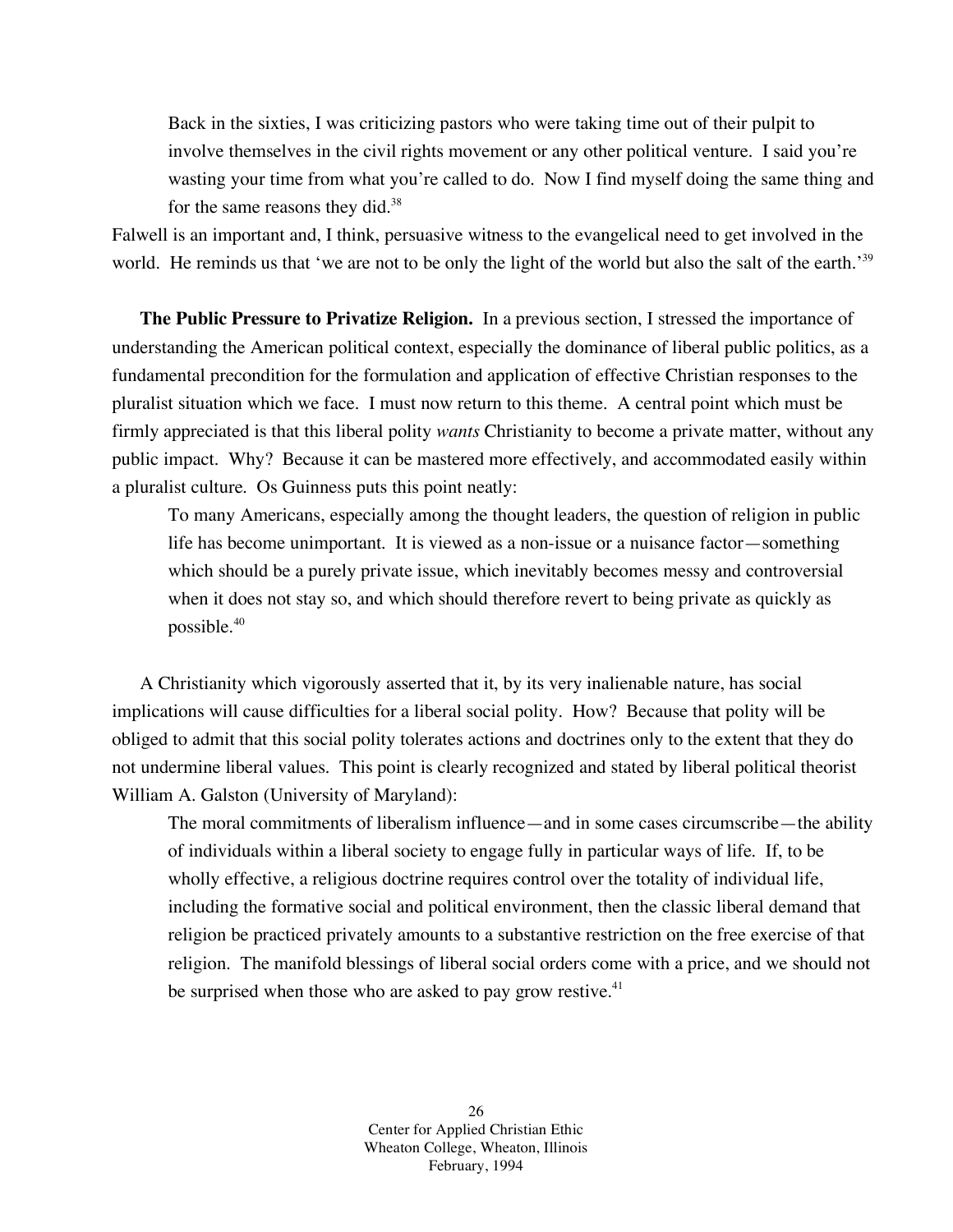In this situation, some are going to lose out. Some liberal thinkers might wish to suggest that only unworthy ways of life lose out. But leading liberal theorist John Rawls has now conceded that this is not the case, and recognized that some hitherto acceptable ways of life with special values will suffer as a result. He thus endorses the view of Isaiah Berlin, who noted that 'there is no social world without loss—that is, no social world that does not exclude some ways of life that realize in special ways certain fundamental values.<sup>12</sup> In practice, these ways of life are going to be religious. William A. Galston summarizes the situation as follows:

Liberalism may be said to have originated in an effort to disentangle politics and religion. It has culminated in what I see as a characteristic liberal incapacity to understand religion. This incapacity has theoretical implications, for it prevents liberals from fully comprehending what is distinctive (and partisan) in their creed. Nor is it devoid of political consequences: policies that liberals typically defend as neutral are experienced by many religious communities as hostile. Liberals see themselves as the defenders of our constitutional faith, while many of the religiously faithful see themselves as the victims of secularist aggression.<sup>43</sup>

One of the tasks of evangelical writers, speakers, and lobbyists is to bring home the point that the alleged neutrality of juridical liberalism conceals a definite bias against any version of Christianity which extends its interest and concerns into the public domain—and thus encourages precisely the kind of quietism and individualism which allowed Hitler to come to power in 1930s Germany. It forces Christians to retreat away from the public square, precisely because they cannot give full expression to their faith in this area. 'To demand "neutral discourse" in public life, as some still do, should now be recognized as a way of coercing people to speak publicly in someone else's language and thus never to be true to their own' (Os Guinness).<sup>44</sup>

The reason that I am stressing this point is that I believe the potential bias of liberal public polity against religious movements such as evangelicalism is understood, at least at the theoretical level, by many liberal writers. Yet the point at issue has not fully registered with the opinion makers. Religion is here understood as private thoughts, which are not to be permitted to have any effect upon the world, least of all in the public domain. Christians must learn to challenge the terms laid down for political debate by individualistic liberalism, which dictate in advance the outcome of these debates. The guys who make the rules win the game—and those rules are unfairly biassed against critics of liberalism. We must make sure that this point gets heard! In his recent study *Liberal Purposes*, William Galston notes that Christianity may be being hurt by liberalism,and argues that this is a bad thing. The paper which makes this point, cited favorably by Galston, is by a writer called Jon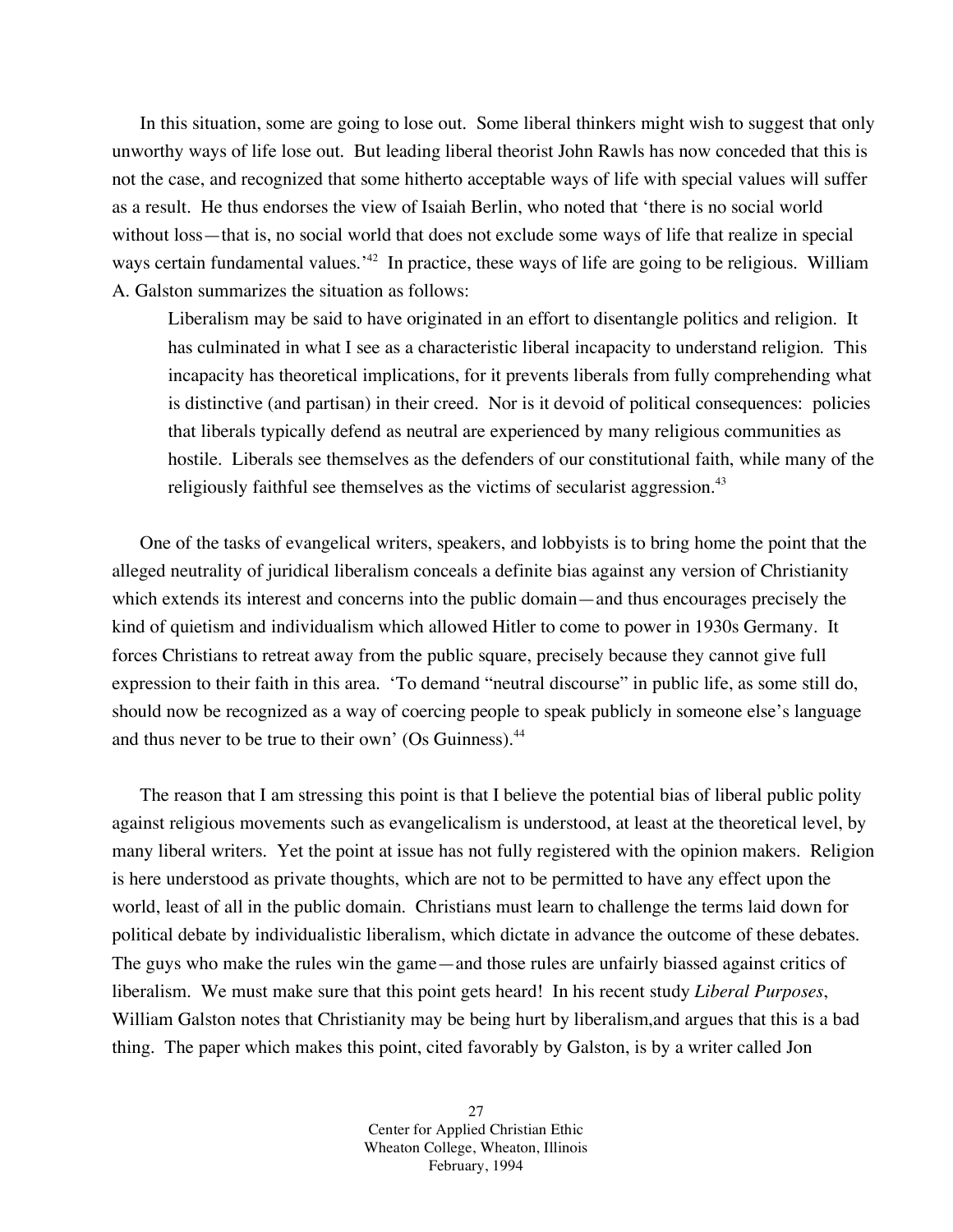Gunneman. It is entitled 'A Theological Defense of the Brute: The Christian Stake in Liberalism.' It is unpublished.<sup>45</sup> We need to get these ideas on the public agenda—in print!

This points to the crying need for evangelicals to enter into the world of political philosophy. Yet hardly any are doing so. Honorable exceptions exist—for example, individuals such as Os Guinness and institutions such as the Institute for Christian Studies at Toronto, with writers such as Paul Marshall making interesting contributions. But it is not enough. Evangelicals need to get involved in mainline political debate—otherwise they will get sidelined.

# "PUBLIC TRUTH": A FLAWED APPROACH

So what strategies may we adopt? One of the most significant has been the 'gospel as public truth' movement, especially associated with writers such as Lesslie Newbigin. One of the great merits of the 'gospel as public truth' approach is that it represents a principled rejection of narrowly partisan and sectarian approaches on the part of Christians to the ethical and social issues of our day. Yet this approach can easily rest upon flawed assumptions. To illustrate this point, let me explore a recent proposal which seems to recognize the need for such an approach, only to adopt an approach which lacks both credibility and any specifically Christian character.

In a recent article in the *Christian Century*, two liberal Christian ethicists—Max L. Stackhouse and Dennis P. McCann—emphasize the need for a revival of 'a public theology.<sup>146</sup> In the light of the new situation following the collapse of socialism as a credible worldview, they argue, there is a need to move away from 'confessional particularities, exclusive histories and privileged realms of discourse.' 'This agenda for Christian thought requires a "public theology," a way of speaking about the reality of God and God's will for the world that is intellectually valid in the marketplace of ideas and morally effective in the marketplace of goods and services.'

**A Critique.** There is much to commend this proposal. It insists that Christian theology addresses the widest of publics, demanding a hearing in even the most secular of contexts. Unless Christians are merely to 'preach to their choirs,' they must find some 'intellectually valid' way of addressing the secular world at large. Yet on closer inspection, the proposal advanced with such earnestness by these writers turns out to be fatally flawed. It rests upon the assumption that, while the language and values of Christian theology are shaped by history, the values and language of secular American culture are unconditioned by such influences. At the heart of the argument lies an appeal to the 'context-transcending principles of truth, justice, and love.' In other words, it is alleged that these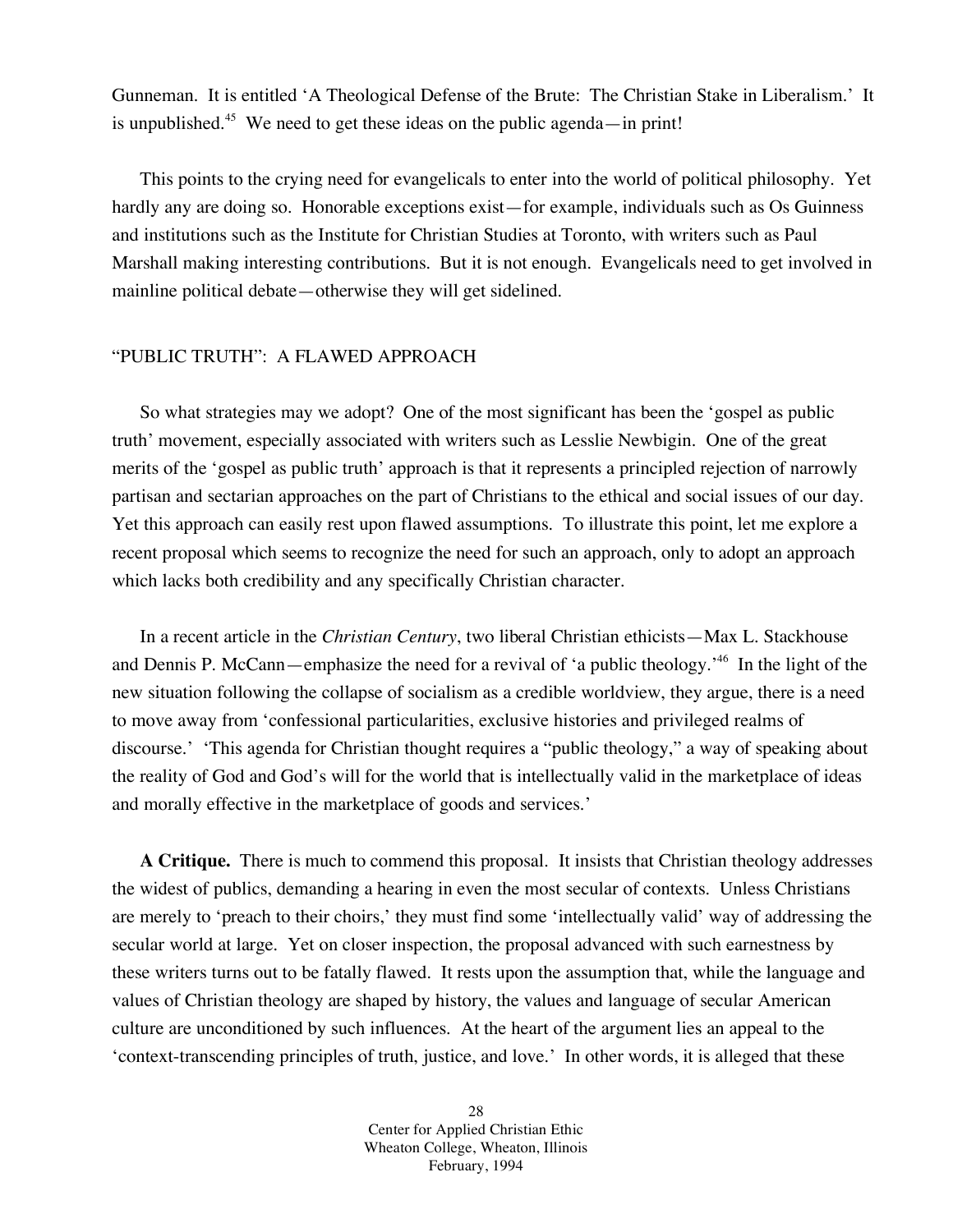three abstract notions are universally valid, and determine the framework which a public gospel must address.

There are three major flaws with this approach. In the **first** place, these three notions are barren abstractions, which can only come to life when they are given substance. They must be particularized, located in real life situations. This point has been appreciated by most Christian preachers and pastors, concerned to deal with the issues of real life, rather than the dulling abstractions of general principles. In his *Leaves from a Notebook of a Tamed Cynic* (1929), Reinhold Niebuhr wrote:

If a minister wants to be a man among men he need only stop creating a devotion to abstract ideas which everyone accepts in theory and denies in practice, and to agonize about their validity and practicability in the social issues which he and others face in our present

civilization. That immediately gives his ministry a touch of reality and potency.<sup>47</sup> Precisely that 'touch of reality and potency' is missing from the vacuous and unfocussed approach of Stackhouse and McCann.

In the **second** place, the approach adopted by Stackhouse and McCann actually seems to be little more than a capitulation on their part to secular culture. They speak of 'going public'; in reality, they have gone secular. Lacking any real confidence in the resources of the Christian faith, they have floundered around in their desperation to gain a hearing in the secular national culture. Mesmerized by the specter of being 'relegated to irrelevance' within western culture, they have thrown aside the distinctive resources of the Christian tradition—which they refer to condescendingly as 'confessional particularities, exclusive histories, and privileged realms of discourse'— in their headlong rush to mimic the world. Lesslie Newbigin comments on the inevitable outcome of this stance:

We are like the Christian congregations under the *milet* systems of the Persian and Muslim empires: we use the mother tongue of the Church on Sundays, but for the rest of our lives we use the language imposed upon us by the occupying power. But if we are true to the language of the Church and the Bible, we know that this is not good enough.<sup>48</sup>

The result of this approach is quite simple: it silences Christians, forbidding them to have any distinctive insights which need to get a public hearing. Christians must become secular liberals before they are allowed a public hearing. Again, the wisdom of Os Guinness' remark will be clear: 'To demand "neutral discourse" in public life . . . should now be recognized as a way of coercing people to speak publicly in someone else's language and thus never to be true to their own.<sup>149</sup>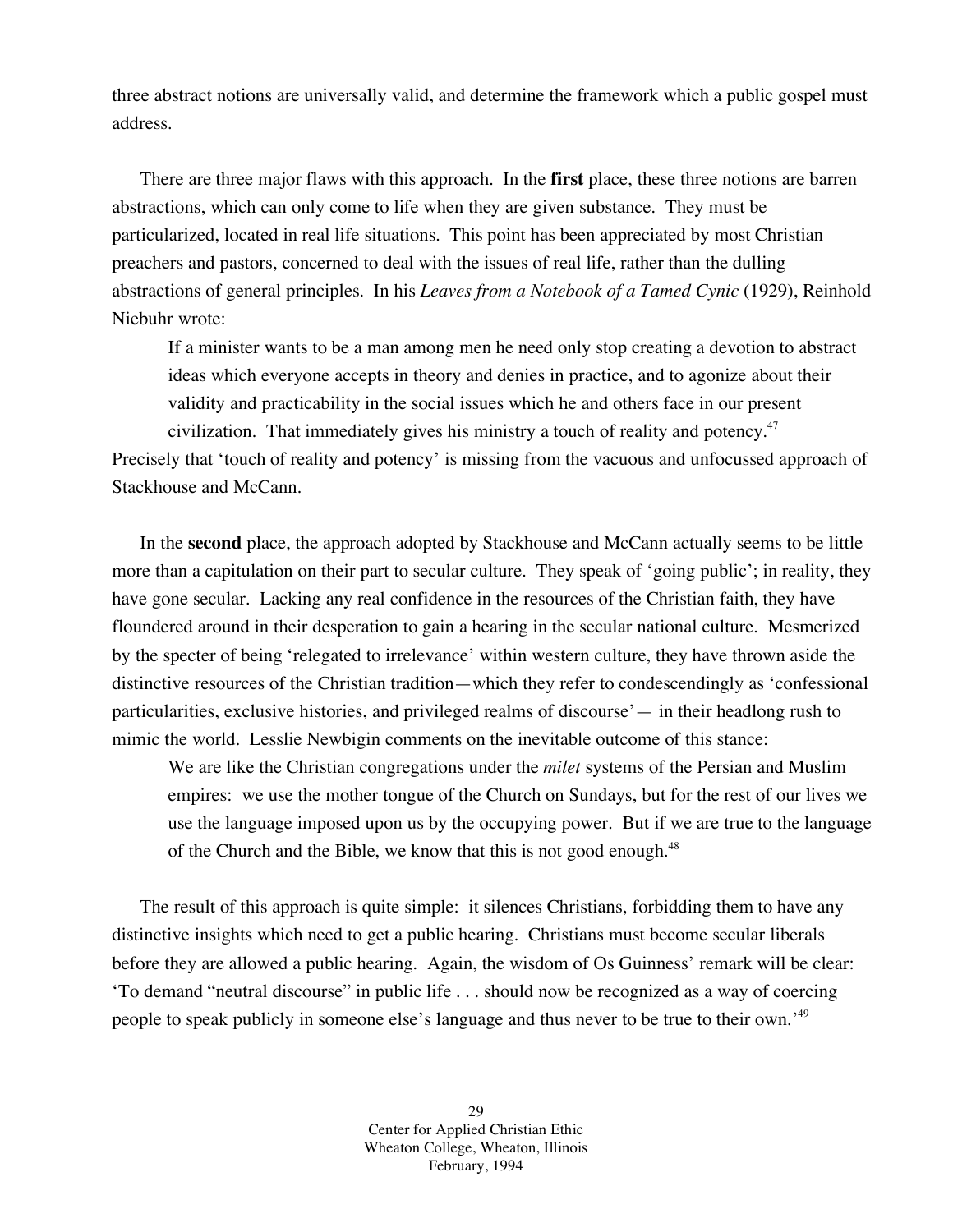But there is a **third**, and more serious problem. Stackhouse and McCann appear to have overlooked that the Enlightenment is over. They are trying to bolt the stable door after the horse has died. The belief that the language and values of secular culture are universally valid is no longer taken seriously. Stackhouse and McCann retain a faith in the idea of some universal way of speaking and thinking, which transcends the irritating particularities of being a Christian (or Jew, or Socialist, or whatever). They believe in some kind of moral and religious Esperanto, which offers to break down divisive particularities, and allow all to speak the same language, and live happily ever after. The 'Esperanto' in question turns out to be an artificial language, an invention, which only a few isolated academics speak. Yet the language of morals must make sense to whole communities, before we can get anywhere. The rise of postmodernism is a telling indicator of the general collapse of confidence in the foundational belief of the Enlightenment in 'universal morality.' How, one wonders, can a Christian theology hope to maintain intellectual credibility in a postmodern world, if one were to adopt the outdated and discredited approach of Stackhouse and McCann, who seem to hanker after the good old days of the (now defunct) Enlightenment?

**The Myth of 'Universal Cultural Values.'** The task of constructing a public theology is too serious to be based upon outdated fairy-tale notions of 'universal cultural values.' 'Truth, justice, and love' all require to be defined—and they are defined in different manners by different people. Far from being 'context-transcending,' they are radically dependent upon their context for their meaning. This point has been made forcefully by philosopher Alasdair MacIntyre in his study, *Whose Justice? Which Rationality?* Irritated by the bland and vague generalizations of liberal writers—and Stackhouse and McCann illustrate this trend vividly—about 'justice' and 'rationality,' MacIntyre makes the point that these need to be defined. They are not self-evident, nor are they universal; they vary from one situation to another.

Stackhouse and McCann appear to believe that secular culture is unconditioned by the contingencies of history and culture, in contrast to what they clearly regard as the irritating and petty distinctive characteristics of Christianity. It is perhaps no cause for wonder that liberal Christianity is losing its voice, both within church and society. Liberalism has spent its fuel. For if Christianity has nothing that is distinctive to say, the world need not listen. And, to judge by the sense of despondency and despair which seems to resonate throughout Stackhouse and McCann's article, the world has ceased to listen to them.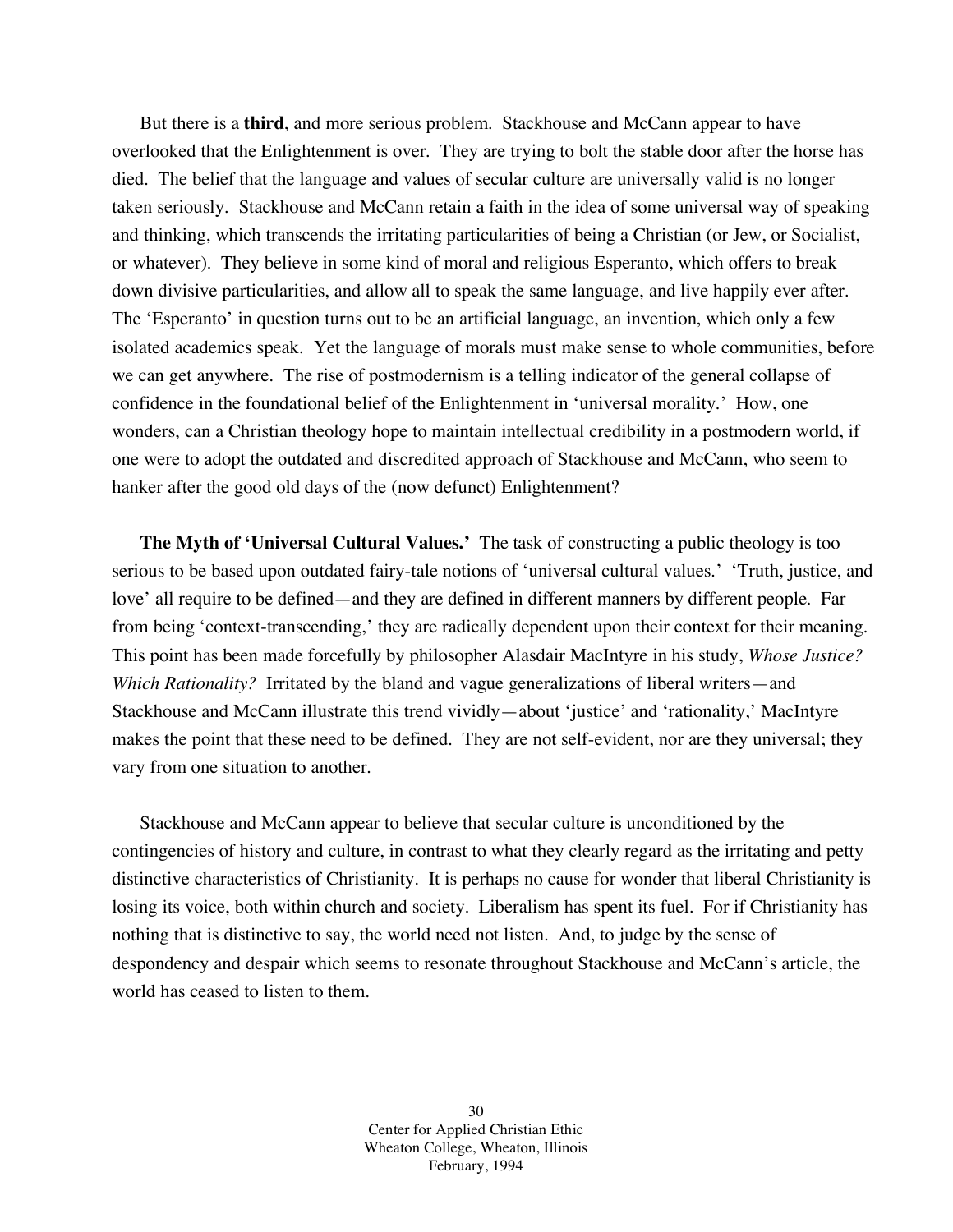The need to be sensitive and responsive to developments within society is beyond dispute. Evangelicalism does not share fundamentalism's instinct to withdraw from the world, to form a counter-culture. Nevertheless, evangelicals do not share liberalism's willingness to allow its agenda and the resources which it brings to bear upon that agenda to be shaped by the world. Too often in the past, liberalism appears to have rushed to identify the Christian gospel with the latest cultural trend, or social theory. Sociologist Jacques Ellul identifies this trend, which appears to have reached its zenith in the late 1960s, and notes its fundamental flaws:

What troubles me is not that the opinions of Christians change, nor that their opinions are shaped by the problems of the times; on the contrary, that is good. What troubles me is that Christians conform to the trend of the moment without introducing into it *anything* specifically Christian. Their convictions are determined by their social milieu, not by faith in revelation; they lack the uniqueness which ought to be the expression of that faith. Thus theologies become mechanical exercises that justify the position adopted, and justify them on grounds that are absolutely not Christian.<sup>50</sup>

Ellul here puts his finger on one of the most worrying aspects of liberalism during the 1960s: its tendency to fashion theologies in order to justify decisions that they have made on other grounds. Radical new theologies—'radical' being a word which then ensured the cultural credibility of the ideas attached to it—were fashioned, generally with minimal or highly selective reference to the Christian tradition, which provided *post hoc* rationalizations of attitudes and ideas, whose ultimate origin lay firmly in the social milieu.

Liberalism, then, represents one flawed attempt to deal with the issue of public truth. We may, however, learn from its failures—just as we may learn from the growing credibility of postliberalism, a movement which is now regarded as having discredited the liberal outlook.

## FORGING AN ALLIANCE WITH POSTLIBERALISM

Perhaps one of the most constructive proposals to deal with the obvious failure of liberal Christian theology to take the Christian tradition seriously is postliberalism. A liberal religious outlook, upon which so much of the attractiveness of the pluralist agenda depends, is now regarded as intellectually *passé*. <sup>51</sup> One of the most significant developments in theology since 1980 has been a growing skepticism over the plausibility of a liberal worldview. Accompanying this retreat from liberalism have been a number of developments, perhaps most important of which has been the repristination of more conservative viewpoints. One such development has been postliberalism, which has become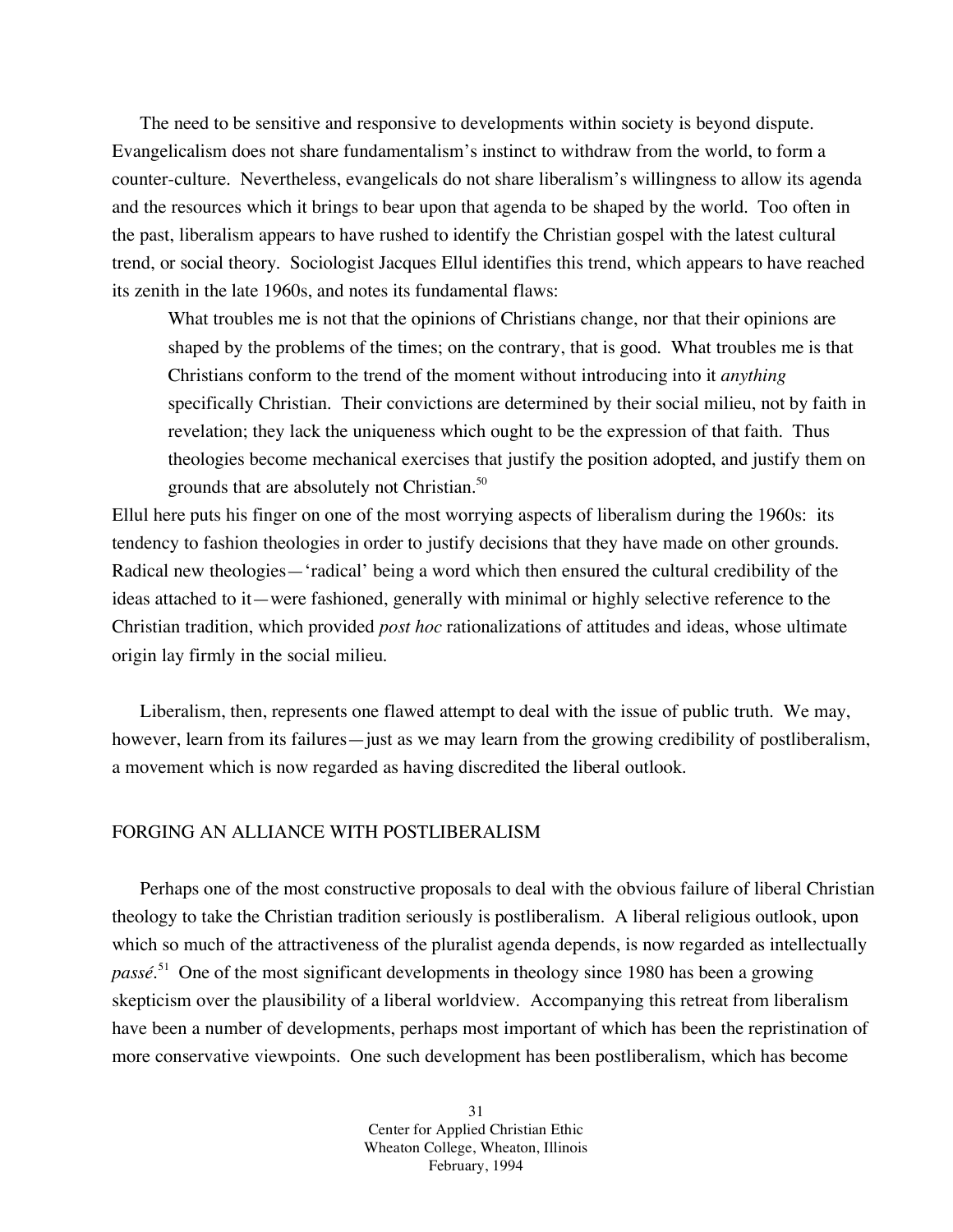especially associated with Yale Divinity School, but is now gaining an increasing hearing. Its central foundations are narrative approaches to theology, such as those developed by Hans Frei, and to the schools of social interpretation which stress the importance of culture and language in the generation and interpretation of experience and thought.

One of the greatest weaknesses of contemporary liberal political thought is its failure to recognize that 'justice' is a contested notion, dependent upon prior conceptions of what it means to live a good life, or what the ultimate aim of human existence, individual or corporate, might be. This point has been brought out clearly and convincingly by Stanley Hauerwas, in his recent book *After Christendom?.*<sup>52</sup> This work, which avoids the pitfalls associated with the uncritical affirmation of the individualist liberalism associated with Stackhouse and McCann, stresses how secular conceptions of human destiny are increasingly recognized to be flawed. Thus Hauerwas points out how John Rawls' approach ultimately depends upon the notion of autonomy—of the self as an unencumbered, selfdriven chooser of his or her own destiny. He correctly notes that this idea has been shown to be exceptionally vulnerable, through the writings of philosophers such as Charles Taylor. In any case, he observes, it is unChristian, in that the Christian does not seek autonomy, but only to serve God. Whereas secular notions of justice rest upon the idea of the autonomous self, the Christian notion must rest upon the idea of a free and joyful surrender of oneself and one's personal ambitions to God.

The basic argument of Hauerwas, then, is that Christianity does have a distinctive idea of what 'justice' is, and that this may not necessarily be shared with the world around it. Christianity may find itself committed to a notion of justice which is in opposition to other notions of justice—notions which may enjoy considerable popular appeal. This is exactly what seems to have happened in Nazi Germany during the 1930s. Certain moral values and ideas became popular and appealing within German society—including the idea that Jews were subhuman, and that guns were more important than butter. Those who held that the church should follow the world duly did so, and thus, one hopes unwittingly, lent support to the horrors of Nazism. Donald Bloesch even cites the case of a senior German churchman who described the Nazis as 'a gift and miracle of God.<sup>553</sup> The church needs to stand up against secular ideas of morality and justice!

**A Critique of Postliberalism.** Now we can learn from that—and more than that: we can build upon it. Yet postliberalism has a weakness, it is in its failure to adequately develop a doctrine of Scripture, which gives theoretical justification to the movement's emphasis upon the foundational role of Scripture in relation to Christian theology and ethics. I think that evangelicalism can be of service here! But we can also demonstrate how profoundly liberating the doctrine of the authority of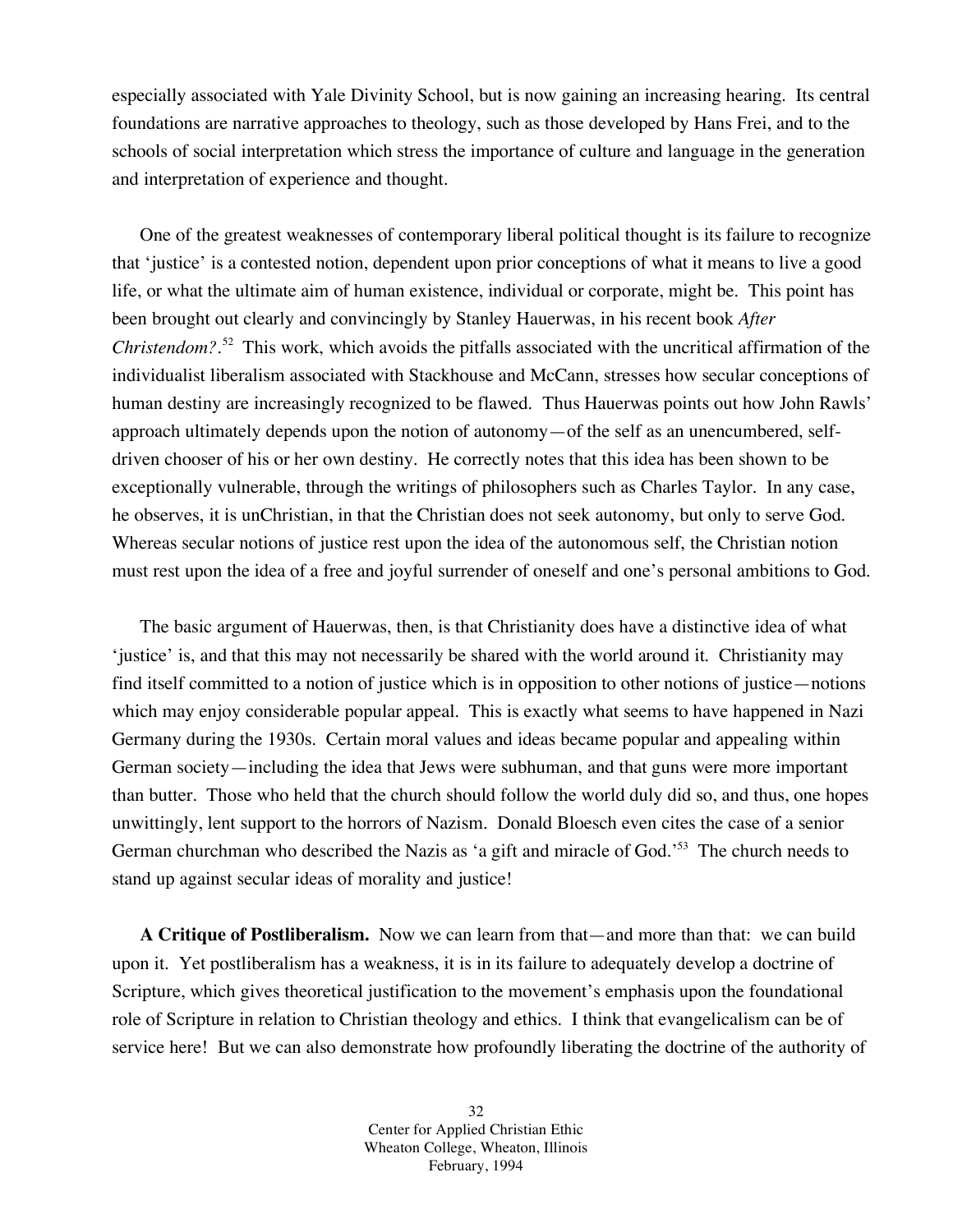Scripture can be, and point out the negative consequences of allowing anything other than Scripture to control our thinking.

The characteristic evangelical insistence upon the authority of Scripture reflects a determination not to permit anything from outside the Christian heritage to become the norms for what is truly 'Christian.' Recent theological history has provided us with examples of what happens when a theology cuts itself loose from the controlling influence of the Christian tradition, and seeks norms from outside that tradition—for example, in 'German culture.' Evangelicalism is grounded in the belief that Christianity must remain faithful to itself, by taking its heritage with the utmost seriousness, and refusing to be controlled by anything other that the living Christ, as we find him in Scripture. Evangelicals affirm, with the German Confessing Church at the time of the Third Reich, that:

Jesus Christ, as he is attested for us in Holy Scripture, is the one Word of God which we have to hear and which we have to trust and obey in life and in death. We reject the false doctrine, as though the Church could and would have to acknowledge as a source of its proclamation, apart from and besides this one Word of God, still other events and powers, figures, and truths, as God's revelation. $54$ 

In aligning itself with such declarations, evangelicalism affirms its intent to remain faithful to Jesus Christ, as he is made known through Scripture, and to avoid becoming enslaved to the 'Self-Images of the Age' (Alasdair MacIntyre). To allow our ideas and values to become controlled by anything or anyone other than the self-revelation of God in Scriptures is to adopt an ideology, rather than a theology; it is to become controlled by ideas and values whose origins lie outside the Christian tradition—and potentially to become enslaved to them.

## REDISCOVERING THE IMPORTANCE OF DOCTRINE

Morality rests upon a worldview, which it both expresses and reinforces. The worldview comes first; the morality second. This illustrates the importance of Christian doctrine for ethics. To make this point, we may consider two highly-acclaimed fairly recent works on the theme of Christian ethics, Oliver O'Donovan's *Resurrection and Moral Order*, and John Mahoney's *The Making of Moral Theology*. Despite differences between the two authors, one theme emerges as of major importance: ethics rest upon doctrine. To give but one example: for O'Donovan, Christian ethics rest upon a proper understanding of the objective order imposed upon creation by God. To *act* in a Christian manner rests upon *thinking* in a Christian manner.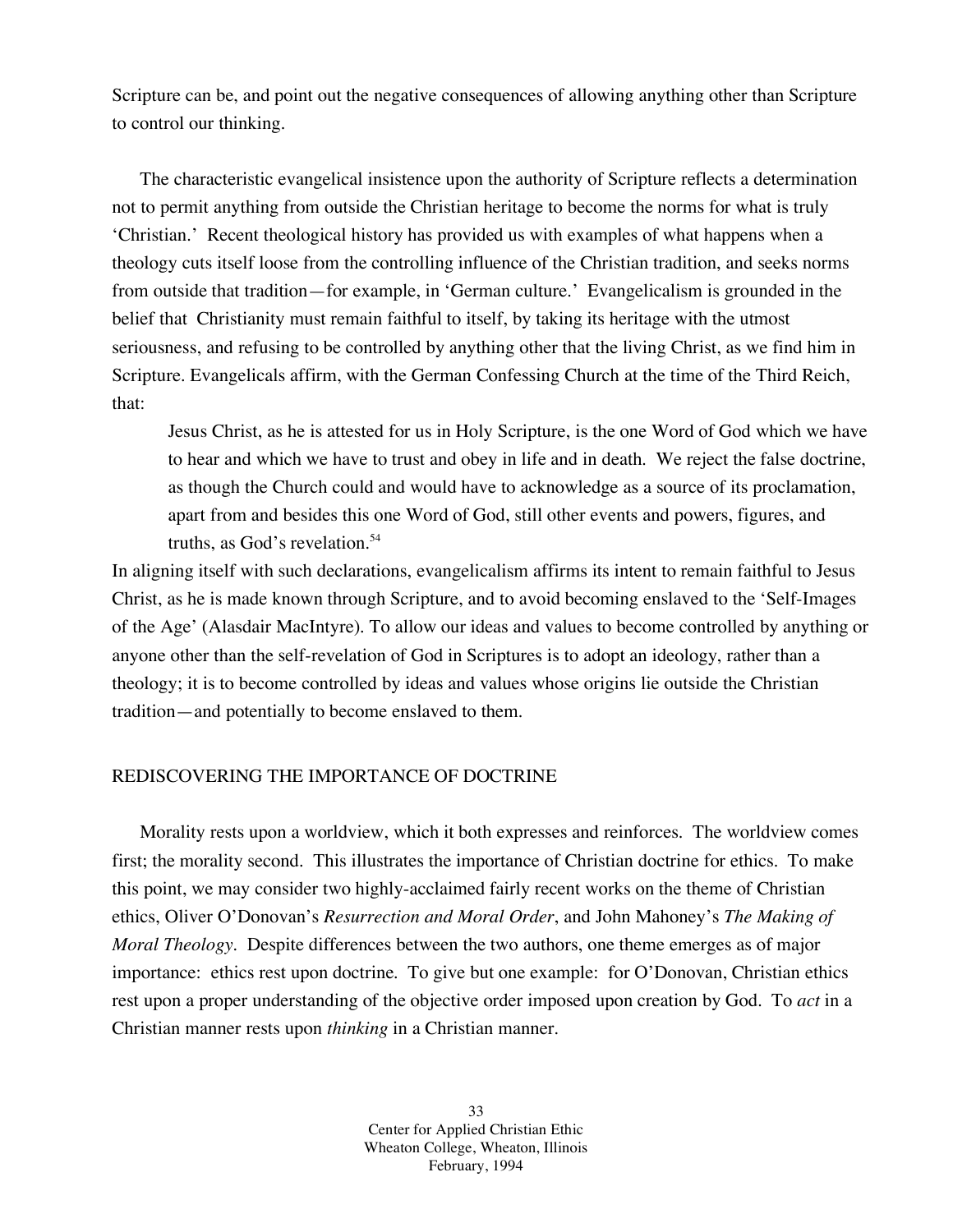**Jesus as Moral Authority.** Let us explore this briefly by considering the ethical authority of Jesus Christ. To allow that Jesus is a religious teacher is to raise the question of his authority. Why should we take him seriously? We have been fortunate enough to have had the advice of countless moral and religious teachers in human history—what makes Jesus different? What singles him out as commanding attention? It is untenable to suggest that Jesus' authority rests upon the excellence of his moral or religious teaching. To make this suggestion is to imply that Jesus has authority only when he happens to agree with us. We thus would have authority over Jesus.

In fact, however, the teaching of Jesus has authority on account of who Jesus is—and the identity and significance of Jesus can only be spelled out in doctrinal terms. 'We cannot go on treating and believing in Jesus Christ in a way in which it would be wrong to treat and believe in another man, without a theory of his person that explains that he is something more than man' (Charles Gore). It is doctrine which explains why and how Jesus' words and deeds have divine, rather than purely human, authority. It is doctrine which singles out Jesus Christ, and none other, as being God incarnate. To pay attention to Jesus Christ reflects our fundamental conviction that God speaks through this man as through no other. Here is no prophet, speaking on God's behalf at second-hand; here is God himself, speaking to us. 'We have to do with God himself as we have to do with this man. God himself speaks when this man speaks in human speech' (Karl Barth). Quite contrary to the liberals of the nineteenth century (who believed it was possible to uphold the religious and ethical aspects of Christianity, while discarding its doctrines), the authority of Jesus' moral and religious teaching thus rests firmly upon a doctrinal foundation.

Let me return to the writings of the distinguished Oxford philosopher of religion, Basil Mitchell, to which I referred previously. In his essay 'Is There a Distinctive Christian Ethic?,' Mitchell stresses that ethics depend upon worldviews—and that worldviews in turn depend upon doctrine. Any worldview which carries with it important implications for our understanding of man and his place in the universe would yield its own distinctive insights into the scope, character, and content of morality. To answer the further question, 'What *is* the distinctive Christian ethic?,' is inevitably to be involved to some extent in controversial questions of Christian doctrine. This point was made clearly and prophetically some fifty years ago by an Archbishop of Canterbury, William Temple. Writing against the 'Religion without Dogma' movement in 1942, he declared that: You would hardly find any theologian now who supposes that Christian ethics can survive for half a century in detachment from Christian doctrine, and this is the very last moment when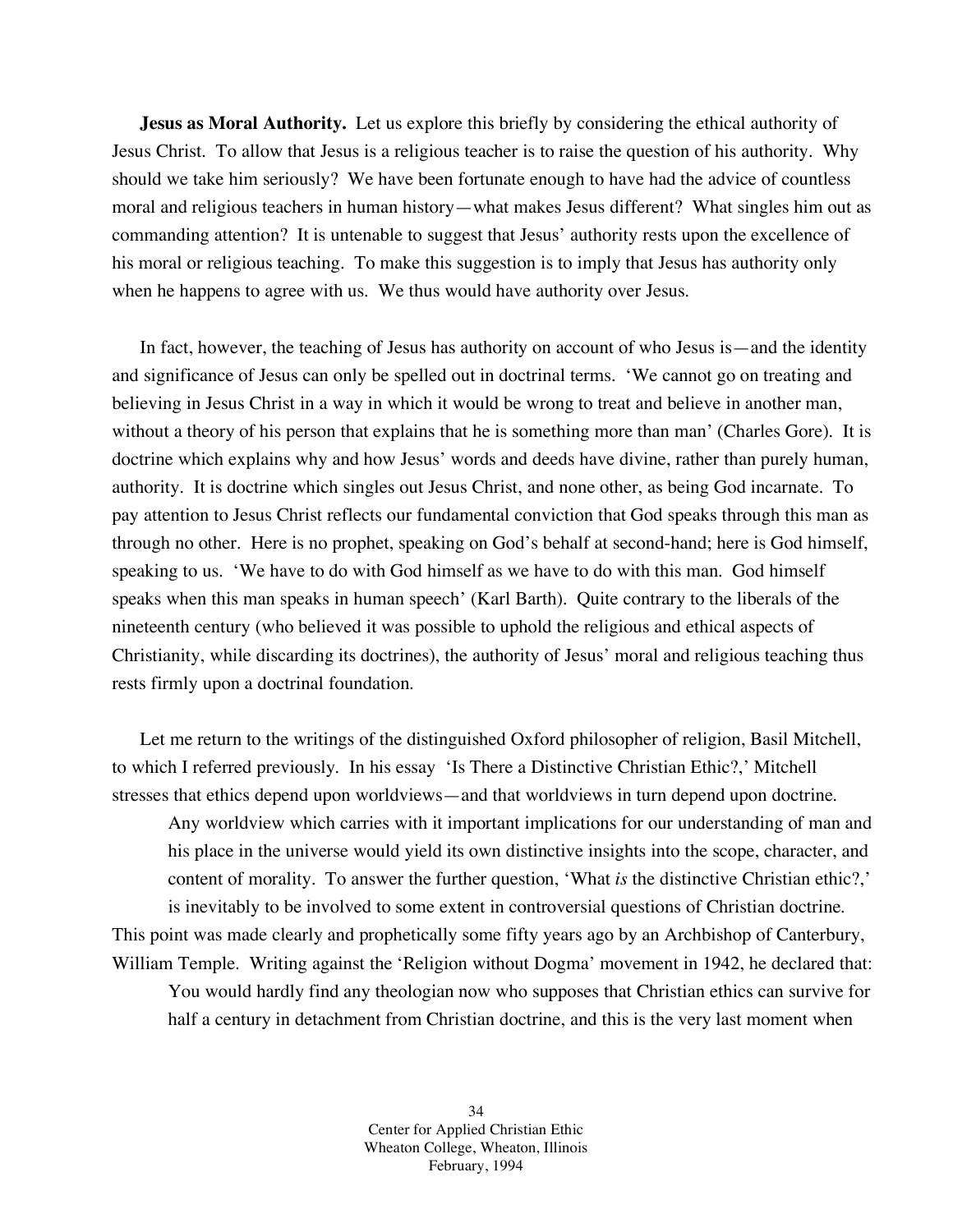the church itself can come forward with outlines of Christian ethics in the absence of the theological foundation which alone makes them really tenable. Our people have grown up in a generally Christian atmosphere, and take it for granted that all people who are not actually perverted hold what are essentially Christian notions about human conduct. But this is not true.

(Temple then goes on to illustrate this point tellingly with reference to the rise of Hitler and Stalin in the 1930s). Although many liberal and radical writers of the 1960s suggested that Christian ethics could be divorced from doctrine, and maintain an independent existence, the wisdom of Temple's words is once more apparent. Distinctive ethics (whether Marxist, Christian, or Buddhist) are dependent upon worldviews, which are in turn shaped by doctrines, by understandings of human nature and destiny.

So what is the relevance of this point to our theme? Quite simply this. That in the midst of a sea of moral pluralism, Christians have every right, and a God-given responsibility, to maintain a distinctive moral vision. This belief is held on the basis of the firm conviction that this moral vision is grounded in the most reliable knowledge we have of the nature and will of God himself—given to us in Jesus Christ and Holy Scripture.

Moral pluralism poses a challenge to Christianity partly on phenomenological grounds. To put this in plain English: moral pluralism is unsettling for many Christians, because they look around them, and see so many different understandings of what is right that they begin to lose heart. They are tempted to lose confidence or be reduced to despair, and see themselves as a voice crying in the wilderness. We need to reassure such people that being right, and being recognized to be right, are two different things.

And that is why it continues to be important to insist, not just that truth matters, but that Christianity is true. Stanley Hauerwas wrote that 'the only reason for being a Christian . . . is because Christian convictions are true.' <sup>55</sup> Princeton philosopher Diogenes Allen tells the story of the person who asked him why he should go to church when he had no religious needs. 'Because Christianity is true,' was Allen's response. <sup>56</sup> Gordon Lewis' book *Testing Christianity's Truth Claims* <sup>57</sup> is important, not simply on account of its documentation of recent developments in apologetics, but because it firmly declares that truth claims are being made, that they are capable of being tested, and that, as a matter of principle, they *ought* to be tested. And if pluralism is resistant to having *its* claims tested, it can hardly expect to be taken seriously, save by those who—for the culturally-conditioned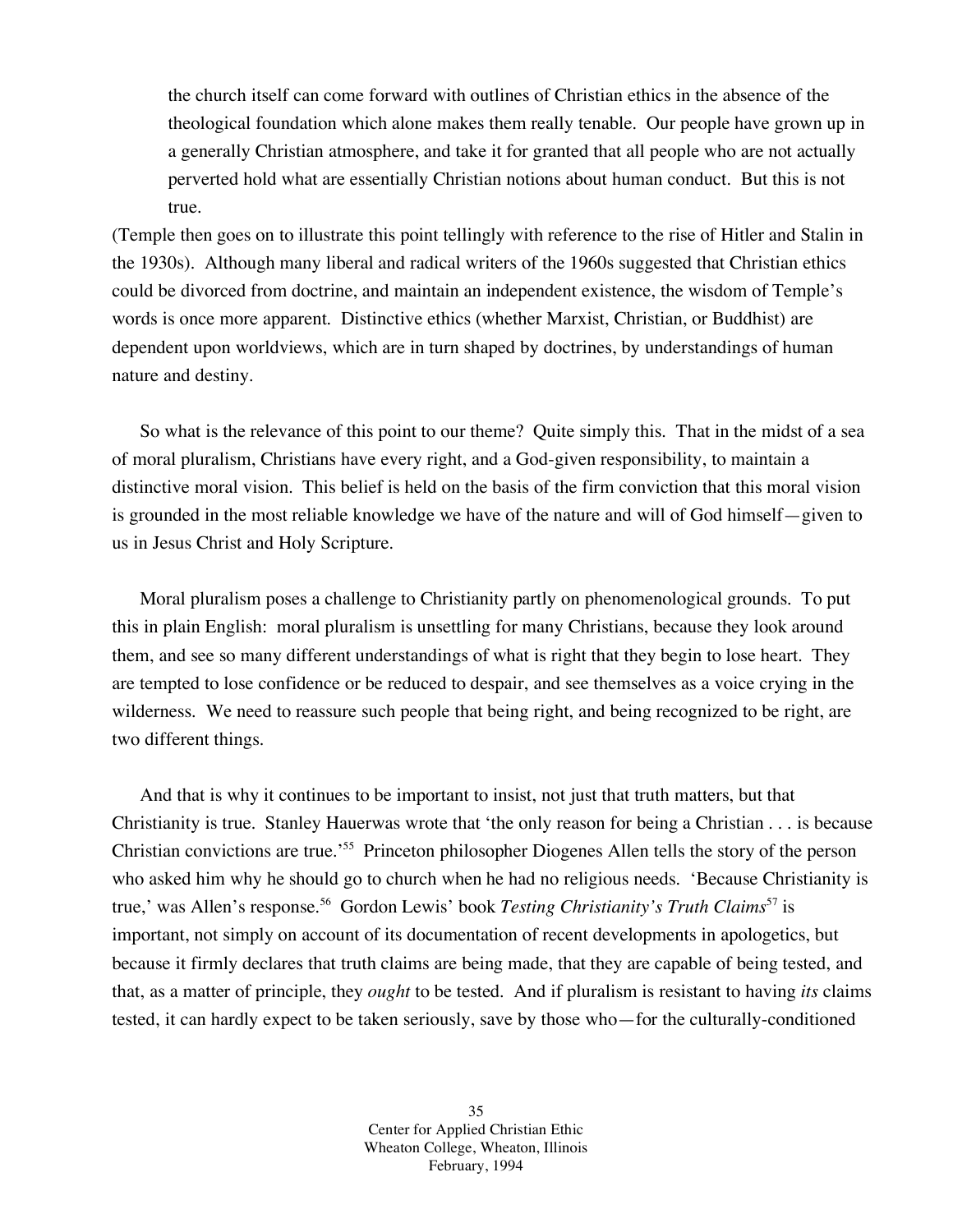moment—share its prejudices. It will be a sad day when a claim to be telling the truth is met with the response that there is no truth to tell.

**The Church and Moral Pluralism.** The churches, then, should see themselves as communities with a distinctive moral vision, which may at times complement, and may at times challenge, those of other groups in society. This is certainly the situation experienced by the early church, and by the church at other moments in history at which the state has adopted oppressive and repressive measures. Liberal Christianity has a distressing tendency to assume that what society says is what is right. For example, in the late 1980s, the Church of England produced a report entitled 'Faith in the City.' This report, which bravely addressed issues of poverty in modern Britain, made the fundamental assumption that Christian ethics has nothing substantially new to add to the understanding of justice and compassion held by 'the great majority of the people of Britain.'<sup>58</sup> This delivers the church, it would seem, straight into the hands of the world, in that the world is allowed to dictate what is right and what is not, with the church as little more than a passive observer to what is going on. Nowhere in the New Testament is the church portrayed as a 'yes-man!'

For reasons such as this, there is a need for the church to formulate a moral vision, which is grounded in Scripture and faithful to the gospel, in the sure knowledge that it is likely to find itself in conflict with other conceptions of justice currently in the social marketplace. This should not cause us to lack in confidence!

# EVANGELISM

This approach has two important consequences. In the long term, it emphasizes the importance of *evangelism*. The impact of the Christian witness to a nation is dependent upon a number of factors, such as the quality of the lifestyle of Christian communities and the general positive and caring moral image which the church must seek to project. The truth of the Christian position is also of major importance. However, it must be conceded that numerical strength is an issue. It is not enough for us to proclaim that the Christian gospel is true, and worthy of trusting and obeying. We must work, in so far as we are able, to increase the number of those who acknowledge that truth, and respond to it in repentance, faith and obedience.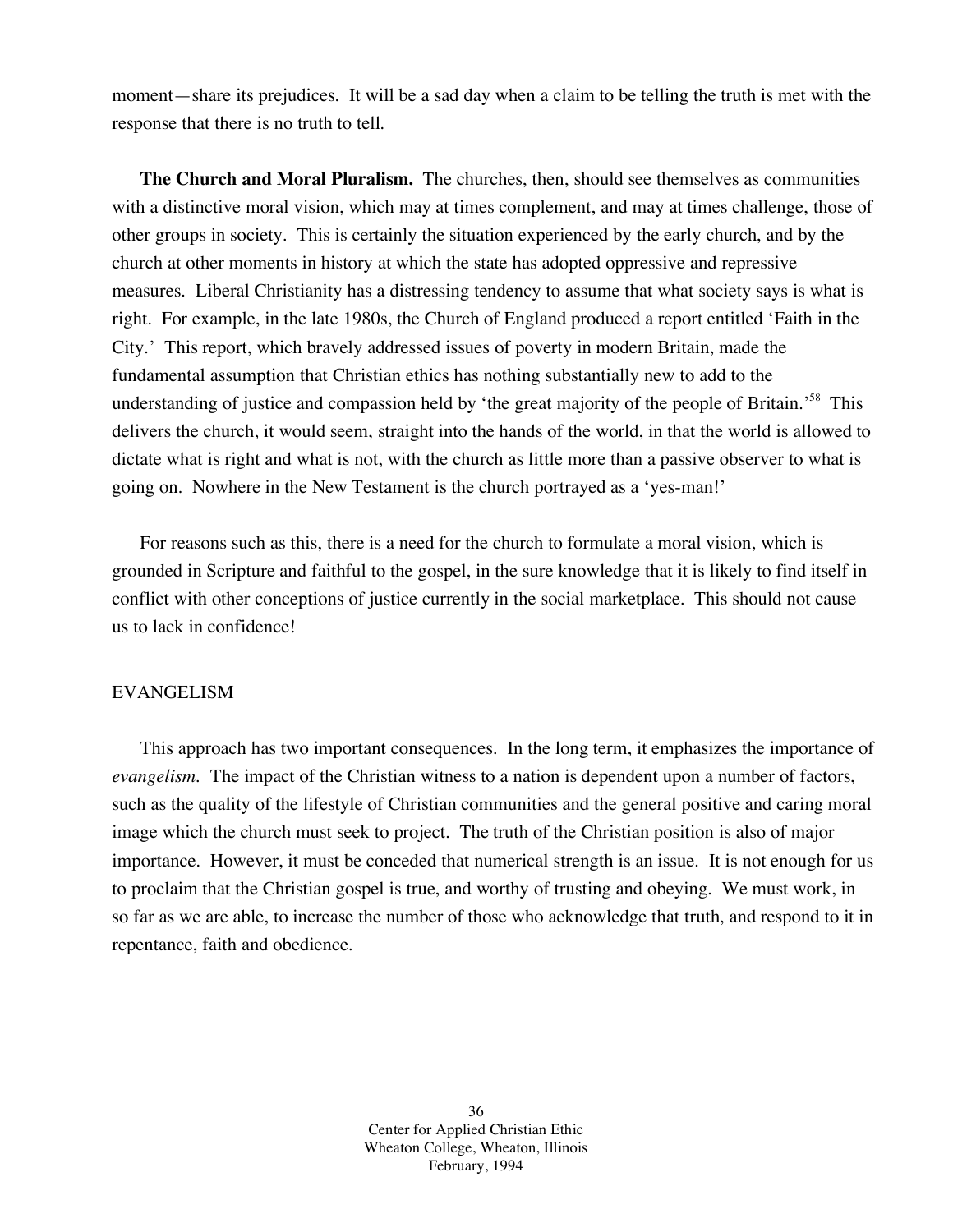## CO-BELLIGERENCE

Secondly, it points to the importance of what Francis Schaeffer termed 'Co-Belligerence' as a political strategy. Recognizing that the church may find herself unable to command universal assent throughout society, Schaeffer argued for the need to form coalitions with other groups on issues upon which agreement could be reached. This approach rested upon both *pragmatic* and *theological* considerations. *Pragmatically*, it rested upon the realization that there was a need to work together with others to work for the common good, and that aspects of the Christian vision for the common good were shared by others outside the church. To run with them on some issues was not to run with them on others.

An example of this from the United Kingdom may be if interest. Some months ago, a satirical television puppet show included comic scenes showing a puppet of Jesus Christ. Christians protested in droves; the television company showed no real sign of doing anything. Then Muslims started to complain. They had great respect for Jesus, they told the media, and were not prepared to tolerate him being portrayed in this ridiculous manner. The television company gave way, and announced that it would be introducing guidelines on this sensitive issue. Yet never in this debate was it suggested that Christian and Muslims were identical, or that they could reach agreement on other issues. They happened to unite over this issue, and were able to make an impact as a result.

But there is also a *theological* dimension to this approach. It is the notion of common grace, by which God is able to allow at least traces of his righteousness to be picked up outside the Christian faith. We should aim to look for these resonances between the gospel and the world, and exploit them where we find them. The point at issue is well made by Harry Blamires:

Desperate as we Christians are to stem the tide of immorality and degeneracy, we must not pretend that it is simply *qua* Christians that we man the barricades. . . . It is not just St Paul, St Augustine, John Bunyan, or John Wesley who would be horrified at what we have come to acquiesce in the way of legalized embryonicide and pornography. Surely Virgil and Seneca, Plato and Plotinus would be horrified too.<sup>59</sup>

Earlier, I suggested that evangelicalism and postliberalism had much in common. I concede at once that they have differences. But in the short term, we can unite in our joint conviction that Christianity has a distinct moral vision, grounded in Scripture. Let us make sure that this vision is heard! A coalition of forces can make sure that this vision is taken seriously—as it must be taken seriously.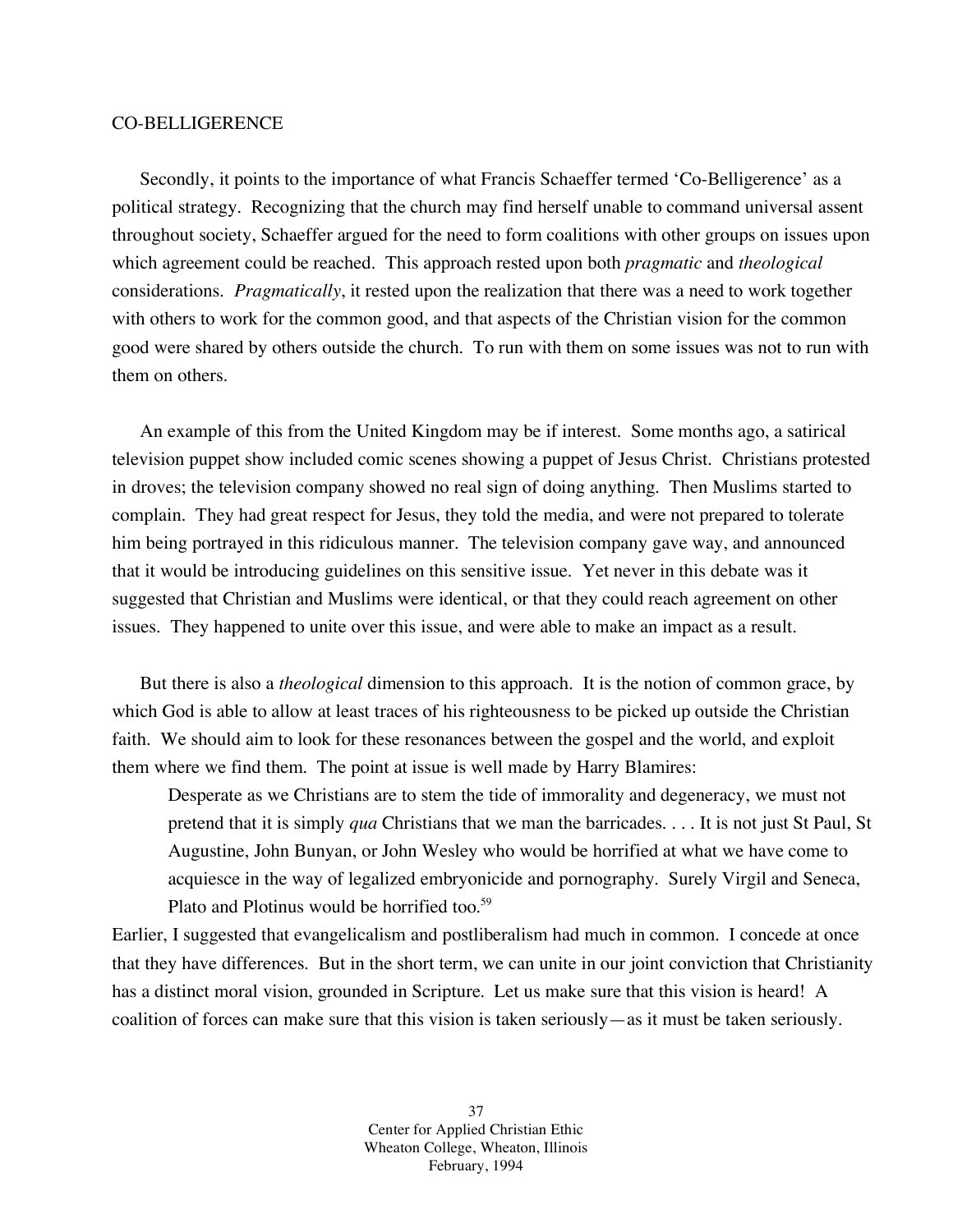# THE CHURCH AND PARTISAN POLITICS

Yet an obvious danger lurks here. The Christian churches can easily be seen simply as a sectarian power group or lobby.<sup>60</sup> Charles Colson, writing from the context of an experience of the corrupting effects of power which few of us can hope to share, stresses the perils of allowing the church to be seen as just another special interest group. He points to the case of Ronald Reagan's 1980 campaign, in which Reagan met up with some Religious Right activists. He was challenged for mixing politics and religion; his response was to the effect that the church was just like any other special interest group, such as a union.<sup>61</sup> Colson, as many of you will know, takes delight in relating how he was able to set traps for religious leaders, to ensure that they gave President Nixon the maximum exposure and credibility when he needed it.

Any permanent alliance between the church and a political party or tendency will result in the church losing its public credibility. Charles Colson has stressed, rightly, that the moral witness of the church must be grounded in its pastoral care and compassion of people, citing his own experience in prison ministries as an example. The church needs to be seen to be above politics, if it is to gain respect and credibility. Sadly, when many Christians gain access to financial or political power, they often seem unable to handle it, as the saga of some tele-evangelists makes clear. If I may be permitted to offer you an outsider perspective: in Britain, there is a widespread perception that some evangelicals are hungry for power, and that the current involvement in party politics—as opposed to politics in general—is simply one aspect of this hunger. However, in fairness, I note that Jerry Falwell has made it explicitly clear that this is not *his* vision for a morally renewed America. Falwell writes as follows:

Fundamentalists are not interested in controlling America; they are interested in seeing souls saved and lives changed for the glory of God. They believe that the degree to which this is accomplished will naturally influence the trend of society in America . . . We are not a political party. We are committed to work with the multiple party system in this nation . . . We simply desire to influence government—not control government.<sup>62</sup>

In any case, it would seem to me that the fundamentalist tendency to favour premillennialsim excludes the postmillennialist theology which would give intellectual justification for any 'theocratic' approach to national affairs.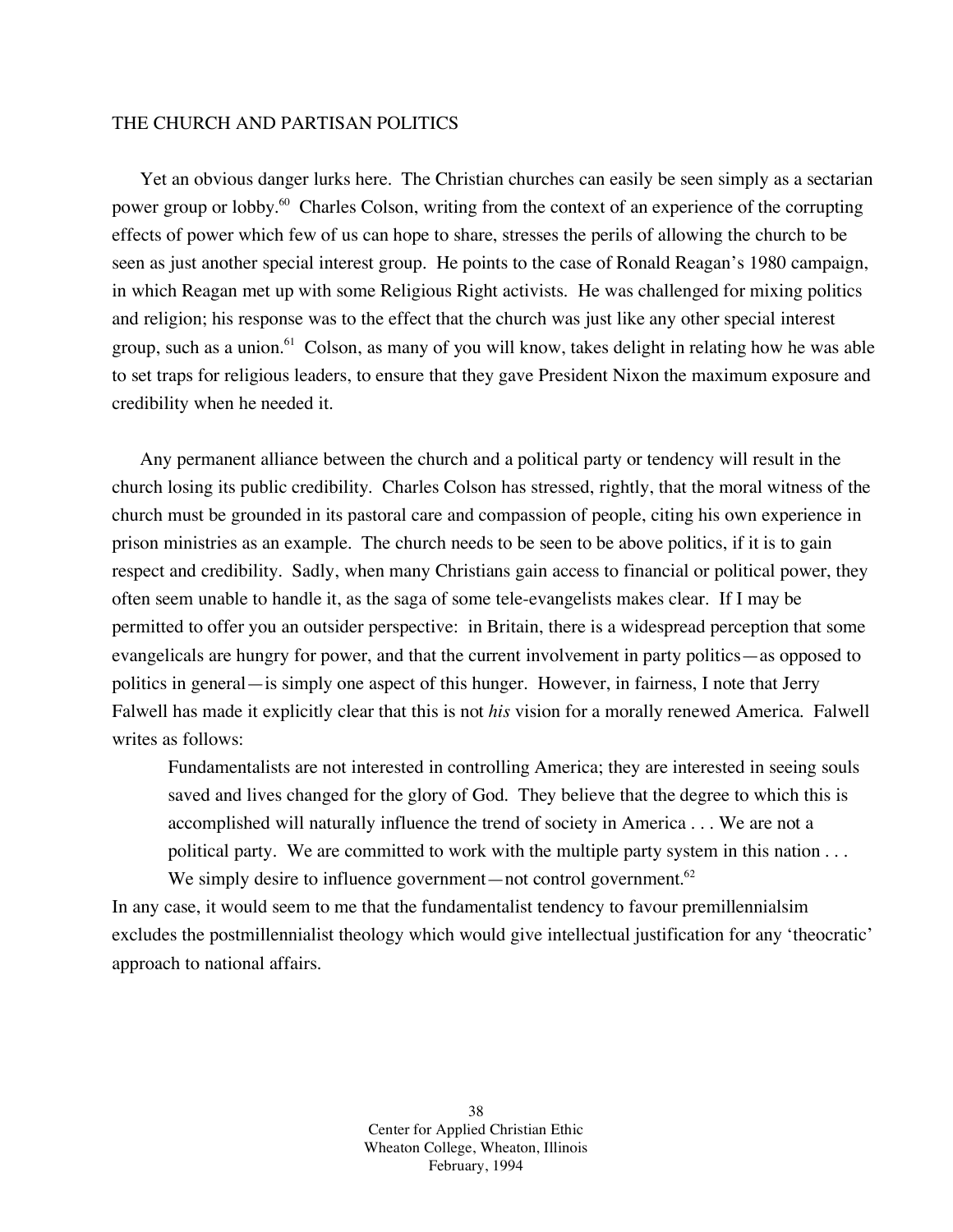#### **THE WAY AHEAD**

The time has come for me to draw together the threads of my argument. It will be clear that I am concerned to develop approaches to the issue before us which will lead to the increased recognition and respect for the Christian moral vision in the public arena. As I have argued, that means engaging with the public arena, rather than simply asserting our own position behind hermetically-sealed barricades.

In the first place, it means engaging with a pluralist worldview on the basis of its own presuppositions, in order that its serious weaknesses and flaws may be shown up. Liberal pluralism may be attractive—but for how long can an outlook be sustained, when it so clearly rests upon such flimsy foundations? We must work to ensure that the flawed credentials of this approach become public knowledge!

In the second place, it means ensuring that evangelicals are fully engaged in the public debate over political philosophy. It needs to be made clear that Christianity gets hurt by a liberal philosophy. That fact needs to percolate through to the public arena, to the opinion makers of modern American society. Once it is seen that a group is victimized in this manner, some serious issues will be raised concerning the morality of a political philosophy which is so discriminatory. But few evangelicals are being heard—precisely because few evangelicals are bothering to get involved.

In the third place, it means showing how morality depends upon a worldview. The debate about morality is, in the end, a debate over the nature and destiny of humanity, including the vitally important question of the transcendent dimension of existence. That is why doctrine matters. That is why Christian apologetics matters. That is why evangelism matters. All of these are commending the validity and the veracity of the Christian worldview—and, in its wake, the Christian moral vision. There is a clash of worldviews taking place. We owe it to our future to make sure that the Christian worldview is defended and commended to the best of our ability.

That is why evangelism is so important. Pragmatically, we must realize that numerical strength *does* matter, even if it *ought not* to matter. And if we cannot gain converts at every point, then let us at least gain allies—people who are prepared to stand alongside us at vital junctures, even if our ways must part elsewhere. I have identified postliberalism as such an ally. There are others.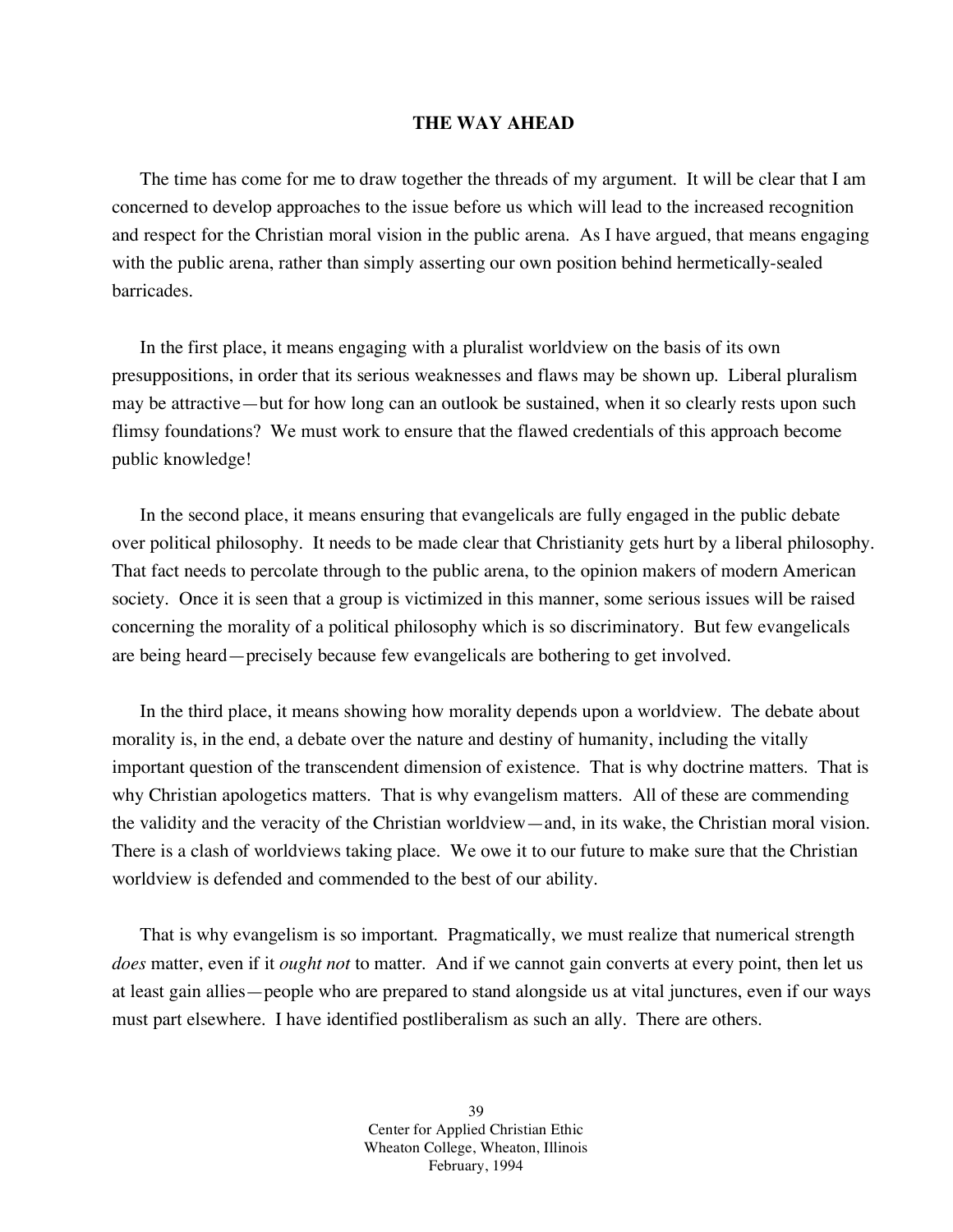Finally, we need to ensure that our churches and communities project a caring and compassionate image to the world. The Christian moral vision must be seen to result in the formation of communities of love, fellowship, and mutual concern, which can be held up as models of care to an alienated society. The theoretical justification of the Christian moral worldview will only cut so much ice. We need to ensure that it is supplemented by its actualization in the lives of men, women and communities—communities which can bear witness to the love of the Lord. Too often, the Christian moral vision is dismissed as puritanical or legalist. While I concede that such judgments lack rigorous grounding, I have a suspicion that we have too often failed to allow the *joy* of the gospel to shine through our concern for morality. If we can show that we are motivated by a passionate care for people, perhaps those outside the churches will realize that the Christian moral vision is nourished and sustained by the same love which was shown in Christ dying in order that his people might live. In a world in which many moralities are on offer, I believe we have a duty to show that the Christian vision is compellingly attractive and powerful. It is already so—our task is to allow that attraction and conviction to show forth to this nation.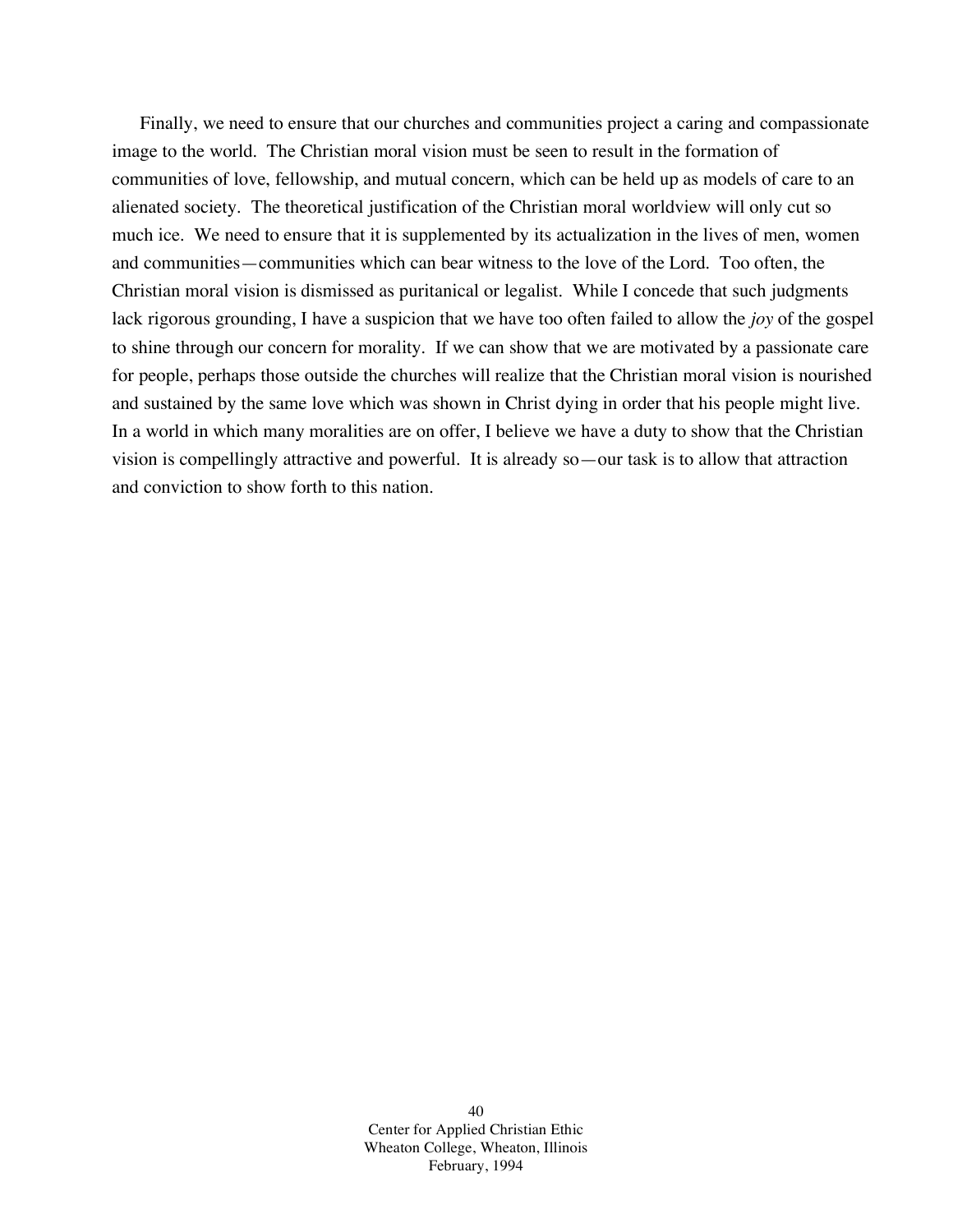# **NOTES**

1 Lesslie Newbigin, The Gospel in a Pluralistic Society (Grand Rapids: Eerdmans, 19 89), p. 1.

2 For a useful discussion, see Harvey M. Conn, Eternal Word and Changing Worlds (Grand Rapids: Zondervan, 1984).

3 On the nature of Postmodernism, see Nancey Murphy and James Wm. McClendon Jr., 'Distinguishing Modern and Postmodern Theologies,' Modern Theology 5 (1989), pp. 191–214.

4 On these general themes, see Diogenes Allen, Christian Belief in a Postmodern World (Louisville; Westminster/John Knox Press, 1989); Thomas C. Oden, After Modernity . . . What? Agenda for Theology (Grand Rapids: Zondervan, 1990).

5 Oden, After Modernity, p. 77.

6 The following works are helpful: Matei Calinescu, Five Faces of Modernity (Durham: Duke University Press, 1987); Terry Eagleton, The Ideology of the Aesthetic (Oxford: Blackwell, 1990); Kevin Hart, The Trespass of the Sign (Cambridge: Cam bridge University Press, 1989); David Harvey, The Condition of Postmodernity (Oxford: Blackwell, 1989); Christopher Norris, What's Wrong with Postmodernism? (Baltimore: Johns Hopkins Press, 1990).

7 See the excellent survey of Gordon R. Lewis, Testing Christianity's Truth Claims: Approaches to Christian Apologetics (Chicago: Moody Press, 1976).

8 Allen Bloom, The Closing of the American Mind (New York: Simon & Schuster, 1987), pp. 25–6.

9 Bloom, Closing of the American Mind, p. 26.

10 For an account of the British decision to abolish the practice of sati (the preferred transcription of the Sanskrit; the alterative suttee is often en

tered in the older literature), see Stephen Neill, A History of Christianity in India, 1707–1858 (Cambridge: Cambridge University Press, 1985), pp. 157–8. Regulation XVII of the Bengal Code (1829) declared that 'the practice of suttee, or of burning or burying alive the widows of Hindus, is hereby illegal, and punishable by the criminal courts.'

11 See Neill, History of Christianity in India, pp. 162–4. There is disturbing evidence that this practice still continues in modern India.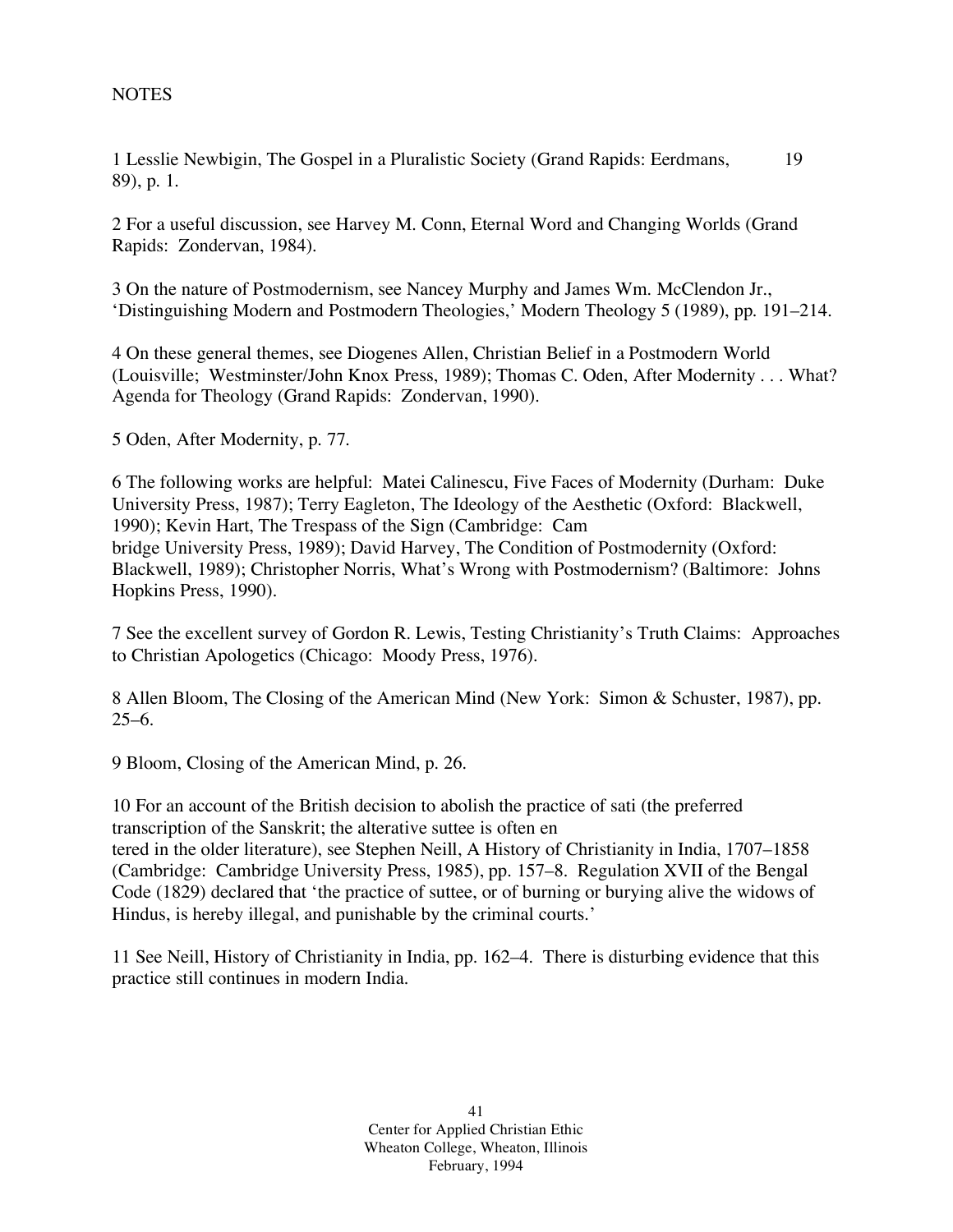12 The most important writings are his Order of Things: An Archaeology of the Human Sciences (New York: Vintage Books, 1973); Power/Knowledge: Selected Interviews and Other Writings, 1972–1977 (New York: Pantheon Books, 1980); Historie de la folie à l'âge classique (Paris: Gallimard, 1972).

13 Stanley Rosen, Hermeneutics as Politics (Oxford: Oxford University Press, 1987), pp. 189– 90.

14 Richard Rorty, Consequences of Pragmatism (Minneapolis: Uni ty of Minneapolis Press, 1982), p. xlii.

15 Rorty, Consequences of Pragmatism, p. xlii.

16 Diogenes Allen, Christian Belief in a PostModern World (Louisville: Westminster/John Knox Press, 1989), p. 9.

17 John Hick, Truth and Dialoque (London: Sheldon Press, 1974), p. 148.

18 John Hick, God and the Universe of Faiths (London: Collins, 1977), p. 146.

19 Hugo Meynell, 'On the Idea of a World Theology,' Modern Theology 1 (1985), pp. 149–63.

20 Richard Rorty, The Consequences of Pragmatism (Minneapolis: University of Minnesota Press, 1982), p. 166.

21 Kathyrn Tanner, 'Respect for Other Religions: A Christian Antidote to Colonialist Discourse,' Modern Theology 9 (1993), pp. 1–18.

22 Tanner, 'Respect for Other Religions,' p. 2.

23 Tanner, 'Respect for Other Religions,' p. 2. See also John Apczynski, 'John Hick's Theocentrism: Revolution or Implicitly Exclusive?,' Modern Theology 8 (1992), pp. 39–52.

24 Lesslie Newbigin, The Gospel in a Pluralist Society (Grand Rapids: Eerdmans, 1989), pp. 9– 10.

25 John Macquarrie, Jesus Christ in Modern Thought (London: SCM Press, 1990), p. 253.

26 I take these references from William A. Galston, 'Tocqueville on Liberalism and Religion,' Social Research 54 (1987), pp. 499–518.

27 John Rawls, A Theory of Justice (Oxford; Clarendon Press, 1992), pp. 577–87.

28 Rawls, Theory of Justice, pp. 579–80.

 $42$ Center for Applied Christian Ethic Wheaton College, Wheaton, Illinois February, 1994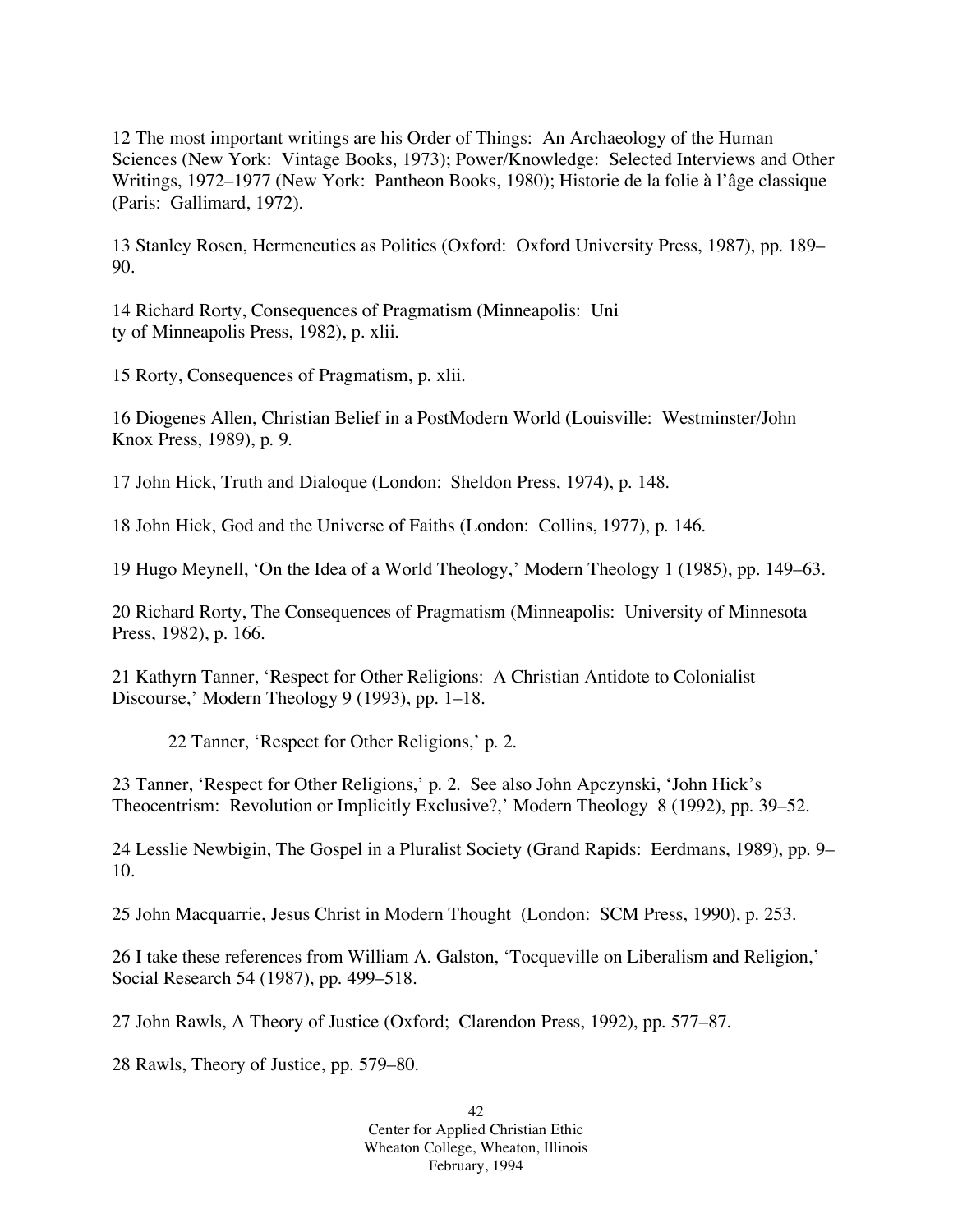29 William Waldegrave, The Binding of Leviathan (London: Hamish Hamilton, 1978), p. 62.

30 B. A. Ackermann, Social Justice in the Liberal State (New Haven: Yale University Press, 1980), p. 10.

31 Journal of Psychology and Theology 20/3 (Fall 1992).

32 Anton Szandor LaVey, The Satanic Bible (New York: Avon, 1969).

33 The definitive study remains George Marsden, Fundamentalism and American Culture: The Shaping of Twentieth Century Evangelicalism 1870–1925 (New York: Oxford University Press, 1980).

34 Martin E. Marty, 'Fundamentalism as a Social Phenomenon,' in Evan ism and Modern America, ed. George Marsden (Grand Rapids: Eerdmans, 1984), pp. 56–70.

35 Carl F. H. Henry, The Uneasy Conscience of Modern Fundamentalism (Grand Rapids; Eerdmans, 1947).

36 Leonard E. Sweet, 'The 1960s: The Crisis of Liberal Christianity and the Public Emergence of Evangelicalism,' in Marsden, Evangelicalism and Modern America, pp. 29–45.

37 Os Guinness, 'Tribespeople, Idiots or Citizens? Evangelicals, Re gious Liberty and a Public Philosophy for the Public Square,' in K. S. Kantzer and C. F. H. Henry (eds), Evangelical Affirmations (Grand Rapids: Zondervan, 1990), pp. 457–97; quote at pp. 459–60.

38 Jerry Falwell (ed.), The Fundamentalist Phenomenon (Garden City, NJ: Doubleday, 1981), p. 144.

39 Falwell, Fundamentalist Phenomenon, pp. 184-5.

40 Guinness, 'Tribespeople, Idiots or Citizens?,' p. 268.

41 William A. Galston, Liberal Purposes: Goods, Virtures, and Diversity in the Liberal State (Cambridge: Cambridge University Press, 1990), pp. 277–8.

42 John Rawls, 'The Priority of Right and Ideas of the Good,' Philosophy and Public Affairs 17 (1988), p. 265.

43 William A. Galston, Liberal Purposes: Goods, Virtues and Diersity in the Liberal State (Cambridge: Cambridge University Press, 1990). p. 13.

44 Guinness, 'Tribespeople, Idiots or Citizens?,' p. 471.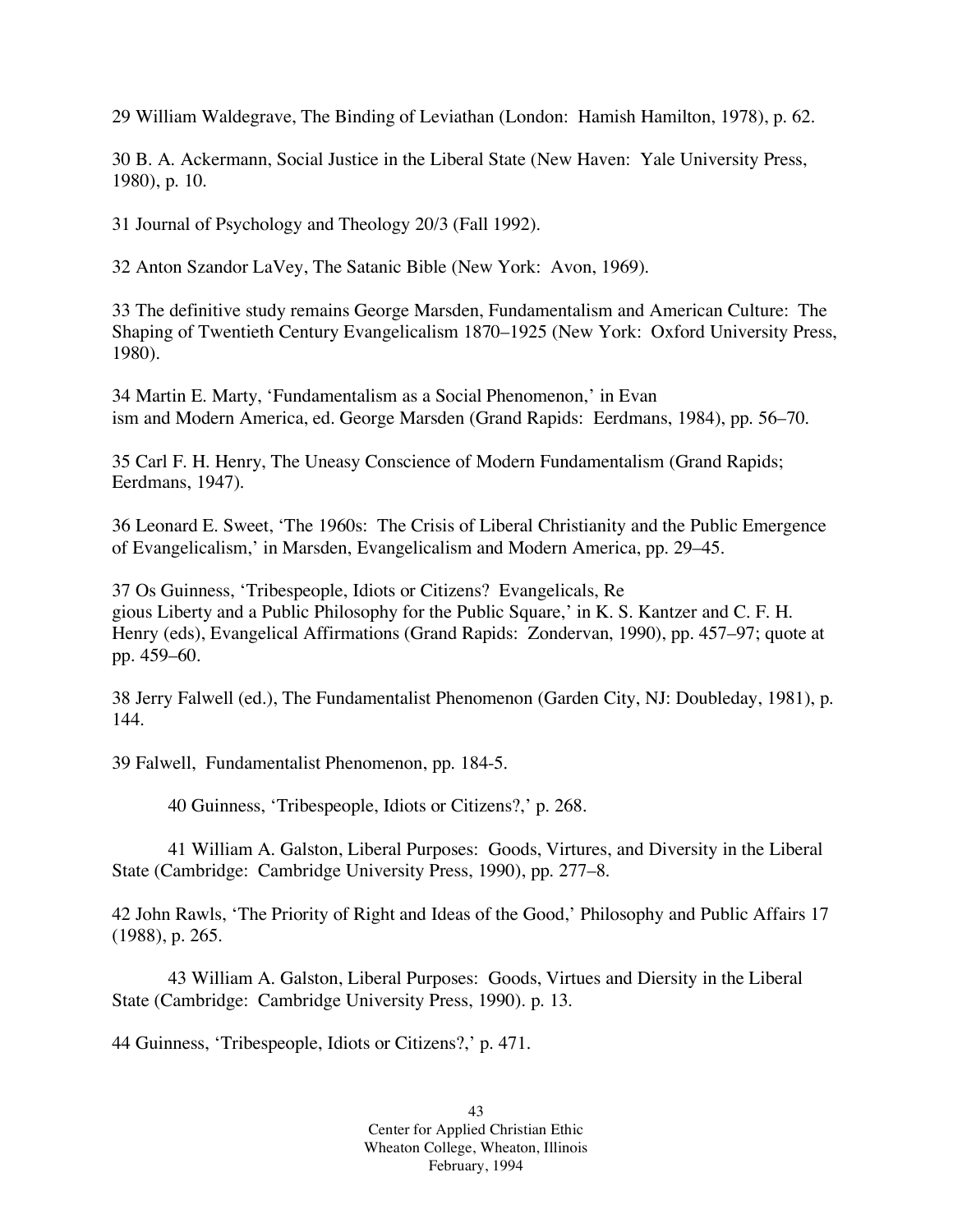45 Galston, Liberal Purposes, p. 316, notes 31–2.

46 Max L. Stackhouse and Dennis P. McCann, 'Pubic Theology after the Collapse of Socialism,' Christian Century, Jan. 16, 1991, pp. 45–7.

47 Reinhold Niebuhr, Leaves from the Notebook of a Tamed Cynic (New York: Meridan, 1957), p. 16.

48 Lesslie Newbigin, Truth to Tell: The Gospel as Public Truth (Grand Rapids: Eerdmans, 1991). p. 49.

49 Guinness, 'Tribespeople, Idiots or Citizens?,' p. 471.

50 Jacques Ellul, Violence (New York: Seabury Press, 1969), P. 28.

51 See Alister E. McGrath, 'The Challenge of Pluralism for the Con rary Christian Church,' Journal of the Evangelical Theological Society 35 (1992), pp. 361–73; idem, 'The Christian Church's Response to Pluralism,' Journal of the Evangelical Theological Society 35 (1992), pp. 487–501.

52 Stanley Hauerwas, After Christendom? How the Church is to Behave if Freedom, Justice and a Christian Nation are Bad Ideas (Nashville; Abingdon, 1991).

53 Donald Bloesch, Crumbling Foundations (Grand Rapids: Zondervan, 1984), p. 40.

54 The Barmen Theological Declaration; Arthur Cochrane (ed.), Reformed Confessions of the Sixteenth Century (London: SCM Press, 1966), p. 334.

55 Stanley Hauerwas, A Community of Character (Notre Dame; Uni ty of Notre Dame Press, 1981), p. 1.

56 Allen, Christian Belief in a Postmodern World, p. 1.

57 Gordon R. Lewis, Testing Christianity's Truth Claims: Approaches to Christian Apologetics (New York: University Press of America, 1990).

58 Faith in the City (London: Church House Publishing, 1985), p. xiv.

59 Harry Blamires, Where do we stand? (Ann Arbor, Mich.: Servant, 1980), p.19.

60 This danger is stressed by Paul Ramsey, Who Speaks for the Church? (Nash ville; Abington Press, 1967).

61 Charles W. Colson, Kingdoms in Conflict (New York: William Morrow, 1987).

62 Falwell, Fundamentalist Phenomenon, pp. 184–5; 191.

44 Center for Applied Christian Ethic Wheaton College, Wheaton, Illinois February, 1994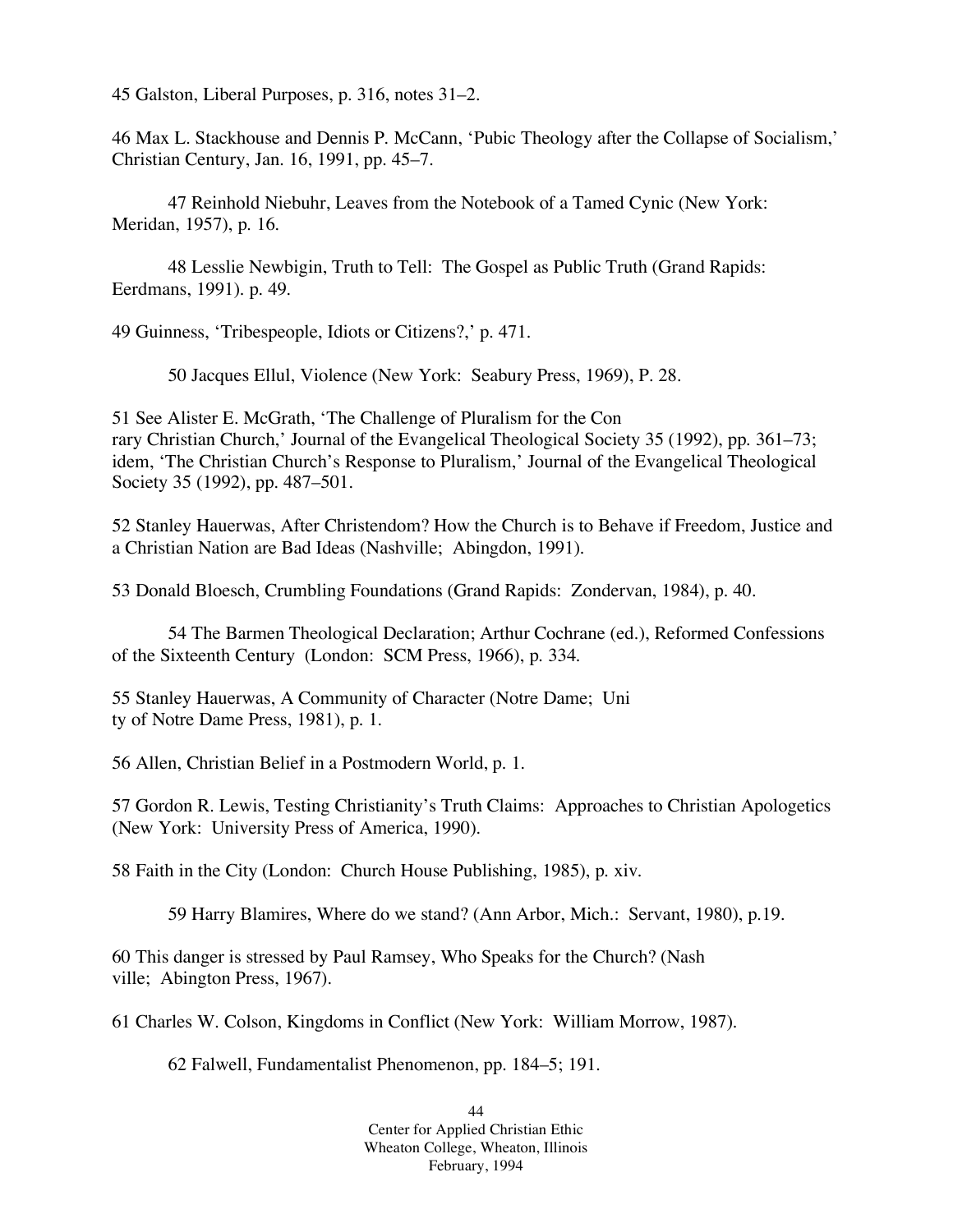<sup>1</sup> Lesslie Newbigin, *The Gospel in a Pluralistic Society* (Grand Rapids: Eerdmans, 1989), p. 1.

2 For a useful discussion, see Harvey M. Conn, *Eternal Word and Changing Worlds* (Grand Rapids: Zondervan, 1984).

<sup>3</sup>On the nature of Postmodernism, see Nancey Murphy and James Wm. McClendon Jr., 'Distinguishing Modern and Postmodern Theologies,' *Modern Theology 5* (1989), pp. 191–214.

4 On these general themes, see Diogenes Allen, *Christian Belief in a Postmodern World* (Louisville; Westminster/John Knox Press, 1989); Thomas C. Oden, *After Modernity . . . What? Agenda for Theology* (Grand Rapids: Zondervan, 1990).

5 Oden, *After Modernity*, p. 77.

6 The following works are helpful: Matei Calinescu, *Five Faces of Modernity* (Durham: Duke University Press, 1987); Terry Eagleton, *The Ideology of the Aesthetic* (Oxford: Blackwell, 1990); Kevin Hart, *The Trespass of the Sign* (Cambridge: Cambridge University Press, 1989); David Harvey, *The Condition of Postmodernity* (Oxford: Blackwell, 1989); Christopher Norris, *What's Wrong with Postmodernism?* (Baltimore: Johns Hopkins Press, 1990).

7 See the excellent survey of Gordon R. Lewis, *Testing Christianity's Truth Claims: Approaches to Christian Apologetics* (Chicago: Moody Press, 1976).

8 Allen Bloom, *The Closing of the American Mind* (New York: Simon & Schuster, 1987), pp. 25–6.

9 Bloom, *Closing of the American Mind*, p. 26.

<sup>10</sup>For an account of the British decision to abolish the practice of *sati* (the preferred transcription of the Sanskrit; the alterative *suttee* is often encountered in the older literature), see Stephen Neill, *A History of Christianity in India, 1707–1858* (Cambridge: Cambridge University Press, 1985), pp. 157–8. Regulation XVII of the Bengal Code (1829) declared that 'the practice of suttee, or of burning or burying alive the widows of Hindus, is hereby illegal, and punishable by the criminal courts.'

11 See Neill, *History of Christianity in India*, pp. 162–4. There is disturbing evidence that this practice still continues in modern India.

12 The most important writings are his *Order of Things: An Archaeology of the Human Sciences* (New York: Vintage Books, 1973); *Power/Knowledge: Selected Interviews and Other Writings, 1972–1977* (New York: Pantheon Books, 1980); *Historie de la folie à l'âge classique* (Paris: Gallimard, 1972).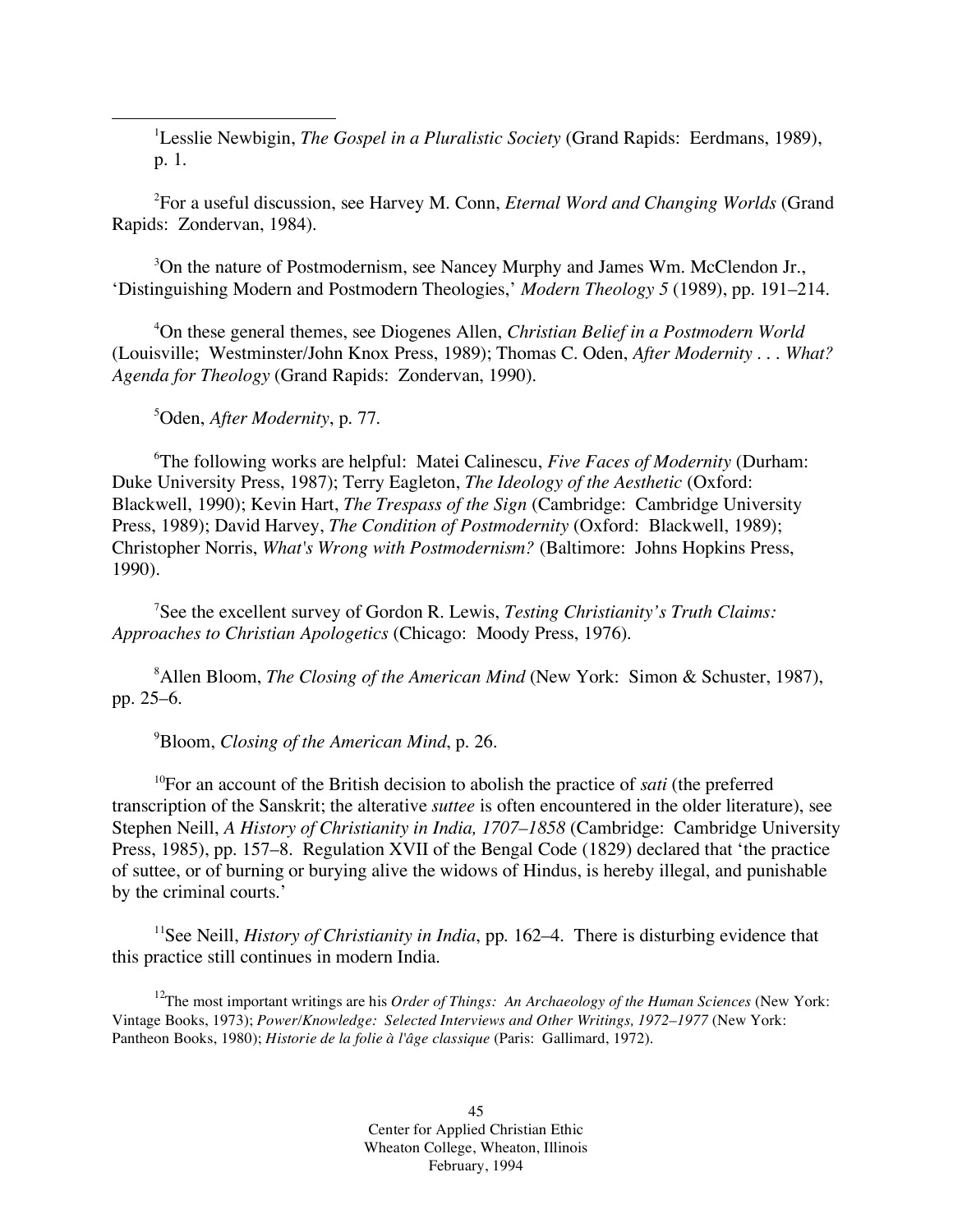13 Stanley Rosen, *Hermeneutics as Politics* (Oxford: Oxford University Press, 1987), pp. 189–90.

14 Richard Rorty, *Consequences of Pragmatism* (Minneapolis: University of Minneapolis Press, 1982), p. xlii.

15 Rorty, *Consequences of Pragmatism*, p. xlii.

<sup>16</sup>Diogenes Allen, *Christian Belief in a PostModern World* (Louisville: Westminster/John Knox Press, 1989), p. 9.

<sup>17</sup>John Hick, *Truth and Dialoque* (London: Sheldon Press, 1974), p. 148.

18 John Hick, *God and the Universe of Faiths* (London: Collins, 1977), p. 146.

19 Hugo Meynell, 'On the Idea of a World Theology,' *Modern Theology 1* (1985), pp. 149– 63.

20 Richard Rorty, *The Consequences of Pragmatism* (Minneapolis: University of Minnesota Press, 1982), p. 166.

<sup>21</sup> Kathyrn Tanner, 'Respect for Other Religions: A Christian Antidote to Colonialist Discourse,' Modern Theology 9 (1993), pp. 1–18.

<sup>22</sup>Tanner, 'Respect for Other Religions,' p. 2.

<sup>23</sup>Tanner, 'Respect for Other Religions,' p. 2. See also John Apczynski, 'John Hick's Theocentrism: Revolution or Implicitly Exclusive?,' *Modern Theology 8* (1992), pp. 39–52.

24 Lesslie Newbigin, *The Gospel in a Pluralist Society* (Grand Rapids: Eerdmans, 1989), pp. 9–10.

25 John Macquarrie, *Jesus Christ in Modern Thought* (London: SCM Press, 1990), p. 253.

<sup>26</sup>I take these references from William A. Galston, 'Tocqueville on Liberalism and Religion,' *Social Research 54* (1987), pp. 499–518.

. 27 John Rawls, *A Theory of Justice* (Oxford; Clarendon Press, 1992), pp. 577–87.

28 Rawls, *Theory of Justice*, pp. 579–80.

29 William Waldegrave, *The Binding of Leviathan* (London: Hamish Hamilton, 1978), p. 62.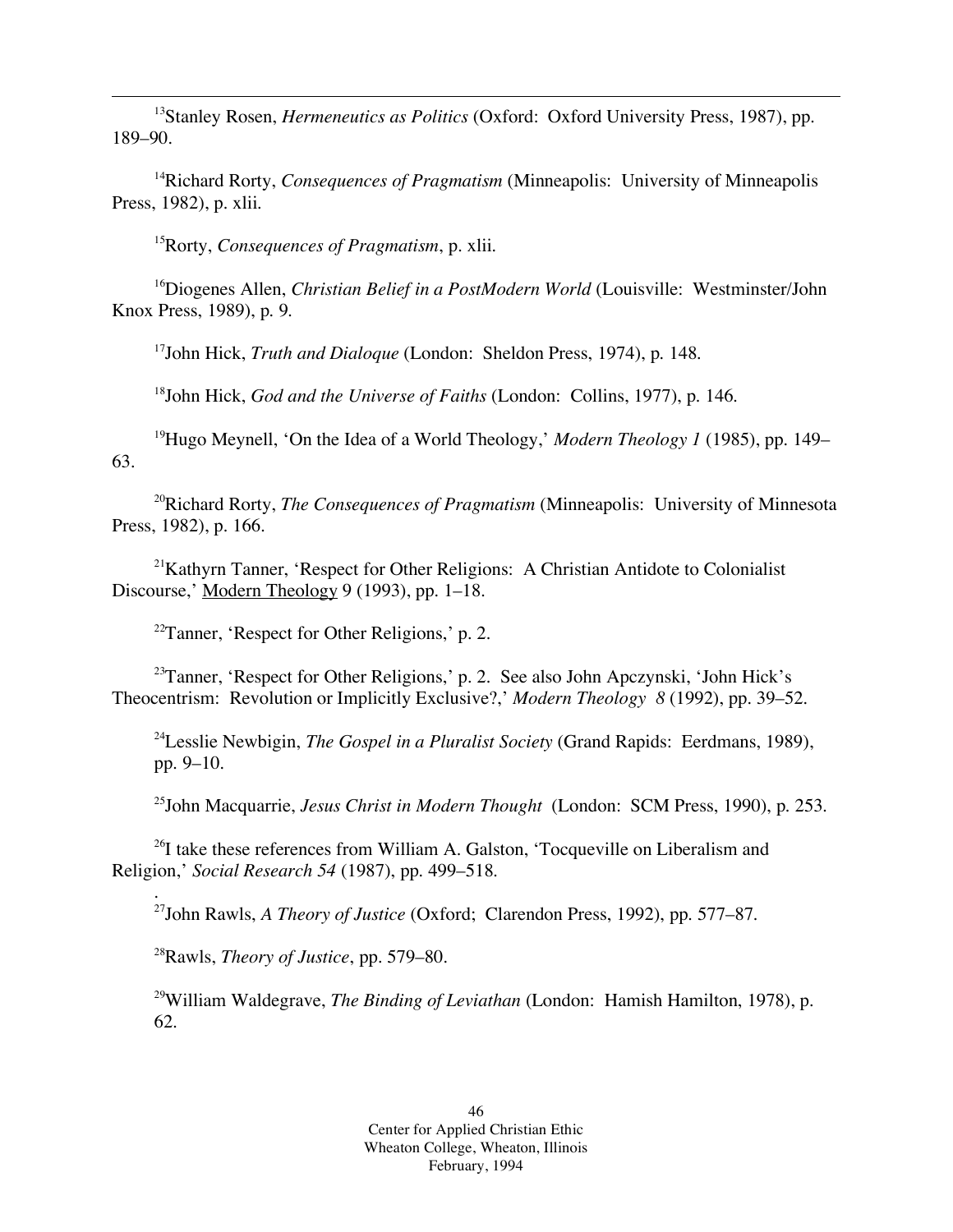30 B. A. Ackermann, *Social Justice in the Liberal State* (New Haven: Yale University Press, 1980), p. 10.

31 *Journal of Psychology and Theology 20/3* (Fall 1992).

32 Anton Szandor LaVey, *The Satanic Bible* (New York: Avon, 1969).

33 The definitive study remains George Marsden, *Fundamentalism and American Culture: The Shaping of Twentieth Century Evangelicalism 1870–1925* (New York: Oxford University Press, 1980).

34 Martin E. Marty, 'Fundamentalism as a Social Phenomenon,' in *Evangelicalism and Modern America*, ed. George Marsden (Grand Rapids: Eerdmans, 1984), pp. 56–70.

35 Carl F. H. Henry, *The Uneasy Conscience of Modern Fundamentalism* (Grand Rapids; Eerdmans, 1947).

<sup>36</sup>Leonard E. Sweet, 'The 1960s: The Crisis of Liberal Christianity and the Public Emergence of Evangelicalism,' in Marsden, *Evangelicalism and Modern America,* pp. 29–45.

<sup>37</sup>Os Guinness, 'Tribespeople, Idiots or Citizens? Evangelicals, Religious Liberty and a Public Philosophy for the Public Square,' in K. S. Kantzer and C. F. H. Henry (eds), *Evangelical Affirmations* (Grand Rapids: Zondervan, 1990), pp. 457–97; quote at pp. 459–60.

38 Jerry Falwell (ed.), *The Fundamentalist Phenomenon* (Garden City, NJ: Doubleday, 1981), p. 144.

39 Falwell, *Fundamentalist Phenomenon*, pp. 184-5.

40 Guinness, 'Tribespeople, Idiots or Citizens?,' p. 268.

41 William A. Galston, *Liberal Purposes: Goods, Virtures, and Diversity in the Liberal State* (Cambridge: Cambridge University Press, 1990), pp. 277–8.

42 John Rawls, 'The Priority of Right and Ideas of the Good,' *Philosophy and Public Affairs 17* (1988), p. 265.

43 William A. Galston, *Liberal Purposes: Goods, Virtues and Diersity in the Liberal State* (Cambridge: Cambridge University Press, 1990). p. 13.

44 Guinness, 'Tribespeople, Idiots or Citizens?,' p. 471.

45 Galston, *Liberal Purposes*, p. 316, notes 31–2.